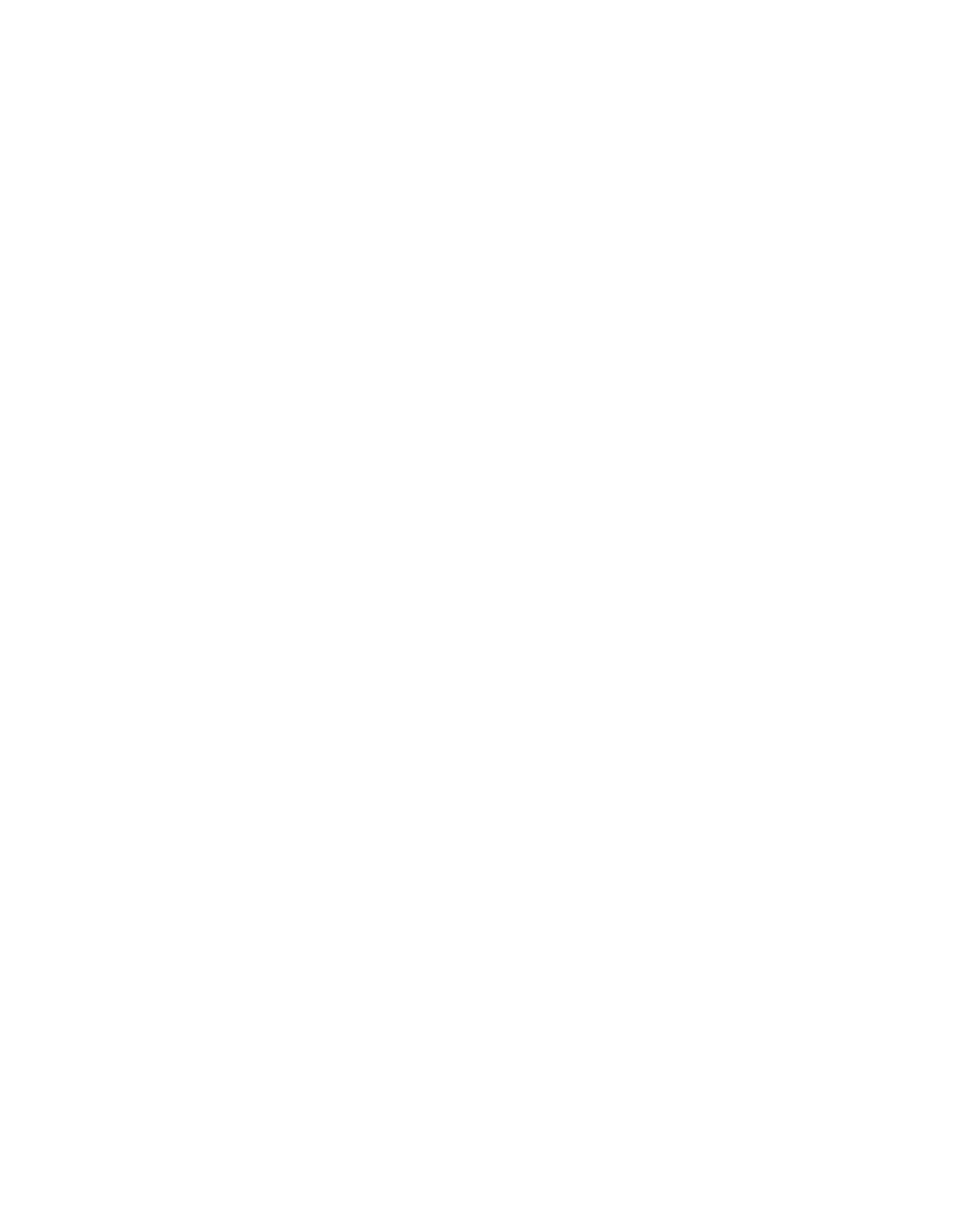**NIST NCSTAR 1-1G** 

**Federal Building and Fire Safety Investigation of the World Trade Center Disaster** 

# **Amendments to the Fire Protection and Life Safety Provisions of the New York City Building Code by Local Laws Adopted While World Trade Center 1, 2, and 7 Were in Use**

Joseph C. Razza Raymond A. Grill *Rolf Jensen & Associates, Inc.* 

September 2005



U.S. Department of Commerce *Carlos M. Gutierrez, Secretary* 

Technology Administration *Michelle O'Neill, Acting Under Secretary for Technology*

National Institute of Standards and Technology *William Jeffrey, Director*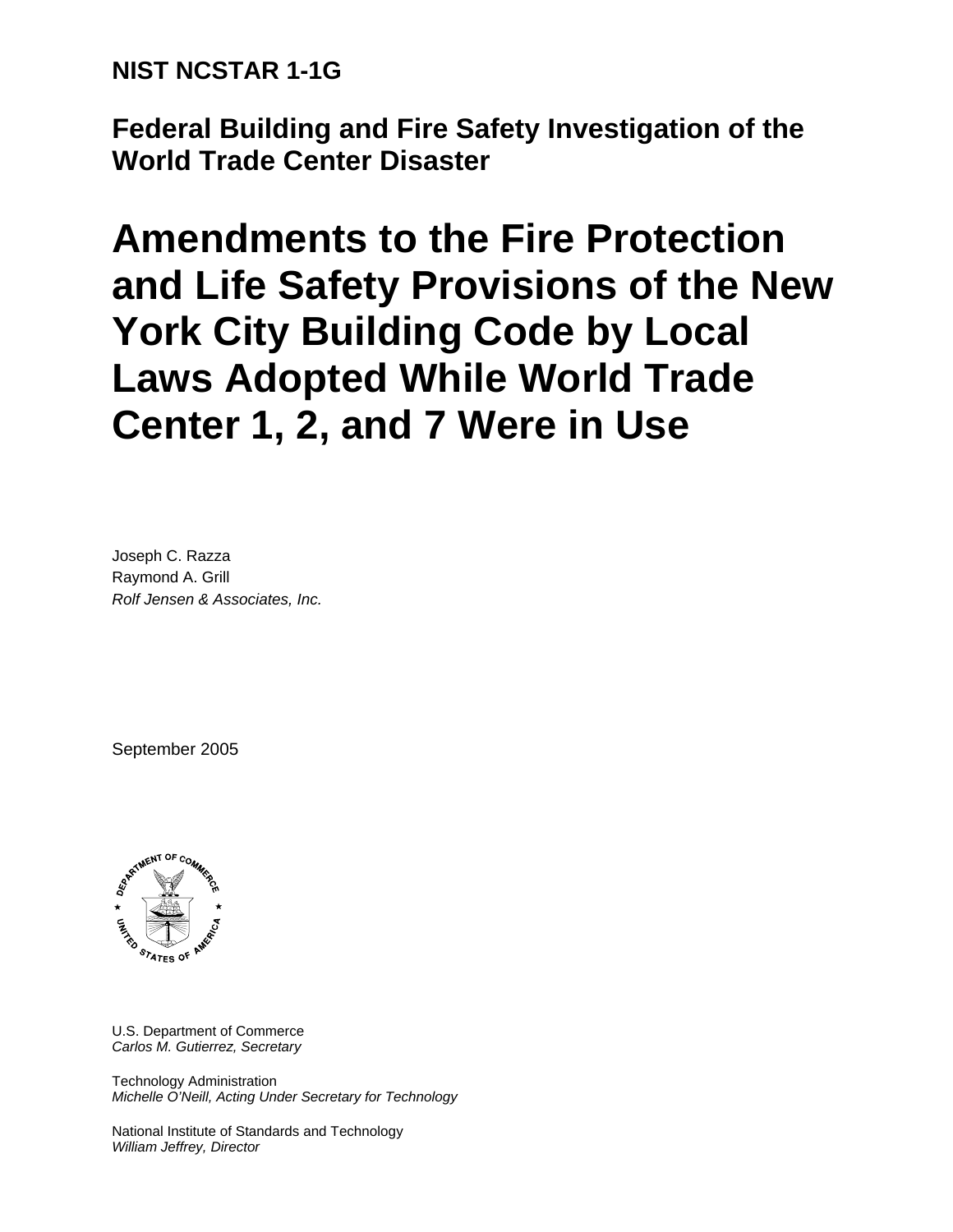#### Disclaimer No. 1

Certain commercial entities, equipment, products, or materials are identified in this document in order to describe a procedure or concept adequately or to trace the history of the procedures and practices used. Such identification is not intended to imply recommendation, endorsement, or implication that the entities, products, materials, or equipment are necessarily the best available for the purpose. Nor does such identification imply a finding of fault or negligence by the National Institute of Standards and Technology.

#### Disclaimer No. 2

The policy of NIST is to use the International System of Units (metric units) in all publications. In this document, however, units are presented in metric units or the inch-pound system, whichever is prevalent in the discipline.

#### Disclaimer No. 3

Pursuant to section 7 of the National Construction Safety Team Act, the NIST Director has determined that certain evidence received by NIST in the course of this Investigation is "voluntarily provided safety-related information" that is "not directly related to the building failure being investigated" and that "disclosure of that information would inhibit the voluntary provision of that type of information" (15 USC 7306c).

In addition, a substantial portion of the evidence collected by NIST in the course of the Investigation has been provided to NIST under nondisclosure agreements.

#### Disclaimer No. 4

NIST takes no position as to whether the design or construction of a WTC building was compliant with any code since, due to the destruction of the WTC buildings, NIST could not verify the actual (or as-built) construction, the properties and condition of the materials used, or changes to the original construction made over the life of the buildings. In addition, NIST could not verify the interpretations of codes used by applicable authorities in determining compliance when implementing building codes. Where an Investigation report states whether a system was designed or installed as required by a code *provision*, NIST has documentary or anecdotal evidence indicating whether the requirement was met, or NIST has independently conducted tests or analyses indicating whether the requirement was met.

#### Use in Legal Proceedings

No part of any report resulting from a NIST investigation into a structural failure or from an investigation under the National Construction Safety Team Act may be used in any suit or action for damages arising out of any matter mentioned in such report (15 USC 281a; as amended by P.L. 107-231).

**National Institute of Standards and Technology National Construction Safety Team Act Report 1-1G Natl. Inst. Stand. Technol. Natl. Constr. Sfty. Tm. Act Rpt. 1-1G, 64 pages (September 2005) CODEN: NSPUE2** 

U.S. GOVERNMENT PRINTING OFFICE WASHINGTON: 2005

**\_\_\_\_\_\_\_\_\_\_\_\_\_\_\_\_\_\_\_\_\_\_\_\_\_\_\_\_\_\_\_\_\_\_\_\_\_\_\_\_\_** 

For sale by the Superintendent of Documents, U.S. Government Printing Office Internet: bookstore.gpo.gov — Phone: (202) 512-1800 — Fax: (202) 512-2250 Mail: Stop SSOP, Washington, DC 20402-0001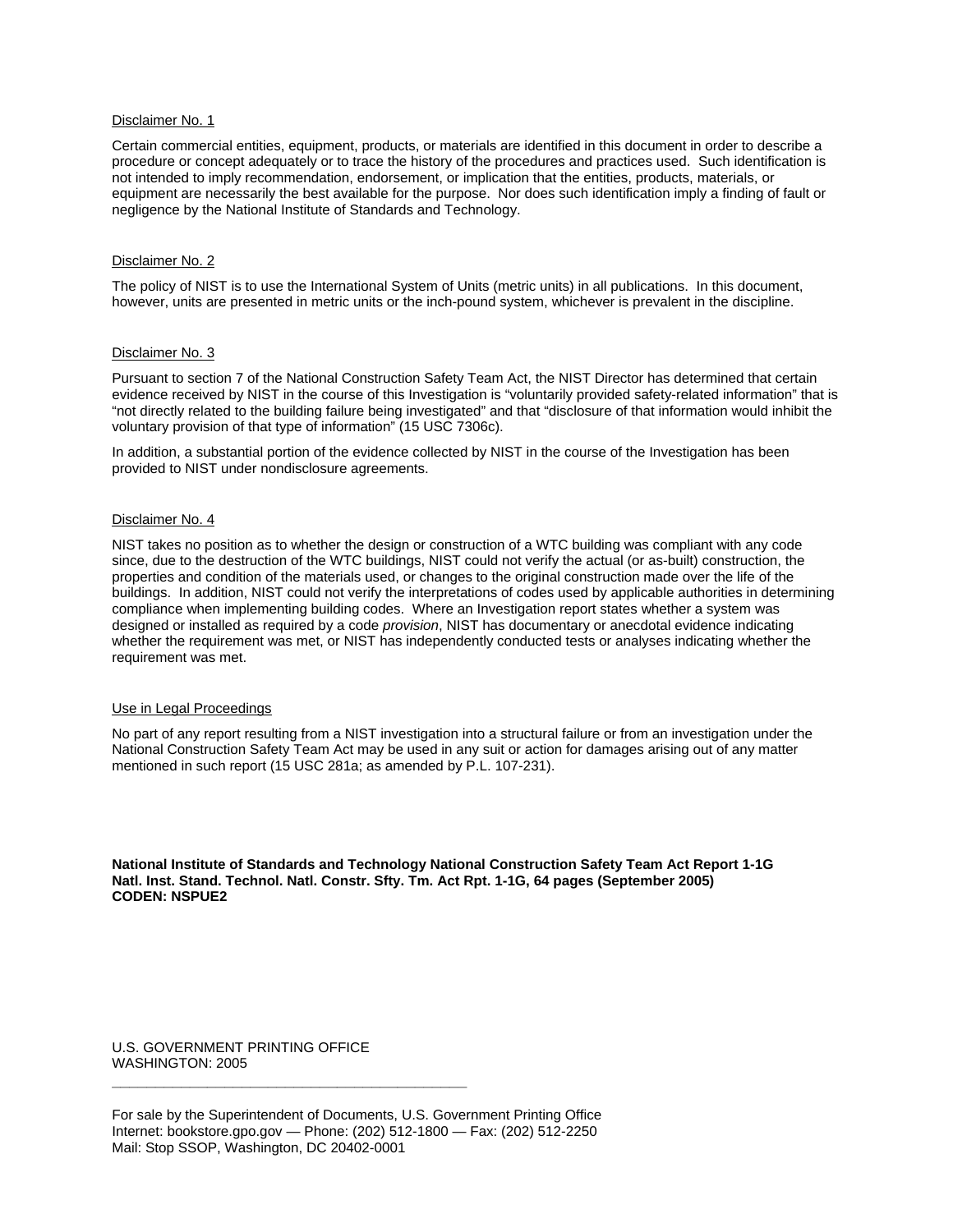### **ABSTRACT**

This report was prepared to support the analysis of building and fire codes and practices of the National Institute of Standards and Technology (NIST) World Trade Center (WTC) Investigation. This report supports the objective of documenting the requirements that governed the design and construction of WTC 1, 2, and 7.

The purpose of this report is to provide an evolution of the life safety provisions of the Building Code of the City of New York (BCNYC) since the design of WTC 1 and WTC 2, including retroactive provisions for existing high-rise office towers. It has been previously established that WTC 1 and WTC 2 were designed and constructed in accordance with the BCNYC as enacted by Local Law No. 76 for the year 1968, effective December 6, 1968.

The evolution of the BCNYC begins with a brief history of the Building Code prior to 1968 and reviews the various local laws that have amended fire protection and life safety provisions of the Code from 1968 until the collapse of the WTC towers on September 11, 2001.

Keywords: Administrative code, building code, compartmentation, elevators, emergency power, fire alarm, fire protection, fire safety, fire sprinklers, high-rise buildings, inspections, interior finish, life safety, means of egress, pressurization, venting, voice communication, World Trade Center.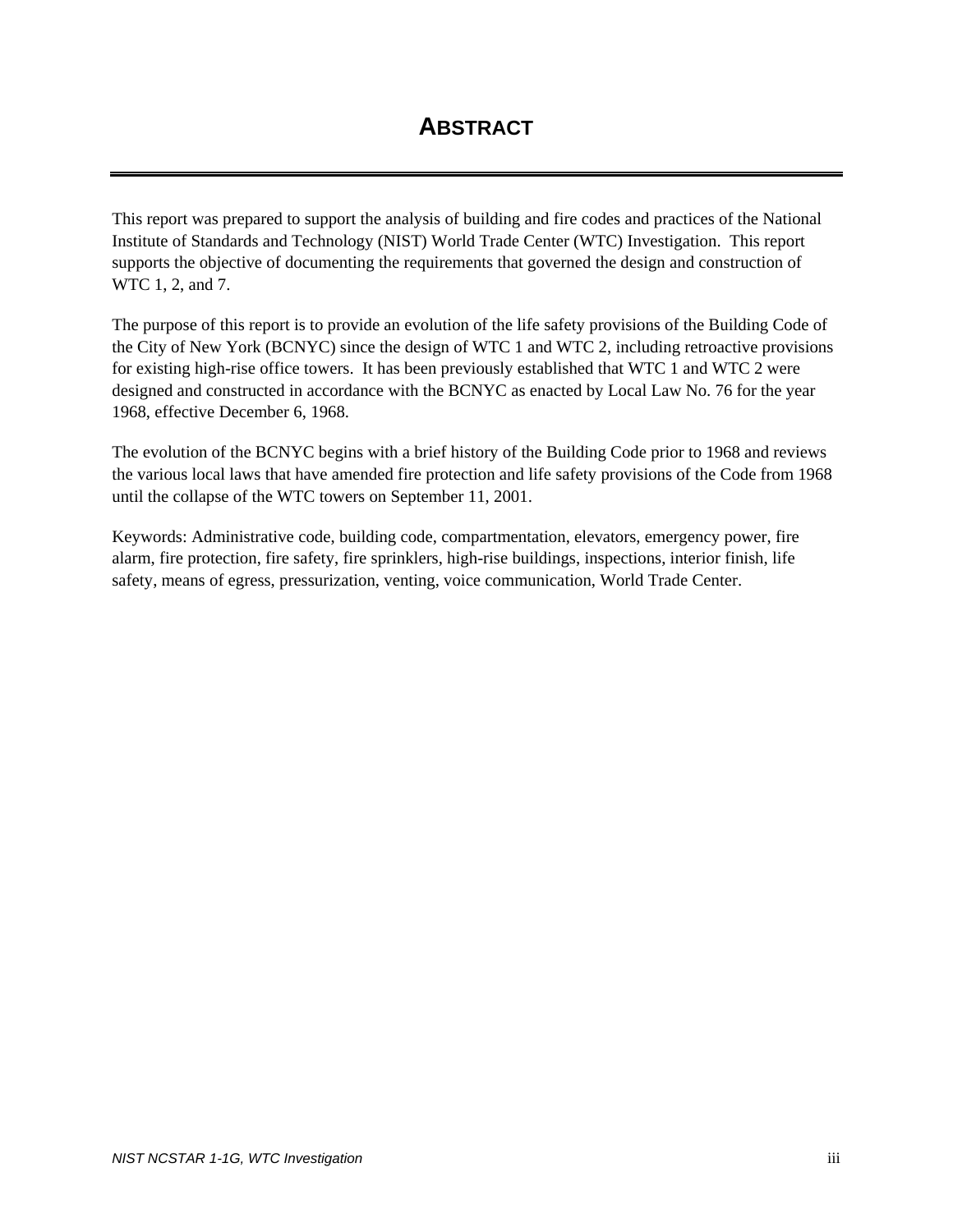This page intentionally left blank.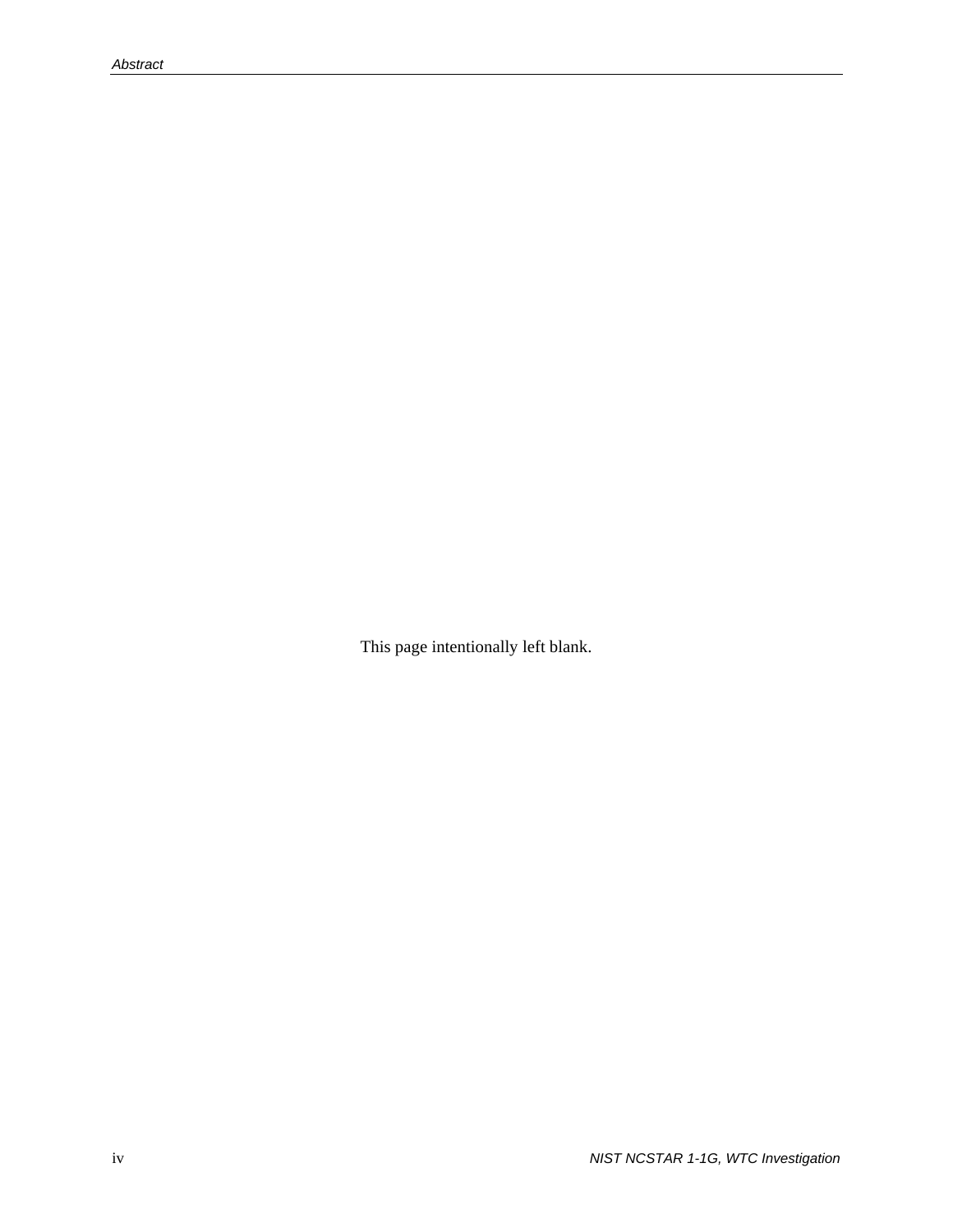# **TABLE OF CONTENTS**

| Chapter 1 |                                                                                      |  |
|-----------|--------------------------------------------------------------------------------------|--|
| Chapter 2 |                                                                                      |  |
|           |                                                                                      |  |
|           |                                                                                      |  |
| Chapter 3 |                                                                                      |  |
| Chapter 4 |                                                                                      |  |
|           | 4.1 1970 - Local Law No. 54, Powers and Duties of the Department of Buildings        |  |
|           | 4.2 1973 – Local Law No. 5, Fire Safety Requirements in Certain Office Buildings  10 |  |
|           |                                                                                      |  |
|           |                                                                                      |  |
|           | 4.2.3                                                                                |  |
|           | 4.2.4                                                                                |  |
|           | 4.2.5                                                                                |  |
|           | 4.2.6                                                                                |  |
|           | 4.2.7                                                                                |  |
|           | 4.2.8                                                                                |  |
| 4.3       |                                                                                      |  |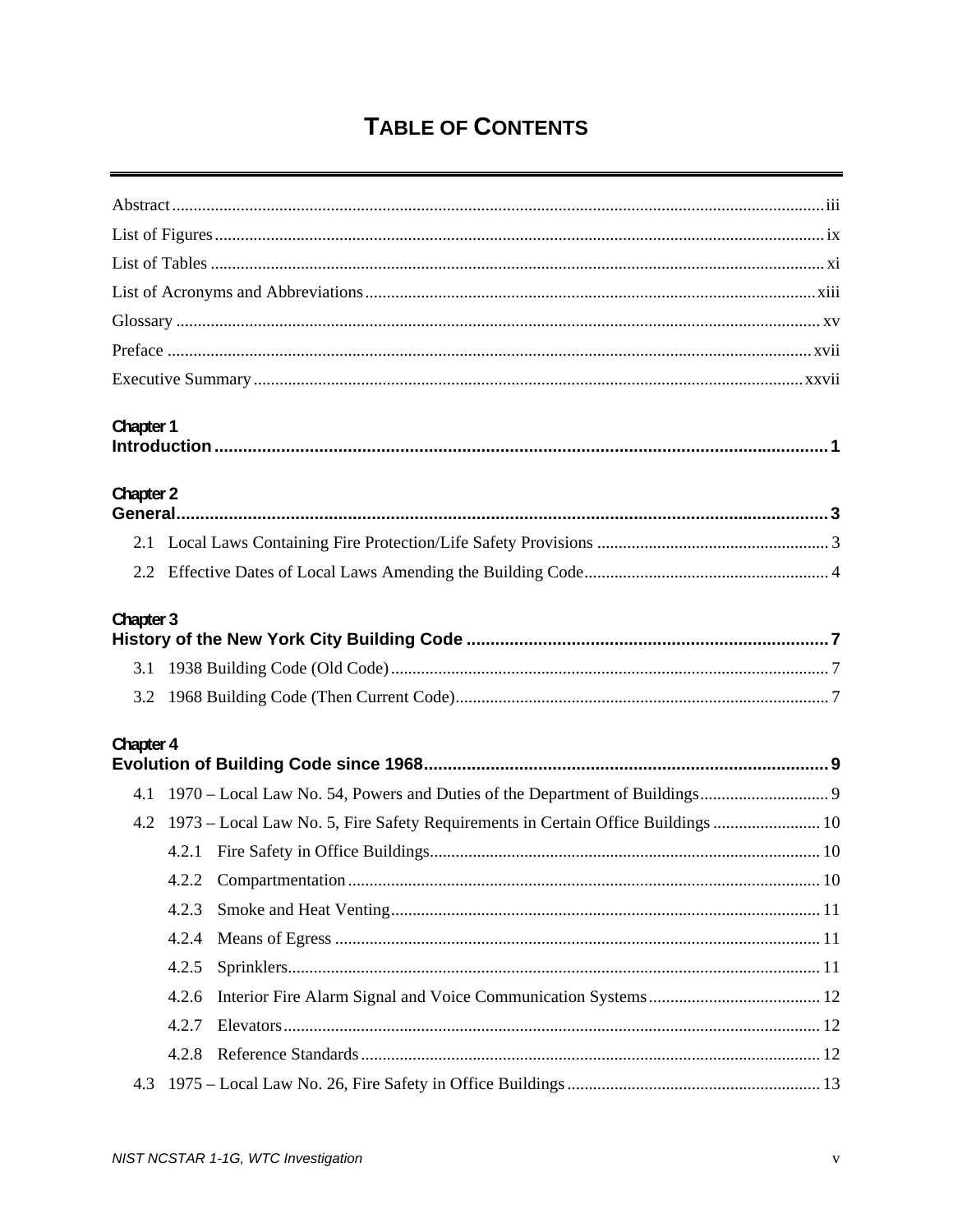|           |       | 4.4 1976 – Local Law No. 55, Inspection of Sprayed-On Fire Protection of Structural Members  13 |  |
|-----------|-------|-------------------------------------------------------------------------------------------------|--|
| 4.5       |       |                                                                                                 |  |
| 4.6       |       |                                                                                                 |  |
| 4.7       |       | 1979 - Local Law No. 84, Fire Safety Pressurization in Office Buildings 15                      |  |
| 4.8       |       | 1979 - Local Law No. 86, Revised Compliance Dates for Local Law No. 5/1973 16                   |  |
| 4.9       |       |                                                                                                 |  |
|           | 4.9.1 |                                                                                                 |  |
|           | 4.9.2 |                                                                                                 |  |
|           | 4.9.3 |                                                                                                 |  |
|           | 4.9.4 |                                                                                                 |  |
|           | 4.9.5 |                                                                                                 |  |
|           | 4.9.6 |                                                                                                 |  |
|           | 4.9.7 |                                                                                                 |  |
|           | 4.9.8 |                                                                                                 |  |
|           | 4.9.9 |                                                                                                 |  |
|           |       |                                                                                                 |  |
|           |       |                                                                                                 |  |
|           |       |                                                                                                 |  |
|           |       |                                                                                                 |  |
|           |       |                                                                                                 |  |
|           |       |                                                                                                 |  |
|           |       |                                                                                                 |  |
|           |       |                                                                                                 |  |
|           |       |                                                                                                 |  |
|           |       | 4.10 1985 - Laws of New York State, Renumbering of New York City Administrative Code 24         |  |
|           |       |                                                                                                 |  |
| Chapter 5 |       |                                                                                                 |  |
|           |       |                                                                                                 |  |
|           |       |                                                                                                 |  |
| 5.3       |       |                                                                                                 |  |
| 5.4       |       |                                                                                                 |  |
| 5.5       |       |                                                                                                 |  |
| 5.6       |       |                                                                                                 |  |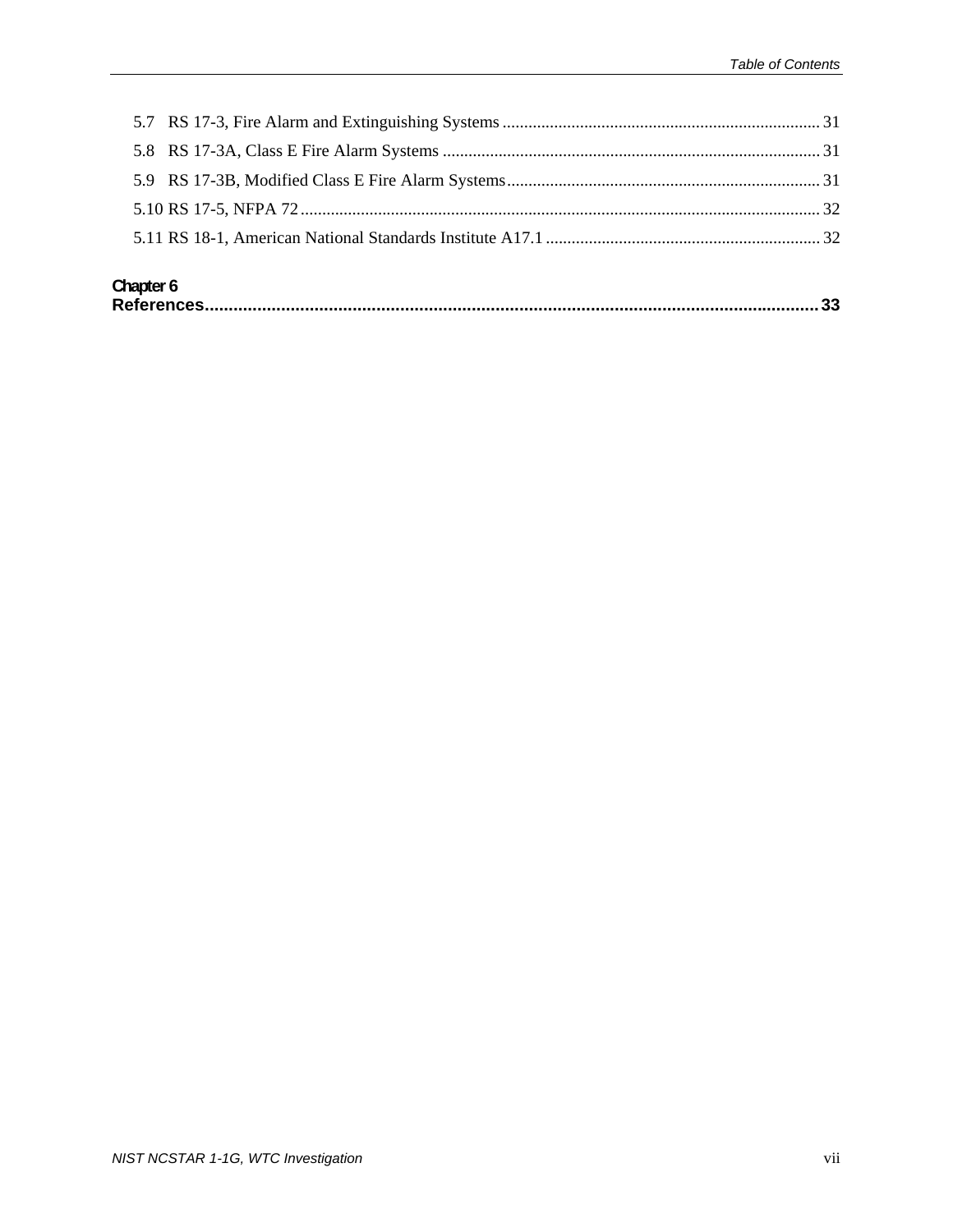This page intentionally left blank.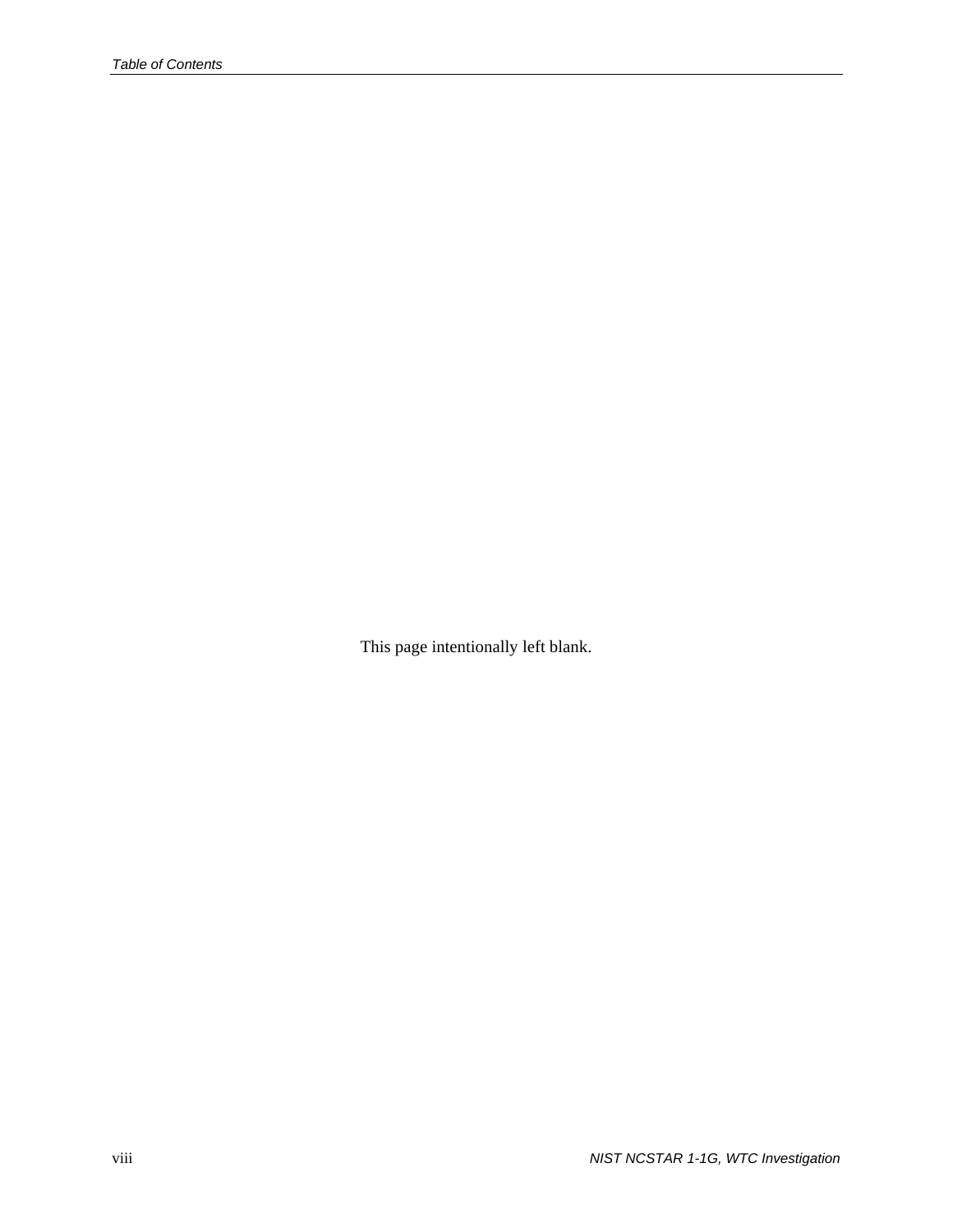# **LIST OF FIGURES**

| Figure P-1. The eight projects in the federal building and fire safety investigation of the WTC |  |
|-------------------------------------------------------------------------------------------------|--|
|                                                                                                 |  |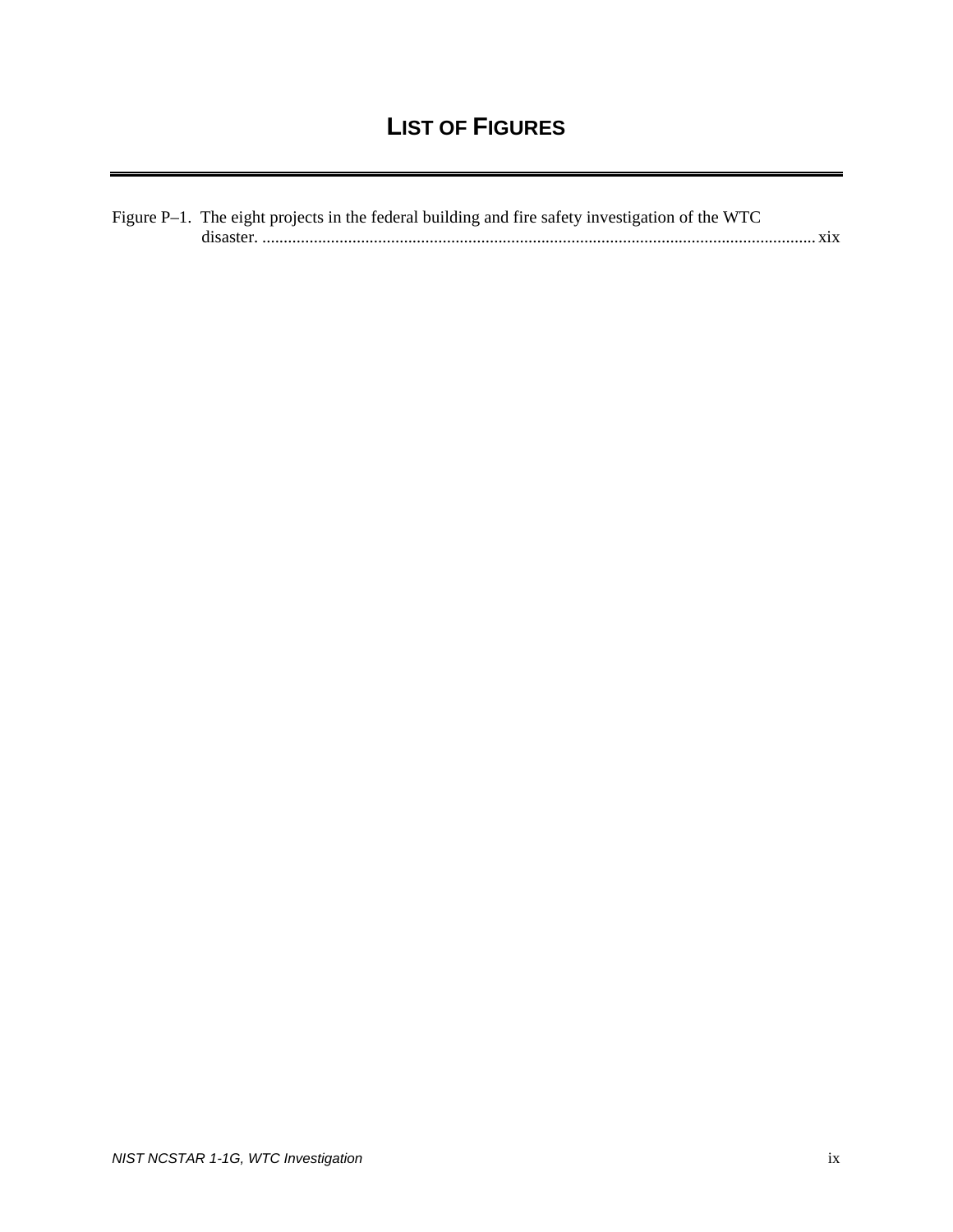This page intentionally left blank.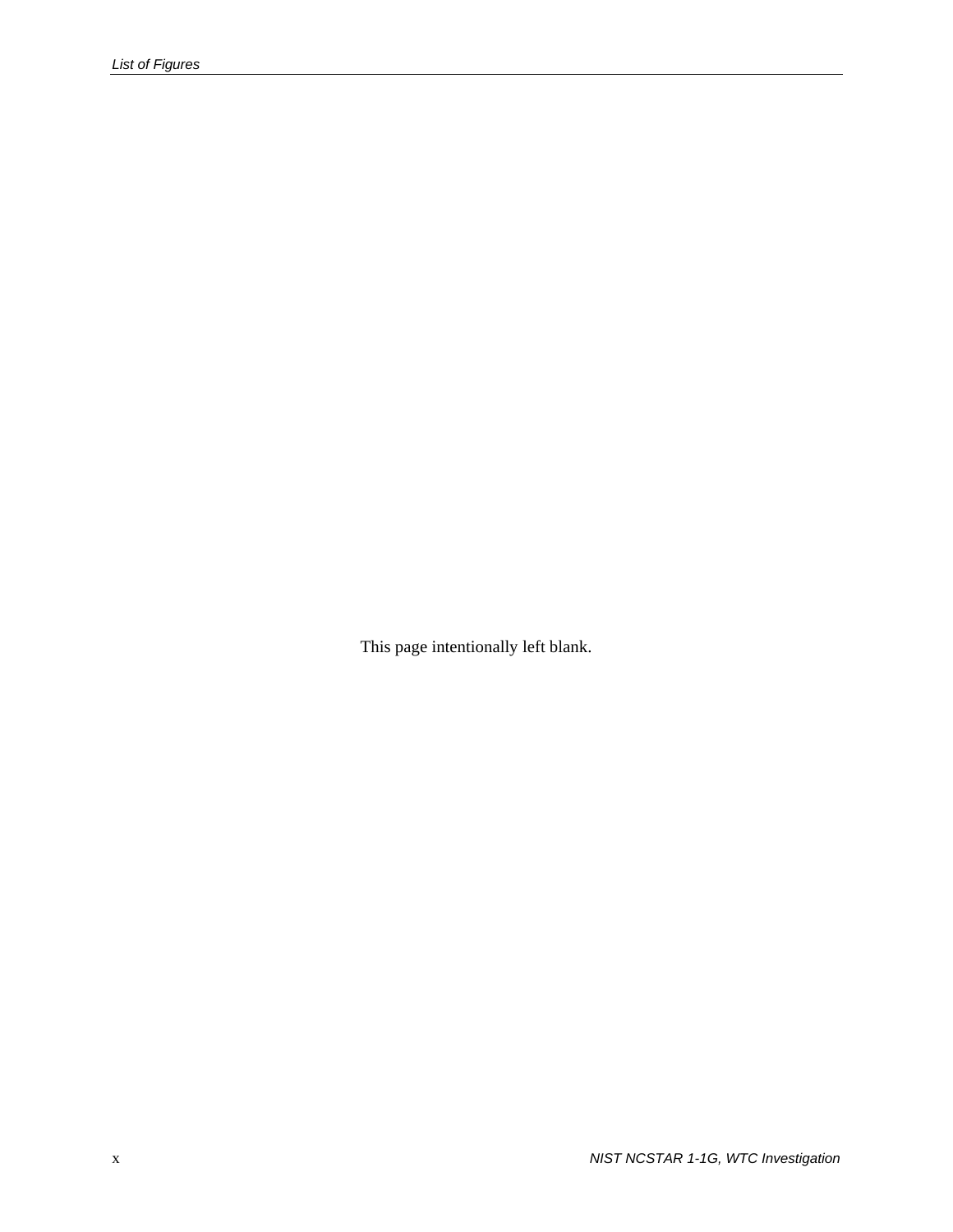# **LIST OF TABLES**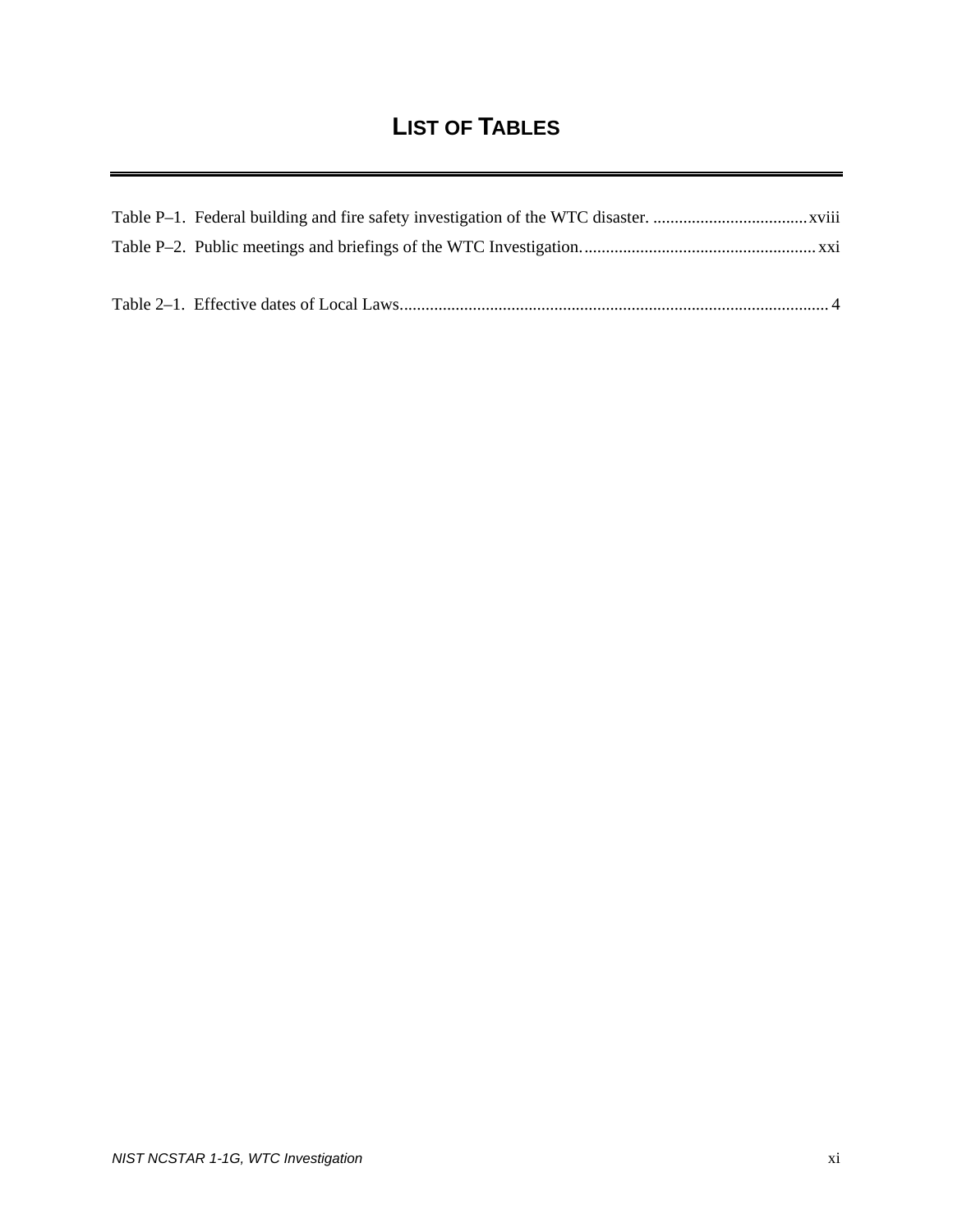This page intentionally left blank.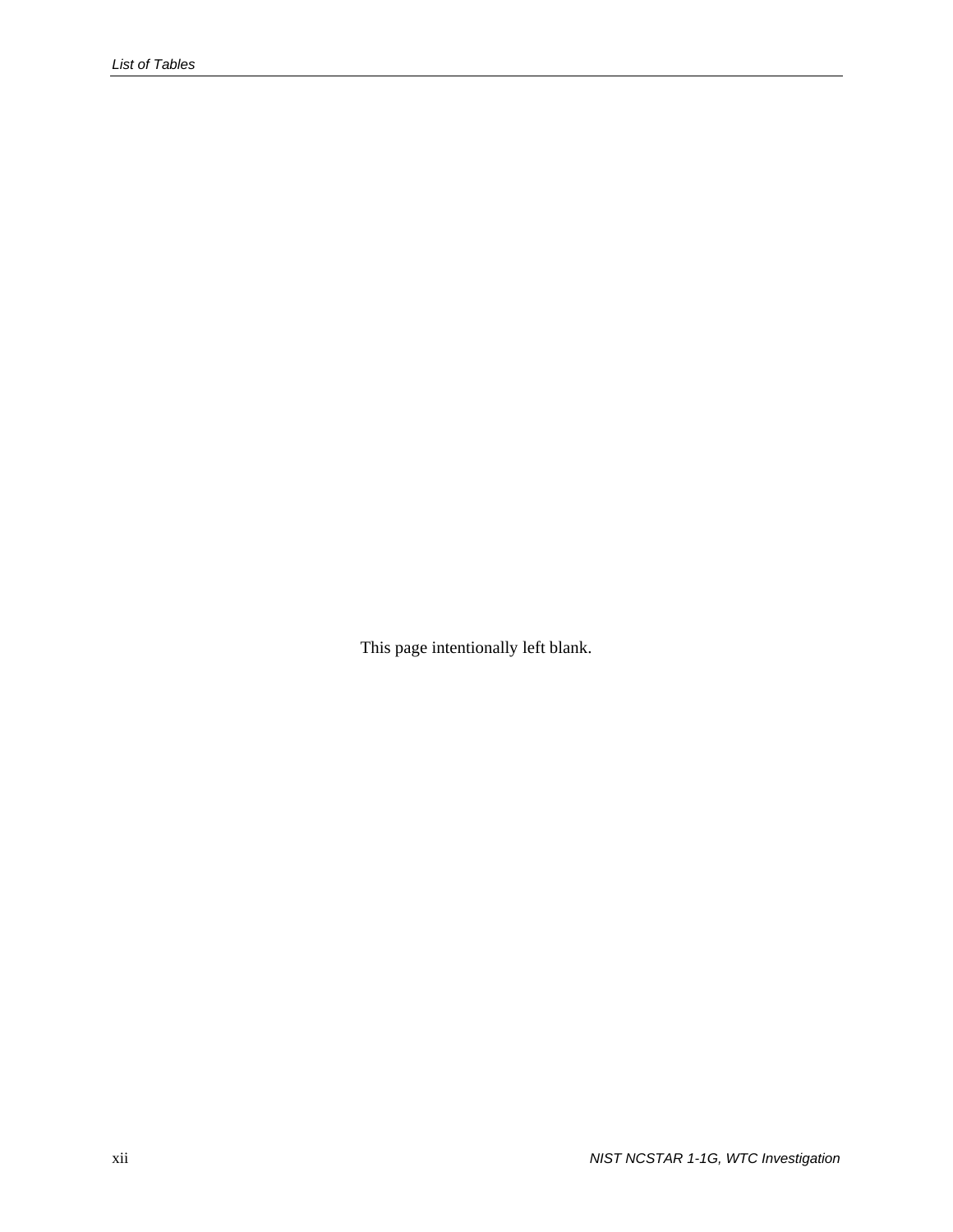# **LIST OF ACRONYMS AND ABBREVIATIONS**

### **Acronyms**

| <b>ASTM</b>  | <b>ASTM</b> International                                          |
|--------------|--------------------------------------------------------------------|
| <b>BSA</b>   | New York City Board of Standards and Appeals                       |
| <b>BCNYC</b> | Building Code of the City of New York (Local Law No. 76)           |
| LL           | Local Law to amend the Administrative Code of the City of New York |
| <b>NFPA</b>  | National Fire Protection Association                               |
| <b>NIST</b>  | National Institute of Standards and Technology                     |
| <b>RS</b>    | Reference Standard to the Building Code of the City of New York    |
| <b>WTC</b>   | World Trade Center                                                 |
| WTC 1        | World Trade Center 1 (North Tower)                                 |
| WTC 2        | World Trade Center 2 (South Tower)                                 |
| WTC 7        | World Trade Center 7                                               |

#### **Abbreviations**

| °F     | degrees Fahrenheit    |
|--------|-----------------------|
| cfm    | cubic foot per minute |
| ft     | foot                  |
| $ft^2$ | square foot           |
| h      | hour                  |
|        | minute                |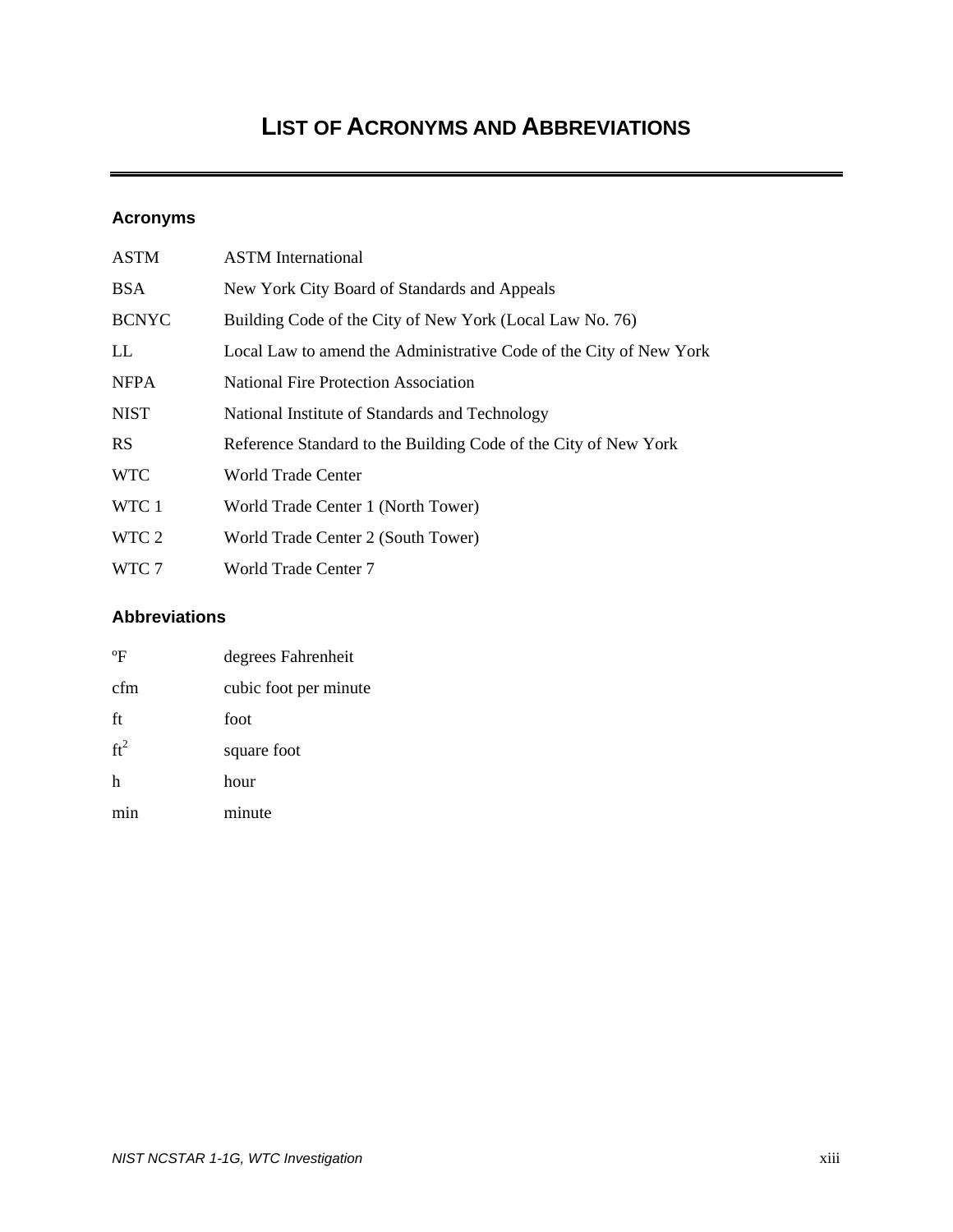This page intentionally left blank.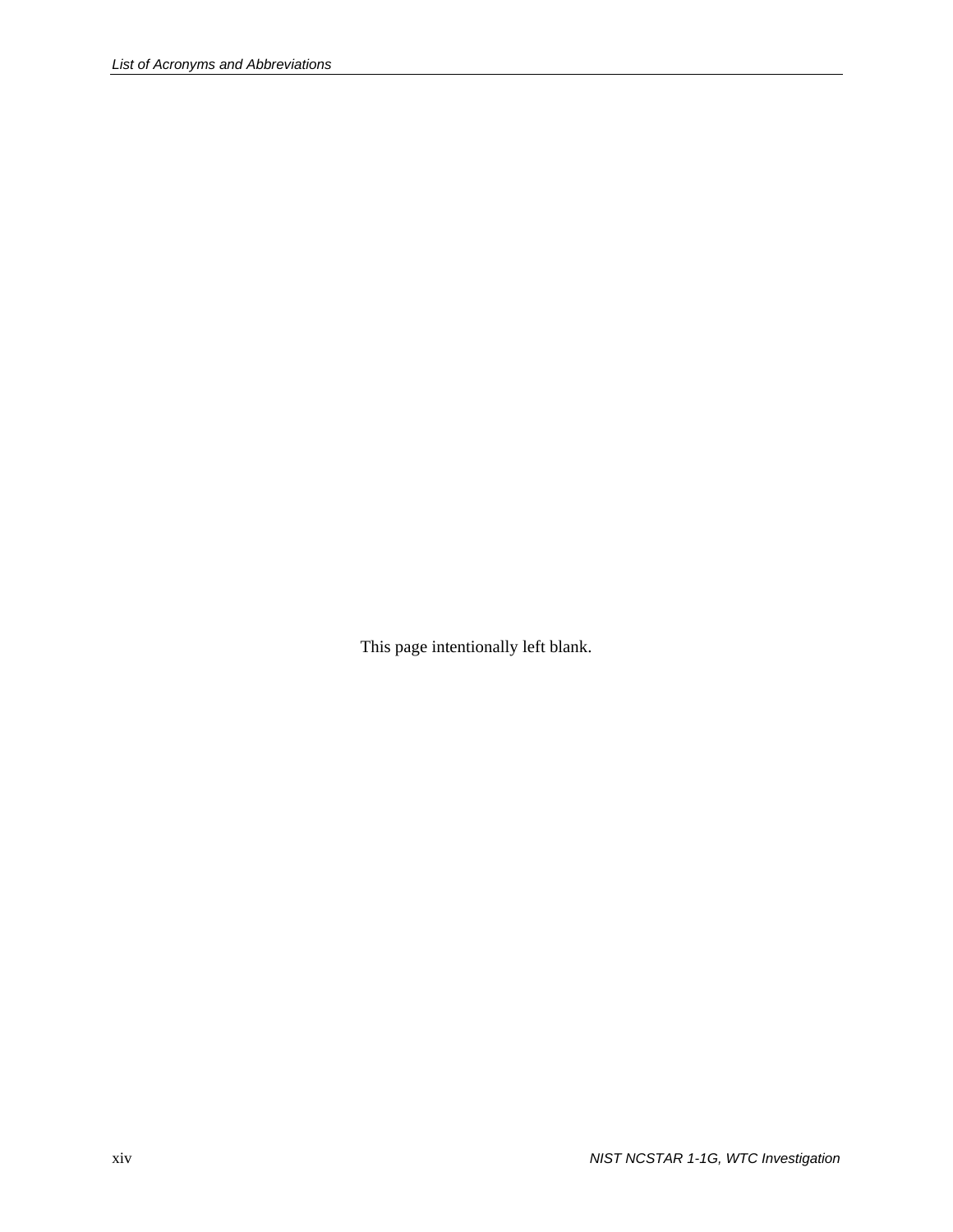### **GLOSSARY**

**active fire protection** – A means to help prevent the loss of life and property from fire by extinguishing, suppressing, or controlling a fire through functional systems. Sprinkler systems, fire alarm systems, and smoke control systems are examples of active fire protection.

**area of refuge** – A floor area to which egress is made through a horizontal exit or supplemental vertical exit.

**combustible** – A material that is not determined to be noncombustible.

**damper** – A device installed in heating, ventilating, and air conditioning ductwork used to prevent the spread of fire and/or smoke. Dampers are provided to maintain a fire resistance rating of the assembly being penetrated.

**detector** – An initiation device that automatically detects a change in state, such as presence of smoke, high temperature, or abnormal rate of temperature rise.

**fire alarm system** – A system, automatic or manual, arranged to give a signal indicating a fire emergency and initiate the appropriate response.

**fire resistance rating** – The time in hours that materials or their assemblies will withstand fire exposure as determined by a fire test.

**fireproofing** – Materials or assemblies used to provide a fire resistance rating to a building component.

**firestop** – A solid or compact, tight closure to retard the spread of flames or hot gases within concealed spaces.

**initiation device** – A system component that originates a change-in-state signal in the fire alarm system. An initiation device begins the life safety processes, such as evacuation; heating, ventilating, and air conditioning shut down; elevator recall; etc.

**manual fire alarm box** – A manually operated initiation device that originates a change-in-state signal in the fire alarm system.

**means of egress** – A continuous and unobstructed path of vertical and horizontal travel from any point in a building to a public way. The means of egress consists of the exit access, the exit, and the exit discharge.

**noncombustible** – A material that, in the form in which it is used in construction, will not ignite and burn when subjected to fire. However, any material which liberates flammable gas when heated to any temperature up to 1,380 ºF for 5 min shall not be considered noncombustible.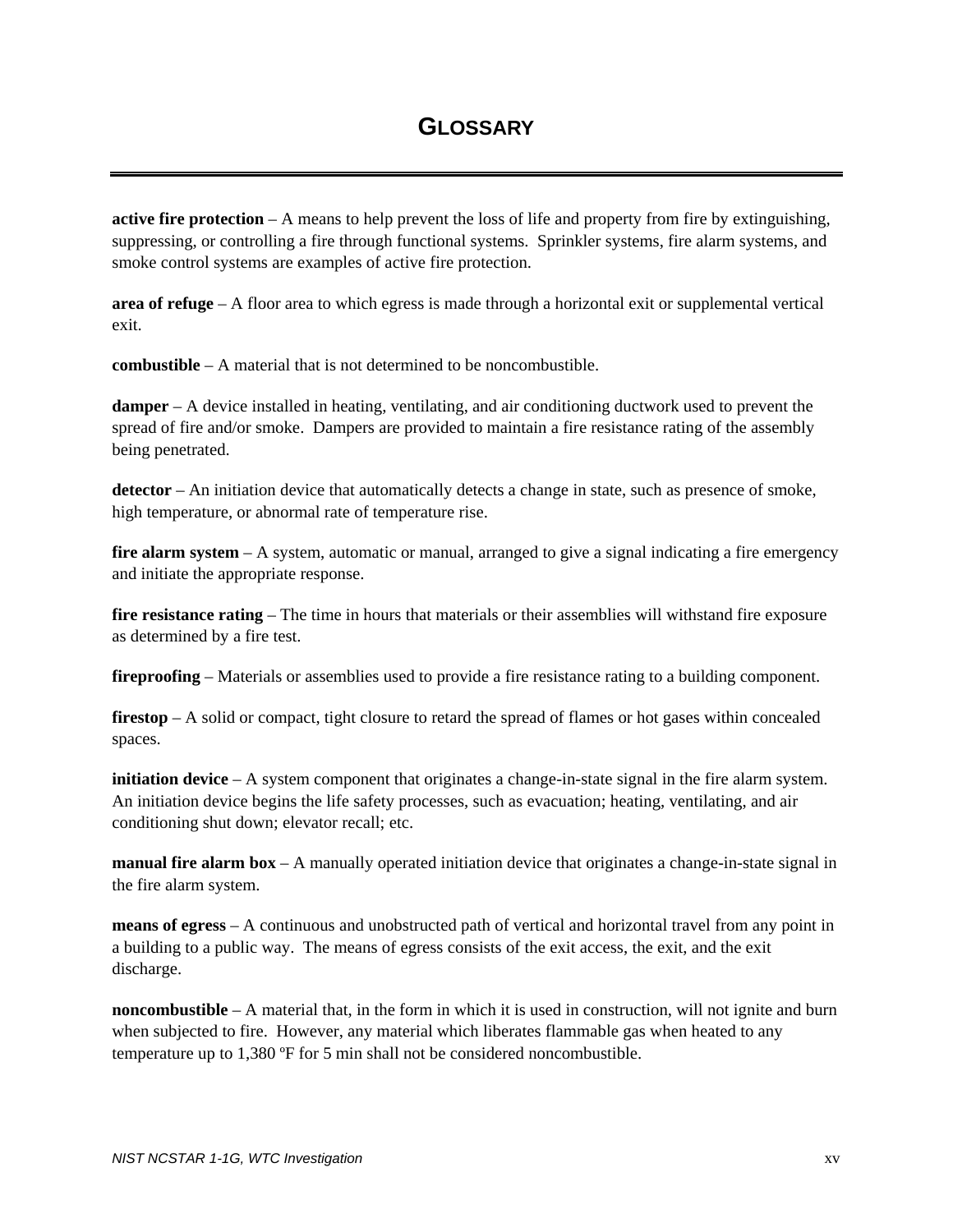**notification appliance** – A fire alarm system component such as a bell, horn, speaker, or strobe that provides audible, tactile, or visible outputs, or any combination thereof.

**passive fire protection** – Fire protection features that are incorporated into the building construction or building materials that do not rely on active fire protection methods to limit fire ignition, fire growth, or material failure. Fire separations and divisions, sprayed-on fire proofing, and enclosing structural members with noncombustible materials are examples of passive fire protection.

**smoke and heat venting** – A process used to move products of combustion to the outdoor air.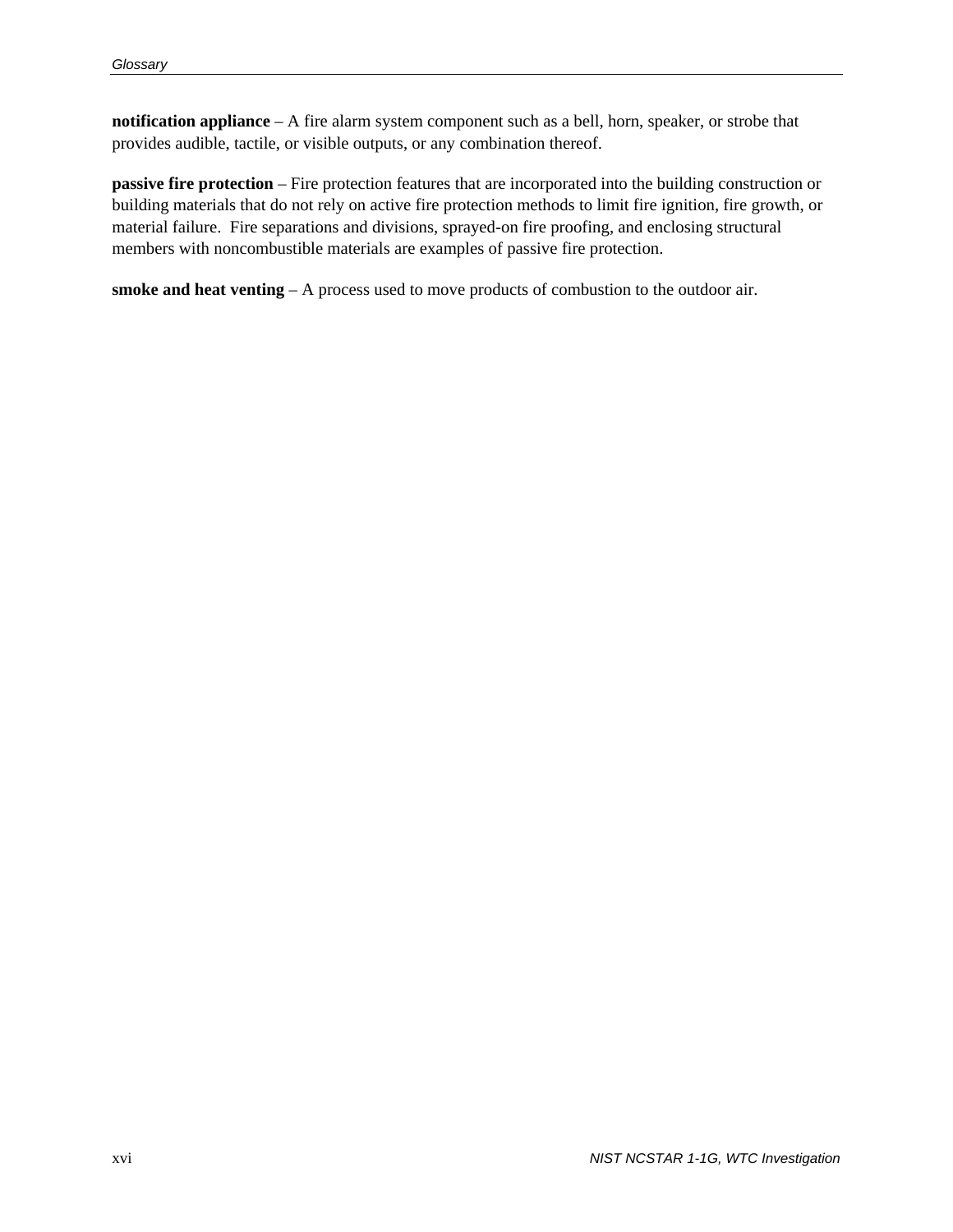#### **Genesis of This Investigation**

Immediately following the terrorist attack on the World Trade Center (WTC) on September 11, 2001, the Federal Emergency Management Agency (FEMA) and the American Society of Civil Engineers began planning a building performance study of the disaster. The week of October 7, as soon as the rescue and search efforts ceased, the Building Performance Study Team went to the site and began its assessment. This was to be a brief effort, as the study team consisted of experts who largely volunteered their time away from their other professional commitments. The Building Performance Study Team issued its report in May 2002, fulfilling its goal "to determine probable failure mechanisms and to identify areas of future investigation that could lead to practical measures for improving the damage resistance of buildings against such unforeseen events."

On August 21, 2002, with funding from the U.S. Congress through FEMA, the National Institute of Standards and Technology (NIST) announced its building and fire safety investigation of the WTC disaster. On October 1, 2002, the National Construction Safety Team Act (Public Law 107-231), was signed into law. The NIST WTC Investigation was conducted under the authority of the National Construction Safety Team Act.

The goals of the investigation of the WTC disaster were:

- To investigate the building construction, the materials used, and the technical conditions that contributed to the outcome of the WTC disaster.
- To serve as the basis for:
	- − Improvements in the way buildings are designed, constructed, maintained, and used;
	- − Improved tools and guidance for industry and safety officials;
	- − Recommended revisions to current codes, standards, and practices; and
	- − Improved public safety.

The specific objectives were:

- 1. Determine why and how WTC 1 and WTC 2 collapsed following the initial impacts of the aircraft and why and how WTC 7 collapsed;
- 2. Determine why the injuries and fatalities were so high or low depending on location, including all technical aspects of fire protection, occupant behavior, evacuation, and emergency response;
- 3. Determine what procedures and practices were used in the design, construction, operation, and maintenance of WTC 1, 2, and 7; and
- 4. Identify, as specifically as possible, areas in current building and fire codes, standards, and practices that warrant revision.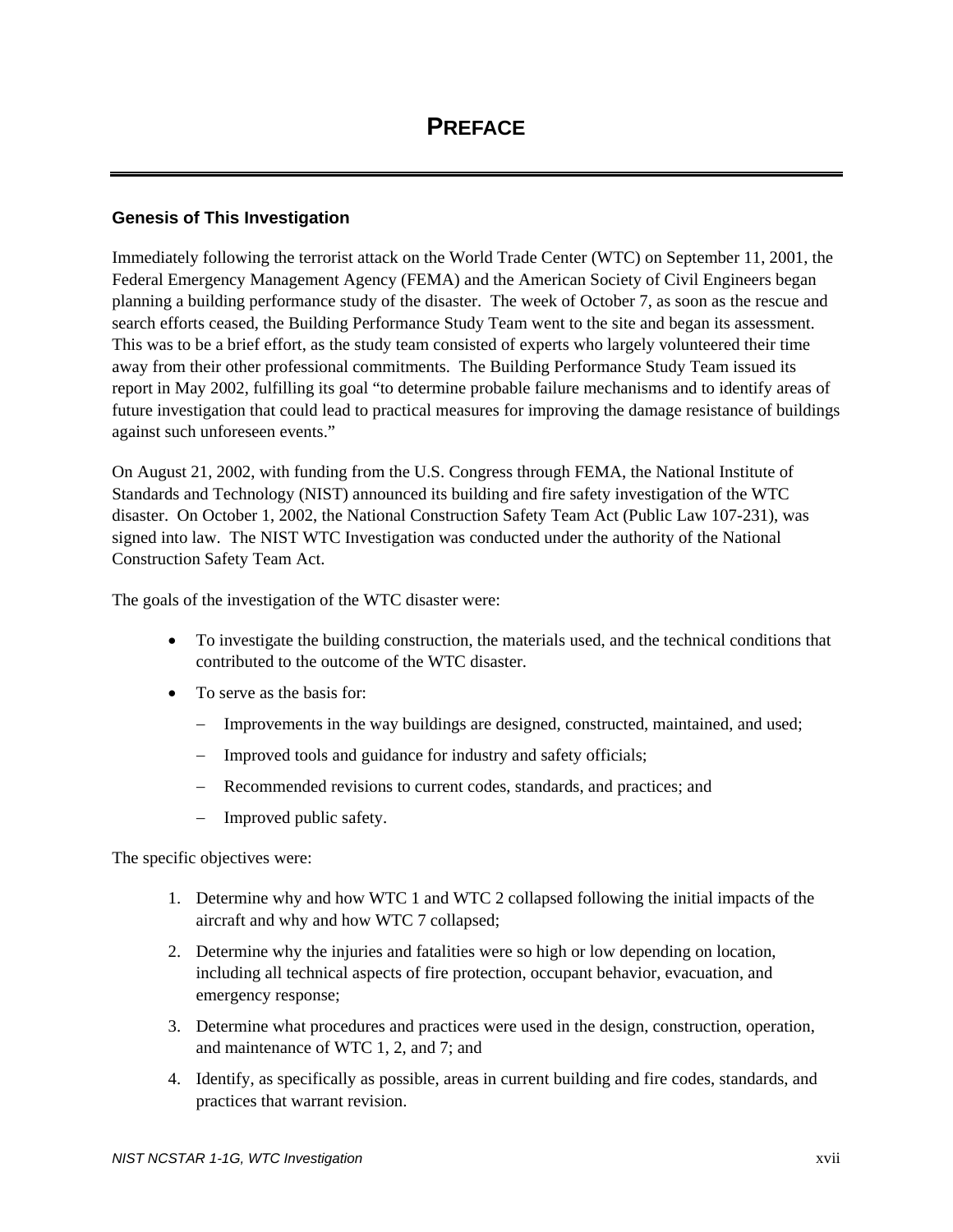NIST is a nonregulatory agency of the U.S. Department of Commerce's Technology Administration. The purpose of NIST investigations is to improve the safety and structural integrity of buildings in the United States, and the focus is on fact finding. NIST investigative teams are authorized to assess building performance and emergency response and evacuation procedures in the wake of any building failure that has resulted in substantial loss of life or that posed significant potential of substantial loss of life. NIST does not have the statutory authority to make findings of fault nor negligence by individuals or organizations. Further, no part of any report resulting from a NIST investigation into a building failure or from an investigation under the National Construction Safety Team Act may be used in any suit or action for damages arising out of any matter mentioned in such report (15 USC 281a, as amended by Public Law 107-231).

#### **Organization of the Investigation**

The National Construction Safety Team for this Investigation, appointed by the then NIST Director, Dr. Arden L. Bement, Jr., was led by Dr. S. Shyam Sunder. Dr. William L. Grosshandler served as Associate Lead Investigator, Mr. Stephen A. Cauffman served as Program Manager for Administration, and Mr. Harold E. Nelson served on the team as a private sector expert. The Investigation included eight interdependent projects whose leaders comprised the remainder of the team. A detailed description of each of these eight projects is available at http://wtc.nist.gov. The purpose of each project is summarized in Table P–1, and the key interdependencies among the projects are illustrated in Fig. P–1.

| $1$ abic I $-1$ . Teaclar bununly and the salety investigation of the WTO disaster.                                    |                                                                                                                                                                                                                                                                        |  |  |
|------------------------------------------------------------------------------------------------------------------------|------------------------------------------------------------------------------------------------------------------------------------------------------------------------------------------------------------------------------------------------------------------------|--|--|
| <b>Technical Area and Project Leader</b>                                                                               | <b>Project Purpose</b>                                                                                                                                                                                                                                                 |  |  |
| Analysis of Building and Fire Codes and<br>Practices; Project Leaders: Dr. H. S. Lew<br>and Mr. Richard W. Bukowski    | Document and analyze the code provisions, procedures, and<br>practices used in the design, construction, operation, and<br>maintenance of the structural, passive fire protection, and<br>emergency access and evacuation systems of WTC 1, 2, and 7.                  |  |  |
| Baseline Structural Performance and                                                                                    | Analyze the baseline performance of WTC 1 and WTC 2 under                                                                                                                                                                                                              |  |  |
| Aircraft Impact Damage Analysis; Project                                                                               | design, service, and abnormal loads, and aircraft impact damage on                                                                                                                                                                                                     |  |  |
| Leader: Dr. Fahim H. Sadek                                                                                             | the structural, fire protection, and egress systems.                                                                                                                                                                                                                   |  |  |
| Mechanical and Metallurgical Analysis of                                                                               | Determine and analyze the mechanical and metallurgical properties                                                                                                                                                                                                      |  |  |
| Structural Steel; Project Leader: Dr. Frank                                                                            | and quality of steel, weldments, and connections from steel                                                                                                                                                                                                            |  |  |
| W. Gayle                                                                                                               | recovered from WTC 1, 2, and 7.                                                                                                                                                                                                                                        |  |  |
| Investigation of Active Fire Protection                                                                                | Investigate the performance of the active fire protection systems in                                                                                                                                                                                                   |  |  |
| Systems; Project Leader: Dr. David                                                                                     | WTC 1, 2, and 7 and their role in fire control, emergency response,                                                                                                                                                                                                    |  |  |
| D. Evans; Dr. William Grosshandler                                                                                     | and fate of occupants and responders.                                                                                                                                                                                                                                  |  |  |
| Reconstruction of Thermal and Tenability<br>Environment; Project Leader: Dr. Richard<br>G. Gann                        | Reconstruct the time-evolving temperature, thermal environment,<br>and smoke movement in WTC 1, 2, and 7 for use in evaluating the<br>structural performance of the buildings and behavior and fate of<br>occupants and responders.                                    |  |  |
| Structural Fire Response and Collapse<br>Analysis; Project Leaders: Dr. John<br>L. Gross and Dr. Therese P. McAllister | Analyze the response of the WTC towers to fires with and without<br>aircraft damage, the response of WTC 7 in fires, the performance<br>of composite steel-trussed floor systems, and determine the most<br>probable structural collapse sequence for WTC 1, 2, and 7. |  |  |
| Occupant Behavior, Egress, and Emergency                                                                               | Analyze the behavior and fate of occupants and responders, both                                                                                                                                                                                                        |  |  |
| Communications; Project Leader: Mr. Jason                                                                              | those who survived and those who did not, and the performance of                                                                                                                                                                                                       |  |  |
| D. Averill                                                                                                             | the evacuation system.                                                                                                                                                                                                                                                 |  |  |
| Emergency Response Technologies and                                                                                    | Document the activities of the emergency responders from the time                                                                                                                                                                                                      |  |  |
| Guidelines; Project Leader: Mr. J. Randall                                                                             | of the terrorist attacks on WTC 1 and WTC 2 until the collapse of                                                                                                                                                                                                      |  |  |
| Lawson                                                                                                                 | WTC 7, including practices followed and technologies used.                                                                                                                                                                                                             |  |  |

**Table P–1. Federal building and fire safety investigation of the WTC disaster.**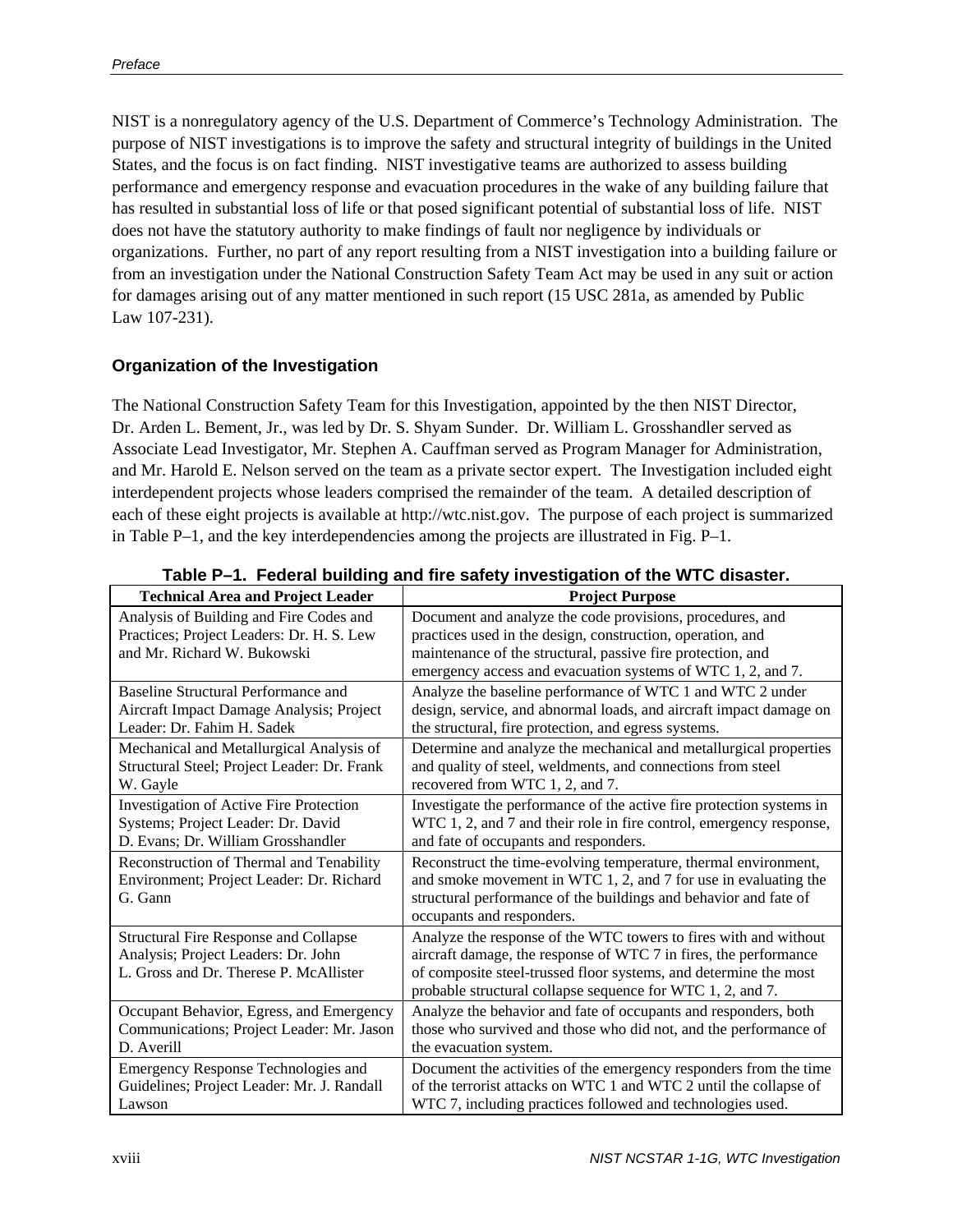

**Figure P–1. The eight projects in the federal building and fire safety investigation of the WTC disaster.** 

#### **National Construction Safety Team Advisory Committee**

The NIST Director also established an advisory committee as mandated under the National Construction Safety Team Act. The initial members of the committee were appointed following a public solicitation. These were:

- Paul Fitzgerald, Executive Vice President (retired) FM Global, National Construction Safety Team Advisory Committee Chair
- John Barsom, President, Barsom Consulting, Ltd.
- John Bryan, Professor Emeritus, University of Maryland
- David Collins, President, The Preview Group, Inc.
- Glenn Corbett, Professor, John Jay College of Criminal Justice
- Philip DiNenno, President, Hughes Associates, Inc.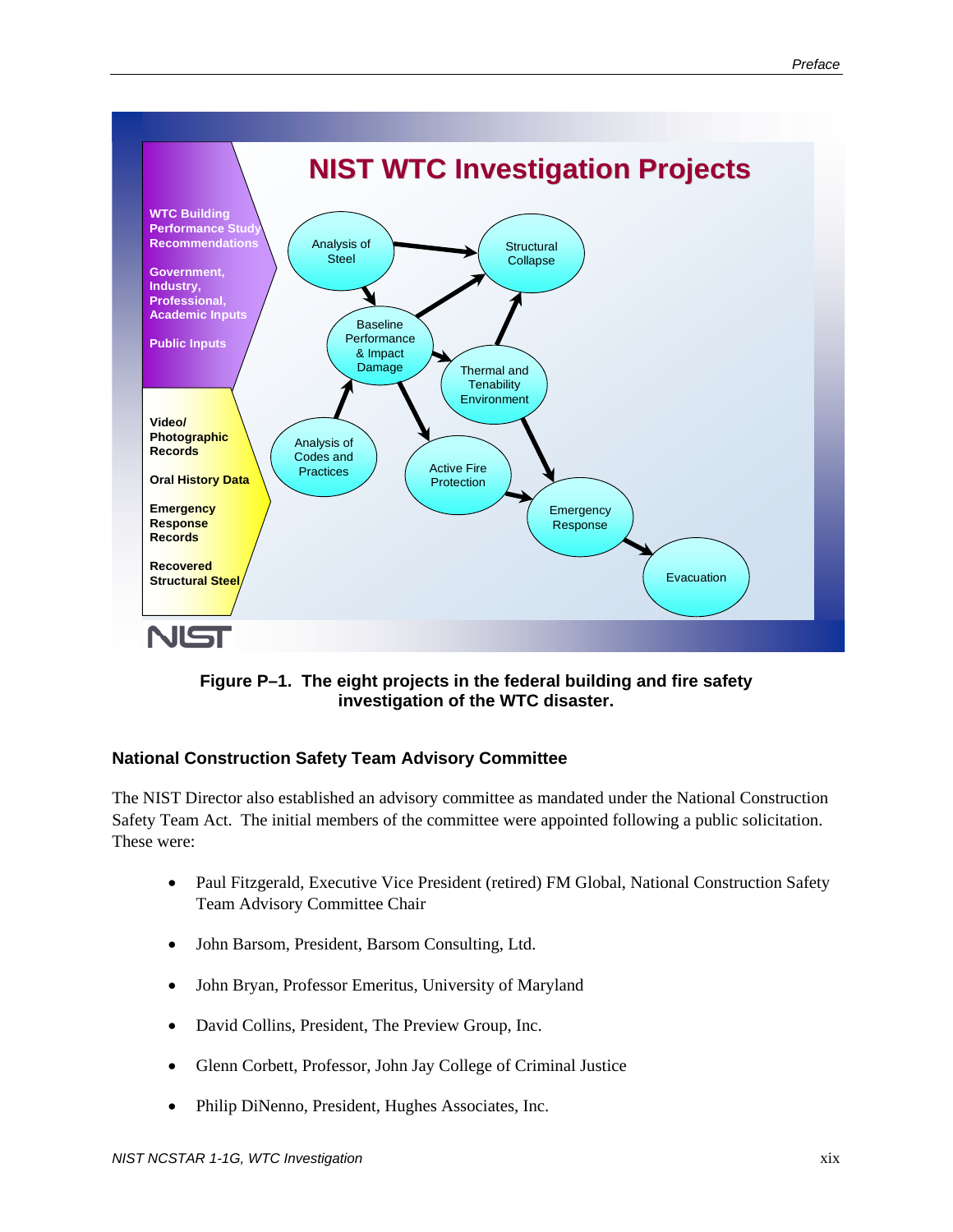- Robert Hanson, Professor Emeritus, University of Michigan
- Charles Thornton, Co-Chairman and Managing Principal, The Thornton-Tomasetti Group, Inc.
- Kathleen Tierney, Director, Natural Hazards Research and Applications Information Center, University of Colorado at Boulder
- Forman Williams, Director, Center for Energy Research, University of California at San Diego

This National Construction Safety Team Advisory Committee provided technical advice during the Investigation and commentary on drafts of the Investigation reports prior to their public release. NIST has benefited from the work of many people in the preparation of these reports, including the National Construction Safety Team Advisory Committee. The content of the reports and recommendations, however, are solely the responsibility of NIST.

#### **Public Outreach**

During the course of this Investigation, NIST held public briefings and meetings (listed in Table P–2) to solicit input from the public, present preliminary findings, and obtain comments on the direction and progress of the Investigation from the public and the Advisory Committee.

NIST maintained a publicly accessible Web site during this Investigation at [http://wtc.nist.gov](http://wtc.nist.gov/). The site contained extensive information on the background and progress of the Investigation.

#### **NIST's WTC Public-Private Response Plan**

The collapse of the WTC buildings has led to broad reexamination of how tall buildings are designed, constructed, maintained, and used, especially with regard to major events such as fires, natural disasters, and terrorist attacks. Reflecting the enhanced interest in effecting necessary change, NIST, with support from Congress and the Administration, has put in place a program, the goal of which is to develop and implement the standards, technology, and practices needed for cost-effective improvements to the safety and security of buildings and building occupants, including evacuation, emergency response procedures, and threat mitigation.

The strategy to meet this goal is a three-part NIST-led public-private response program that includes:

- A federal building and fire safety investigation to study the most probable factors that contributed to post-aircraft impact collapse of the WTC towers and the 47-story WTC 7 building, and the associated evacuation and emergency response experience.
- A research and development (R&D) program to (a) facilitate the implementation of recommendations resulting from the WTC Investigation, and (b) provide the technical basis for cost-effective improvements to national building and fire codes, standards, and practices that enhance the safety of buildings, their occupants, and emergency responders.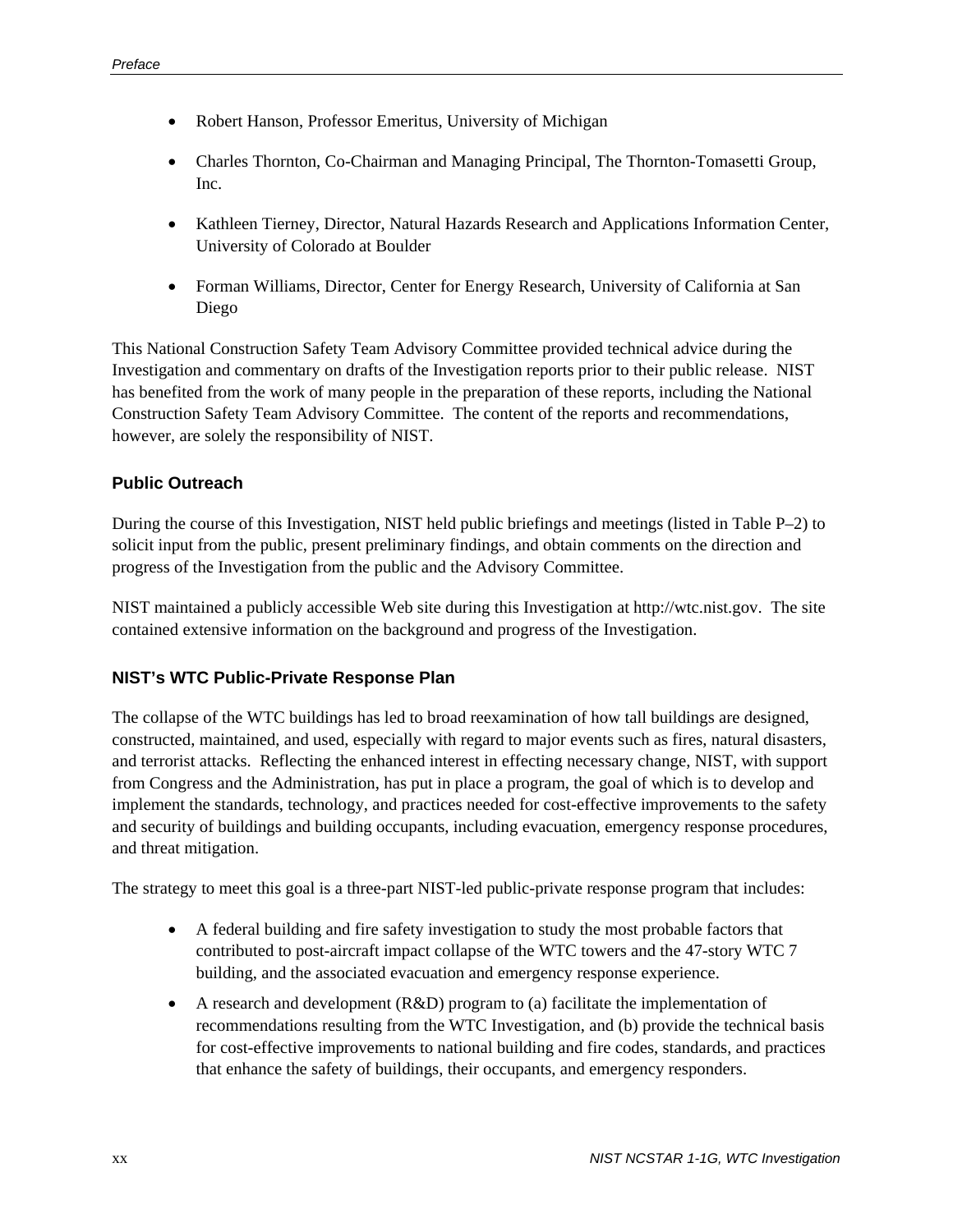| Date                     | <b>Location</b>   | <b>Principal Agenda</b>                                                                                                                                                                        |  |
|--------------------------|-------------------|------------------------------------------------------------------------------------------------------------------------------------------------------------------------------------------------|--|
| June 24, 2002            | New York City, NY | Public meeting: Public comments on the Draft Plan for the<br>pending WTC Investigation.                                                                                                        |  |
| August 21, 2002          | Gaithersburg, MD  | Media briefing announcing the formal start of the Investigation.                                                                                                                               |  |
| December 9, 2002         | Washington, DC    | Media briefing on release of the Public Update and NIST request<br>for photographs and videos.                                                                                                 |  |
| April 8, 2003            | New York City, NY | Joint public forum with Columbia University on first-person<br>interviews.                                                                                                                     |  |
| April 29-30, 2003        | Gaithersburg, MD  | NCST Advisory Committee meeting on plan for and progress on<br>WTC Investigation with a public comment session.                                                                                |  |
| May 7, 2003              | New York City, NY | Media briefing on release of May 2003 Progress Report.                                                                                                                                         |  |
| August 26-27, 2003       | Gaithersburg, MD  | NCST Advisory Committee meeting on status of the WTC<br>investigation with a public comment session.                                                                                           |  |
| September 17, 2003       | New York City, NY | Media and public briefing on initiation of first-person data<br>collection projects.                                                                                                           |  |
| December 2-3, 2003       | Gaithersburg, MD  | NCST Advisory Committee meeting on status and initial results<br>and release of the <i>Public Update</i> with a public comment session.                                                        |  |
| February 12, 2004        | New York City, NY | Public meeting on progress and preliminary findings with public<br>comments on issues to be considered in formulating final<br>recommendations.                                                |  |
| June 18, 2004            | New York City, NY | Media/public briefing on release of June 2004 Progress Report.                                                                                                                                 |  |
| June 22-23, 2004         | Gaithersburg, MD  | NCST Advisory Committee meeting on the status of and<br>preliminary findings from the WTC Investigation with a public<br>comment session.                                                      |  |
| August 24, 2004          | Northbrook, IL    | Public viewing of standard fire resistance test of WTC floor<br>system at Underwriters Laboratories, Inc.                                                                                      |  |
| October 19-20, 2004      | Gaithersburg, MD  | NCST Advisory Committee meeting on status and near complete<br>set of preliminary findings with a public comment session.                                                                      |  |
| November 22, 2004        | Gaithersburg, MD  | NCST Advisory Committee discussion on draft annual report to<br>Congress, a public comment session, and a closed session to<br>discuss pre-draft recommendations for WTC Investigation.        |  |
| April 5, 2005            | New York City, NY | Media and public briefing on release of the probable collapse<br>sequence for the WTC towers and draft reports for the projects on<br>codes and practices, evacuation, and emergency response. |  |
| June 23, 2005            | New York City, NY | Media and public briefing on release of all draft reports for the<br>WTC towers and draft recommendations for public comment.                                                                  |  |
| September 12-13,<br>2005 | Gaithersburg, MD  | NCST Advisory Committee meeting on disposition of public<br>comments and update to draft reports for the WTC towers.                                                                           |  |
| September 13-15,<br>2005 | Gaithersburg, MD  | WTC Technical Conference for stakeholders and technical<br>community for dissemination of findings and recommendations<br>and opportunity for public to make technical comments.               |  |

|  | Table P-2. Public meetings and briefings of the WTC Investigation. |  |  |  |
|--|--------------------------------------------------------------------|--|--|--|
|--|--------------------------------------------------------------------|--|--|--|

• A dissemination and technical assistance program (DTAP) to (a) engage leaders of the construction and building community in ensuring timely adoption and widespread use of proposed changes to practices, standards, and codes resulting from the WTC Investigation and the R&D program, and (b) provide practical guidance and tools to better prepare facility owners, contractors, architects, engineers, emergency responders, and regulatory authorities to respond to future disasters.

The desired outcomes are to make buildings, occupants, and first responders safer in future disaster events.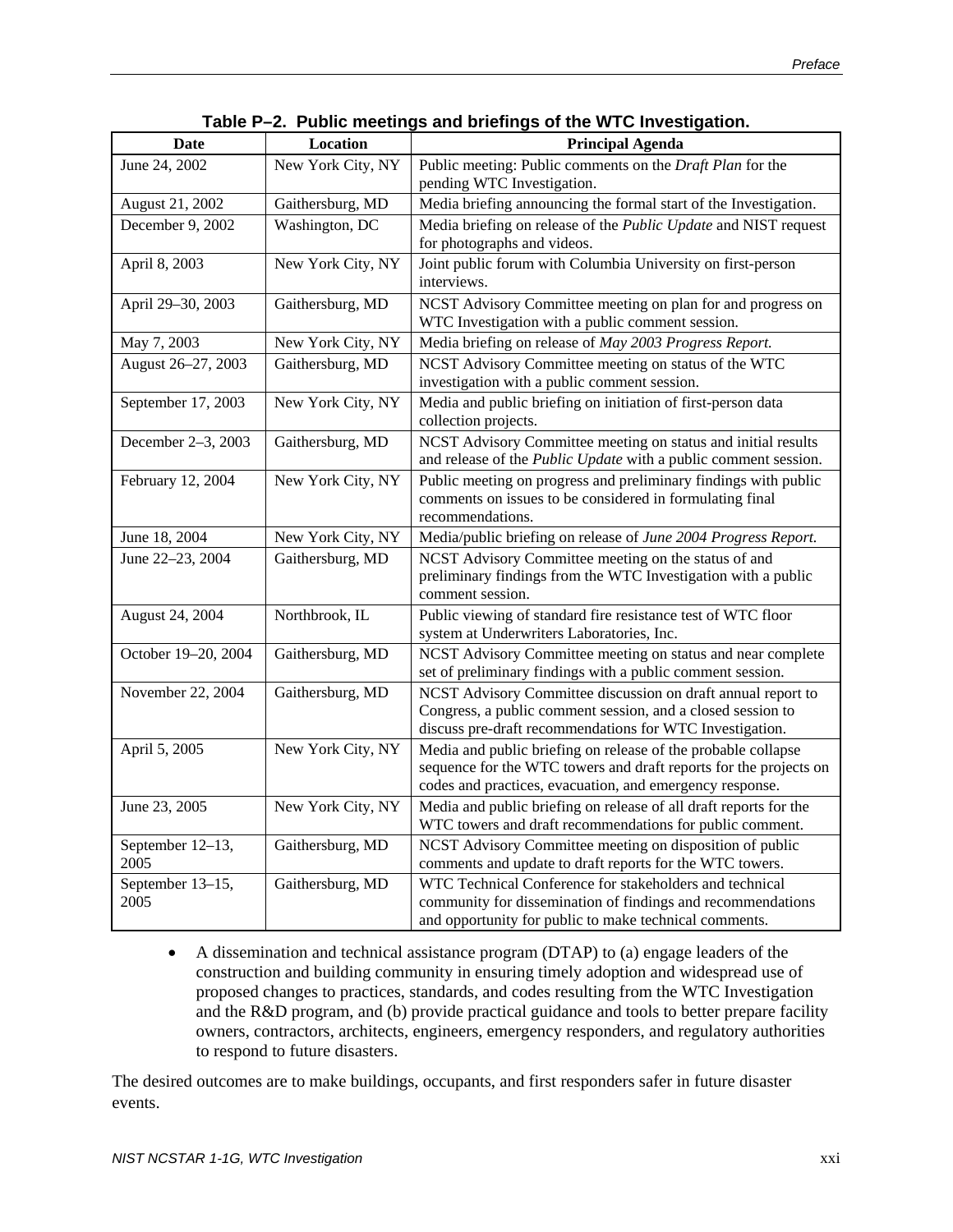#### **National Construction Safety Team Reports on the WTC Investigation**

A final report on the collapse of the WTC towers is being issued as NIST NCSTAR 1. A companion report on the collapse of WTC 7 is being issued as NIST NCSTAR 1A. The present report is one of a set that provides more detailed documentation of the Investigation findings and the means by which these technical results were achieved. As such, it is part of the archival record of this Investigation. The titles of the full set of Investigation publications are:

NIST (National Institute of Standards and Technology). 2005. *Federal Building and Fire Safety Investigation of the World Trade Center Disaster: Final Report on the Collapse of the World Trade Center Towers.* NIST NCSTAR 1. Gaithersburg, MD, September.

NIST (National Institute of Standards and Technology). 2008. *Federal Building and Fire Safety Investigation of the World Trade Center Disaster: Final Report on the Collapse of World Trade Center 7.* NIST NCSTAR 1A. Gaithersburg, MD, November.

Lew, H. S., R. W. Bukowski, and N. J. Carino. 2005. *Federal Building and Fire Safety Investigation of the World Trade Center Disaster: Design, Construction, and Maintenance of Structural and Life Safety Systems.* NIST NCSTAR 1-1. National Institute of Standards and Technology. Gaithersburg, MD, September.

Fanella, D. A., A. T. Derecho, and S. K. Ghosh. 2005. *Federal Building and Fire Safety Investigation of the World Trade Center Disaster: Design and Construction of Structural Systems.*  NIST NCSTAR 1-1A. National Institute of Standards and Technology. Gaithersburg, MD, September.

Ghosh, S. K., and X. Liang. 2005. *Federal Building and Fire Safety Investigation of the World Trade Center Disaster: Comparison of Building Code Structural Requirements.* NIST NCSTAR 1-1B. National Institute of Standards and Technology. Gaithersburg, MD, September.

Fanella, D. A., A. T. Derecho, and S. K. Ghosh. 2005. *Federal Building and Fire Safety Investigation of the World Trade Center Disaster: Maintenance and Modifications to Structural Systems.* NIST NCSTAR 1-1C. National Institute of Standards and Technology. Gaithersburg, MD, September.

Grill, R. A., and D. A. Johnson. 2005. *Federal Building and Fire Safety Investigation of the World Trade Center Disaster: Fire Protection and Life Safety Provisions Applied to the Design and Construction of World Trade Center 1, 2, and 7 and Post-Construction Provisions Applied after Occupancy*. NIST NCSTAR 1-1D. National Institute of Standards and Technology. Gaithersburg, MD, September.

Razza, J. C., and R. A. Grill. 2005. *Federal Building and Fire Safety Investigation of the World Trade Center Disaster: Comparison of Codes, Standards, and Practices in Use at the Time of the Design and Construction of World Trade Center 1, 2, and 7*. NIST NCSTAR 1-1E. National Institute of Standards and Technology. Gaithersburg, MD, September.

Grill, R. A., D. A. Johnson, and D. A. Fanella. 2005. *Federal Building and Fire Safety Investigation of the World Trade Center Disaster: Comparison of the 1968 and Current (2003) New*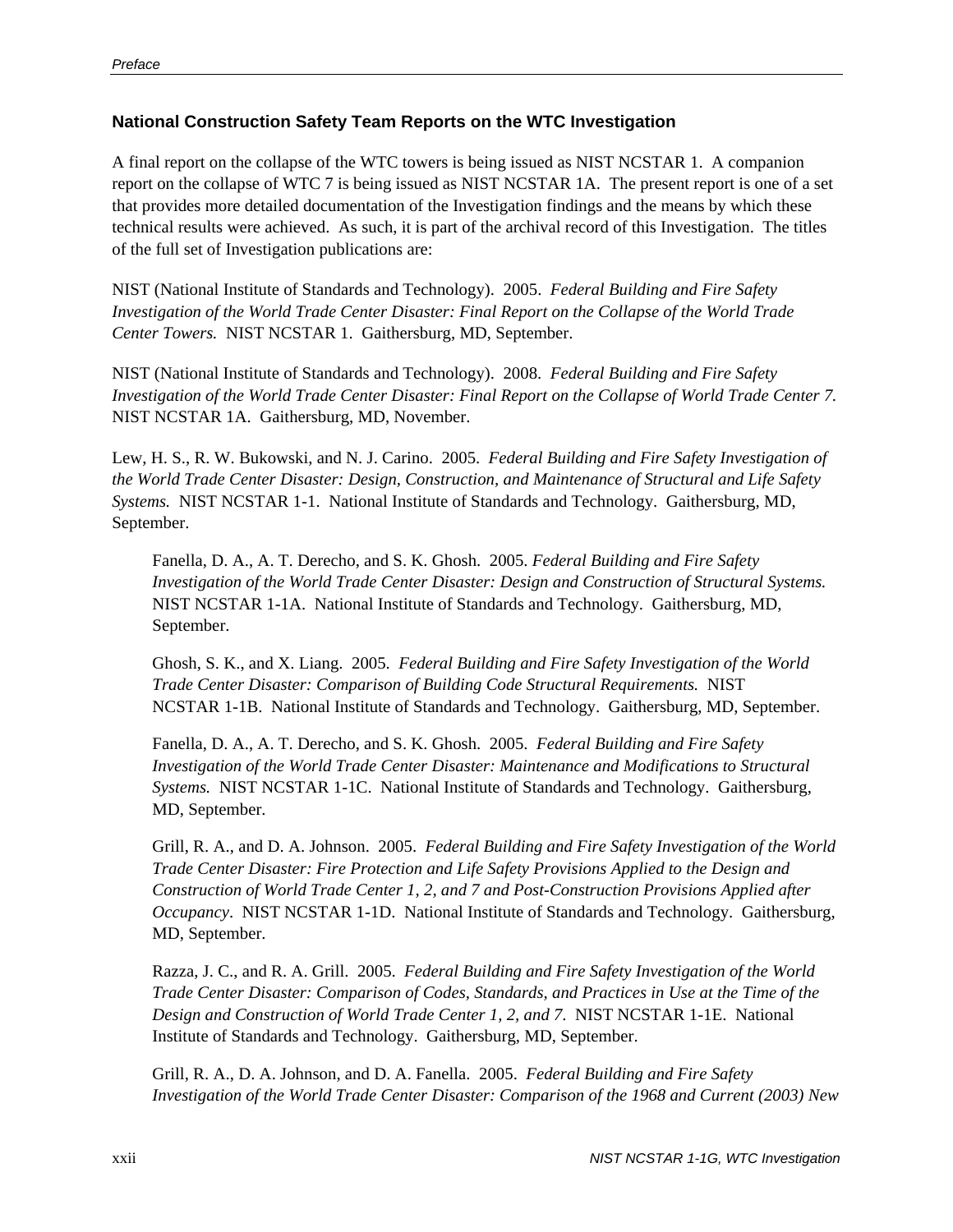*York City Building Code Provisions*. NIST NCSTAR 1-1F. National Institute of Standards and Technology. Gaithersburg, MD, September.

Grill, R. A., and D. A. Johnson. 2005. *Federal Building and Fire Safety Investigation of the World Trade Center Disaster: Amendments to the Fire Protection and Life Safety Provisions of the New York City Building Code by Local Laws Adopted While World Trade Center 1, 2, and 7 Were in Use*. NIST NCSTAR 1-1G. National Institute of Standards and Technology. Gaithersburg, MD, September.

Grill, R. A., and D. A. Johnson. 2005. *Federal Building and Fire Safety Investigation of the World Trade Center Disaster: Post-Construction Modifications to Fire Protection and Life Safety Systems of World Trade Center 1 and 2*. NIST NCSTAR 1-1H. National Institute of Standards and Technology. Gaithersburg, MD, September.

Grill, R. A., D. A. Johnson, and D. A. Fanella. 2005. *Federal Building and Fire Safety Investigation of the World Trade Center Disaster: Post-Construction Modifications to Fire Protection, Life Safety, and Structural Systems of World Trade Center 7*. NIST NCSTAR 1-1I. National Institute of Standards and Technology. Gaithersburg, MD, September.

Grill, R. A., and D. A. Johnson. 2005. *Federal Building and Fire Safety Investigation of the World Trade Center Disaster: Design, Installation, and Operation of Fuel System for Emergency Power in World Trade Center 7*. NIST NCSTAR 1-1J. National Institute of Standards and Technology. Gaithersburg, MD, September.

Sadek, F. 2005. *Federal Building and Fire Safety Investigation of the World Trade Center Disaster: Baseline Structural Performance and Aircraft Impact Damage Analysis of the World Trade Center Towers.* NIST NCSTAR 1-2. National Institute of Standards and Technology. Gaithersburg, MD, September.

Faschan, W. J., and R. B. Garlock. 2005. *Federal Building and Fire Safety Investigation of the World Trade Center Disaster: Reference Structural Models and Baseline Performance Analysis of the World Trade Center Towers.* NIST NCSTAR 1-2A. National Institute of Standards and Technology. Gaithersburg, MD, September.

Kirkpatrick, S. W., R. T. Bocchieri, F. Sadek, R. A. MacNeill, S. Holmes, B. D. Peterson, R. W. Cilke, C. Navarro. 2005. *Federal Building and Fire Safety Investigation of the World Trade Center Disaster: Analysis of Aircraft Impacts into the World Trade Center Towers,* NIST NCSTAR 1-2B. National Institute of Standards and Technology. Gaithersburg, MD, September.

Gayle, F. W., R. J. Fields, W. E. Luecke, S. W. Banovic, T. Foecke, C. N. McCowan, T. A. Siewert, and J. D. McColskey. 2005. *Federal Building and Fire Safety Investigation of the World Trade Center Disaster: Mechanical and Metallurgical Analysis of Structural Steel.* NIST NCSTAR 1-3. National Institute of Standards and Technology. Gaithersburg, MD, September.

Luecke, W. E., T. A. Siewert, and F. W. Gayle. 2005. *Federal Building and Fire Safety Investigation of the World Trade Center Disaster: Contemporaneous Structural Steel Specifications.* NIST Special Publication 1-3A. National Institute of Standards and Technology. Gaithersburg, MD, September.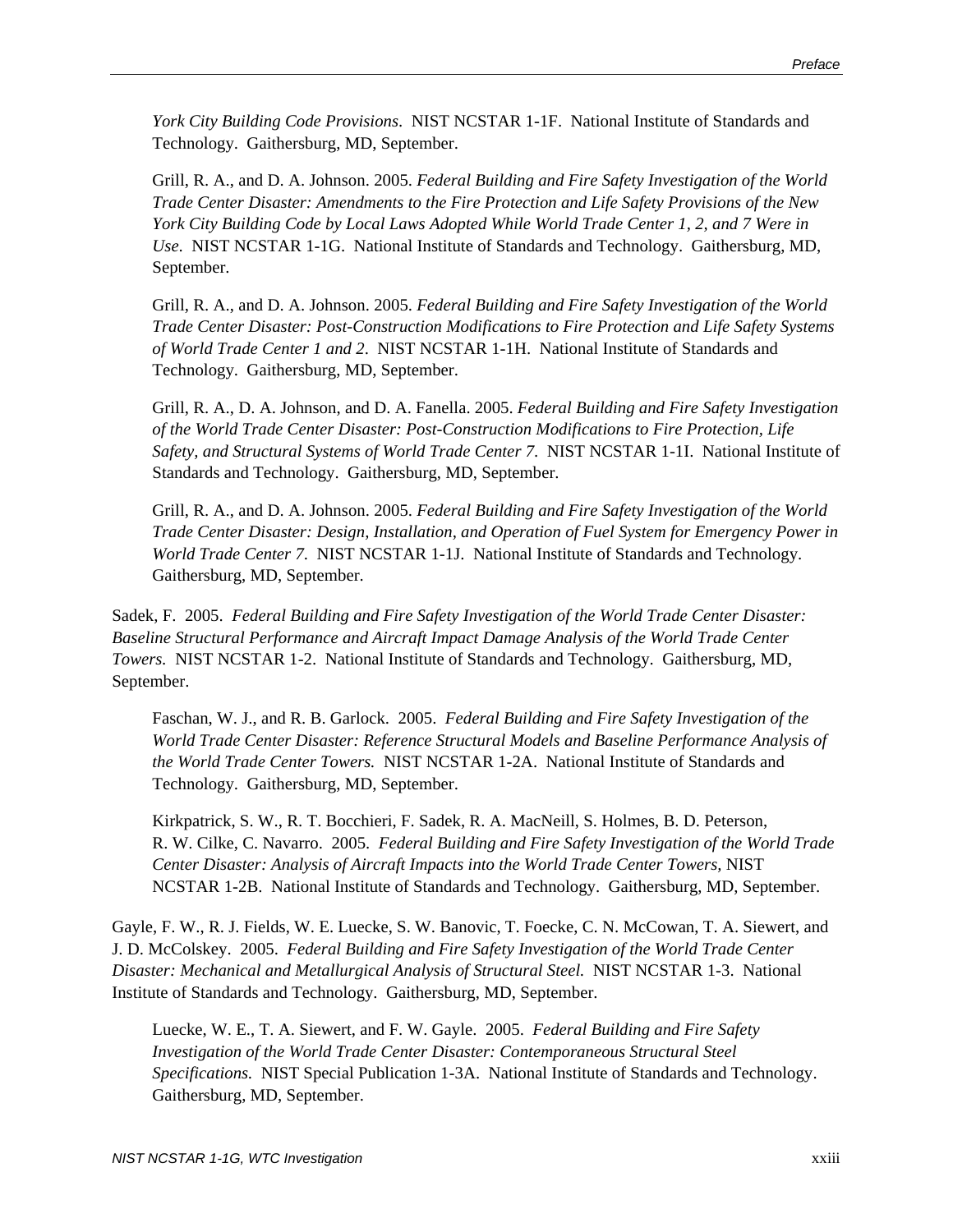Banovic, S. W. 2005. *Federal Building and Fire Safety Investigation of the World Trade Center Disaster: Steel Inventory and Identification.* NIST NCSTAR 1-3B. National Institute of Standards and Technology. Gaithersburg, MD, September.

Banovic, S. W., and T. Foecke. 2005. *Federal Building and Fire Safety Investigation of the World Trade Center Disaster: Damage and Failure Modes of Structural Steel Components.* NIST NCSTAR 1-3C. National Institute of Standards and Technology. Gaithersburg, MD, September.

Luecke, W. E., J. D. McColskey, C. N. McCowan, S. W. Banovic, R. J. Fields, T. Foecke, T. A. Siewert, and F. W. Gayle. 2005. *Federal Building and Fire Safety Investigation of the World Trade Center Disaster: Mechanical Properties of Structural Steels.* NIST NCSTAR 1-3D. National Institute of Standards and Technology. Gaithersburg, MD, September.

Banovic, S. W., C. N. McCowan, and W. E. Luecke. 2005. *Federal Building and Fire Safety Investigation of the World Trade Center Disaster: Physical Properties of Structural Steels.* NIST NCSTAR 1-3E. National Institute of Standards and Technology. Gaithersburg, MD, September.

Evans, D. D., R. D. Peacock, E. D. Kuligowski, W. S. Dols, and W. L. Grosshandler. 2005. *Federal Building and Fire Safety Investigation of the World Trade Center Disaster: Active Fire Protection Systems.* NIST NCSTAR 1-4. National Institute of Standards and Technology. Gaithersburg, MD, September.

Kuligowski, E. D., D. D. Evans, and R. D. Peacock. 2005. *Federal Building and Fire Safety Investigation of the World Trade Center Disaster: Post-Construction Fires Prior to September 11, 2001.* NIST NCSTAR 1-4A. National Institute of Standards and Technology. Gaithersburg, MD, September.

Hopkins, M., J. Schoenrock, and E. Budnick. 2005. *Federal Building and Fire Safety Investigation of the World Trade Center Disaster: Fire Suppression Systems.* NIST NCSTAR 1-4B. National Institute of Standards and Technology. Gaithersburg, MD, September.

Keough, R. J., and R. A. Grill. 2005. *Federal Building and Fire Safety Investigation of the World Trade Center Disaster: Fire Alarm Systems.* NIST NCSTAR 1-4C. National Institute of Standards and Technology. Gaithersburg, MD, September.

Ferreira, M. J., and S. M. Strege. 2005. *Federal Building and Fire Safety Investigation of the World Trade Center Disaster: Smoke Management Systems.* NIST NCSTAR 1-4D. National Institute of Standards and Technology. Gaithersburg, MD, September.

Gann, R. G., A. Hamins, K. B. McGrattan, G. W. Mulholland, H. E. Nelson, T. J. Ohlemiller, W. M. Pitts, and K. R. Prasad. 2005. *Federal Building and Fire Safety Investigation of the World Trade Center Disaster: Reconstruction of the Fires in the World Trade Center Towers.* NIST NCSTAR 1-5. National Institute of Standards and Technology. Gaithersburg, MD, September.

Pitts, W. M., K. M. Butler, and V. Junker. 2005. *Federal Building and Fire Safety Investigation of the World Trade Center Disaster: Visual Evidence, Damage Estimates, and Timeline Analysis.* NIST NCSTAR 1-5A. National Institute of Standards and Technology. Gaithersburg, MD, September.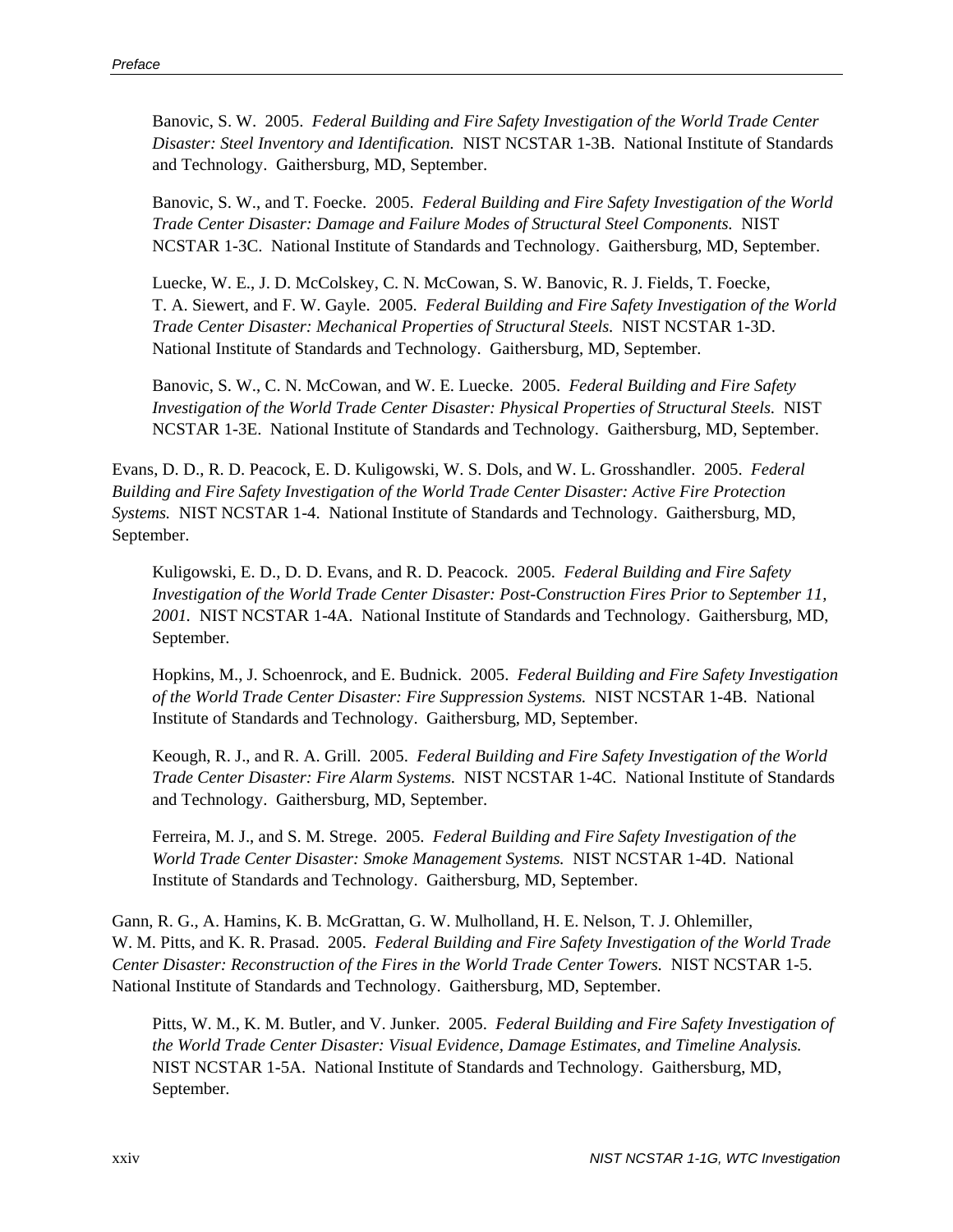Hamins, A., A. Maranghides, K. B. McGrattan, E. Johnsson, T. J. Ohlemiller, M. Donnelly, J. Yang, G. Mulholland, K. R. Prasad, S. Kukuck, R. Anleitner and T. McAllister. 2005. *Federal Building and Fire Safety Investigation of the World Trade Center Disaster: Experiments and Modeling of Structural Steel Elements Exposed to Fire.* NIST NCSTAR 1-5B. National Institute of Standards and Technology. Gaithersburg, MD, September.

Ohlemiller, T. J., G. W. Mulholland, A. Maranghides, J. J. Filliben, and R. G. Gann. 2005. *Federal Building and Fire Safety Investigation of the World Trade Center Disaster: Fire Tests of Single Office Workstations.* NIST NCSTAR 1-5C. National Institute of Standards and Technology. Gaithersburg, MD, September.

Gann, R. G., M. A. Riley, J. M. Repp, A. S. Whittaker, A. M. Reinhorn, and P. A. Hough. 2005. *Federal Building and Fire Safety Investigation of the World Trade Center Disaster: Reaction of Ceiling Tile Systems to Shocks.* NIST NCSTAR 1-5D. National Institute of Standards and Technology. Gaithersburg, MD, September.

Hamins, A., A. Maranghides, K. B. McGrattan, T. J. Ohlemiller, and R. Anleitner. 2005. *Federal Building and Fire Safety Investigation of the World Trade Center Disaster: Experiments and Modeling of Multiple Workstations Burning in a Compartment.* NIST NCSTAR 1-5E. National Institute of Standards and Technology. Gaithersburg, MD, September.

McGrattan, K. B., C. Bouldin, and G. Forney. 2005. *Federal Building and Fire Safety Investigation of the World Trade Center Disaster: Computer Simulation of the Fires in the World Trade Center Towers.* NIST NCSTAR 1-5F. National Institute of Standards and Technology. Gaithersburg, MD, September.

Prasad, K. R., and H. R. Baum. 2005. *Federal Building and Fire Safety Investigation of the World Trade Center Disaster: Fire Structure Interface and Thermal Response of the World Trade Center Towers.* NIST NCSTAR 1-5G. National Institute of Standards and Technology. Gaithersburg, MD, September.

Gross, J. L., and T. McAllister. 2005. *Federal Building and Fire Safety Investigation of the World Trade Center Disaster: Structural Fire Response and Probable Collapse Sequence of the World Trade Center Towers.* NIST NCSTAR 1-6. National Institute of Standards and Technology. Gaithersburg, MD, September.

Carino, N. J., M. A. Starnes, J. L. Gross, J. C. Yang, S. Kukuck, K. R. Prasad, and R. W. Bukowski. 2005. *Federal Building and Fire Safety Investigation of the World Trade Center Disaster: Passive Fire Protection.* NIST NCSTAR 1-6A. National Institute of Standards and Technology. Gaithersburg, MD, September.

Gross, J., F. Hervey, M. Izydorek, J. Mammoser, and J. Treadway. 2005. *Federal Building and Fire Safety Investigation of the World Trade Center Disaster: Fire Resistance Tests of Floor Truss Systems.* NIST NCSTAR 1-6B. National Institute of Standards and Technology. Gaithersburg, MD, September.

Zarghamee, M. S., S. Bolourchi, D. W. Eggers, Ö. O. Erbay, F. W. Kan, Y. Kitane, A. A. Liepins, M. Mudlock, W. I. Naguib, R. P. Ojdrovic, A. T. Sarawit, P. R Barrett, J. L. Gross, and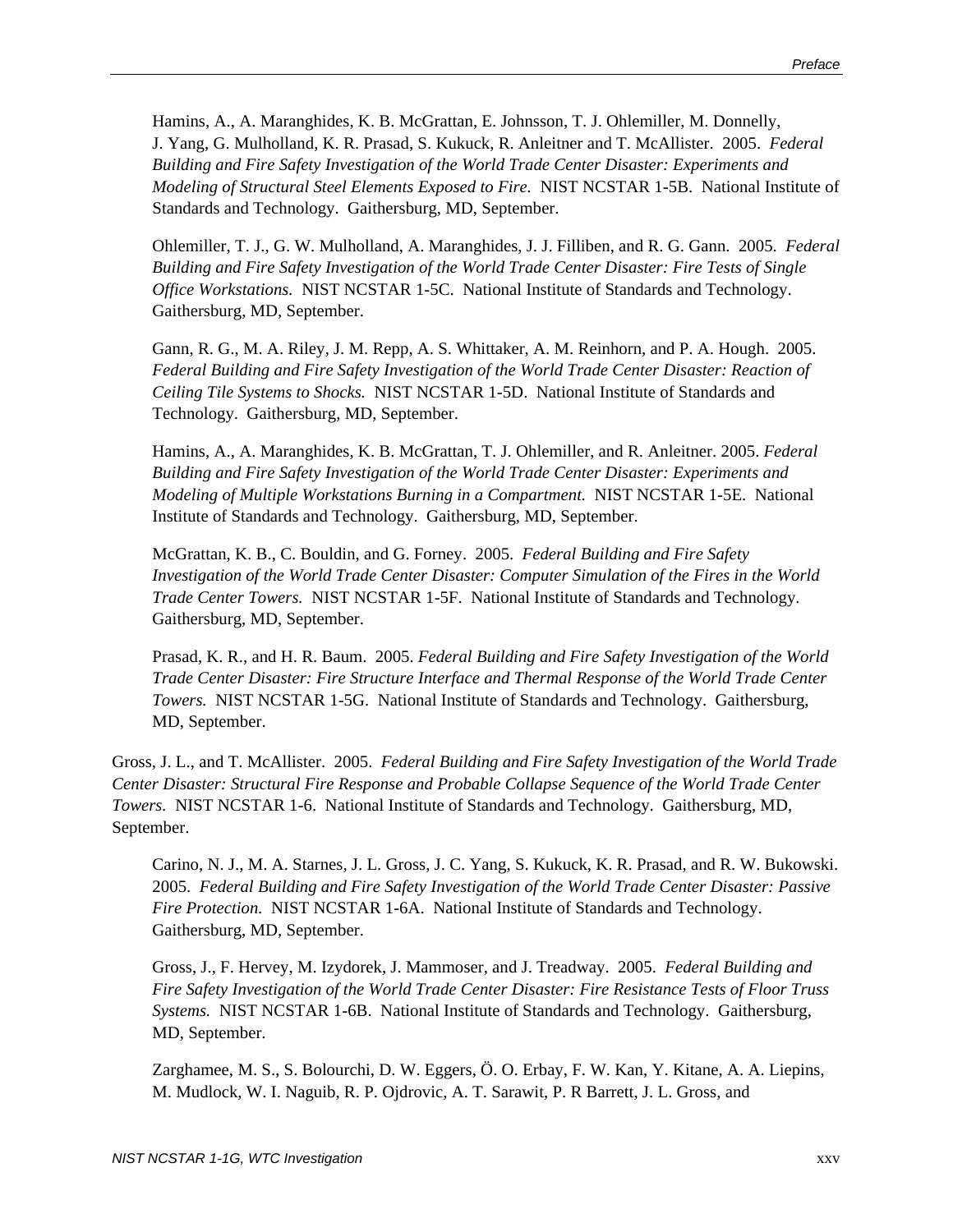T. P. McAllister. 2005. *Federal Building and Fire Safety Investigation of the World Trade Center Disaster: Component, Connection, and Subsystem Structural Analysis.* NIST NCSTAR 1-6C. National Institute of Standards and Technology. Gaithersburg, MD, September.

Zarghamee, M. S., Y. Kitane, Ö. O. Erbay, T. P. McAllister, and J. L. Gross. 2005. *Federal Building and Fire Safety Investigation of the World Trade Center Disaster: Global Structural Analysis of the Response of the World Trade Center Towers to Impact Damage and Fire.* NIST NCSTAR 1-6D. National Institute of Standards and Technology. Gaithersburg, MD, September.

Averill, J. D., D. S. Mileti, R. D. Peacock, E. D. Kuligowski, N. Groner, G. Proulx, P. A. Reneke, and H. E. Nelson. 2005. *Federal Building and Fire Safety Investigation of the World Trade Center Disaster: Occupant Behavior, Egress, and Emergency Communication.* NIST NCSTAR 1-7. National Institute of Standards and Technology. Gaithersburg, MD, September.

Fahy, R., and G. Proulx. 2005. *Federal Building and Fire Safety Investigation of the World Trade Center Disaster: Analysis of Published Accounts of the World Trade Center Evacuation.* NIST NCSTAR 1-7A. National Institute of Standards and Technology. Gaithersburg, MD, September.

Zmud, J. 2005. *Federal Building and Fire Safety Investigation of the World Trade Center Disaster: Technical Documentation for Survey Administration.* NIST NCSTAR 1-7B. National Institute of Standards and Technology. Gaithersburg, MD, September.

Lawson, J. R., and R. L. Vettori. 2005. *Federal Building and Fire Safety Investigation of the World Trade Center Disaster: The Emergency Response Operations.* NIST NCSTAR 1-8. National Institute of Standards and Technology. Gaithersburg, MD, September.

McAllister, T., R. G. Gann, J. D. Averill, J. L. Gross, W. L. Grosshandler, J. R. Lawson, K. B. McGrattan, H. E. Nelson, W. M. Pitts, K. R. Prasad, F. H. Sadek. 2008. *Federal Building and Fire Safety Investigation of the World Trade Center Disaster: Structural Fire Response and Probable Collapse Sequence of World Trade Center Building 7.* NIST NCSTAR 1-9. National Institute of Standards and Technology. Gaithersburg, MD, November.

MacNeill, R., S. Kirkpatrick, B. Peterson, and R. Bocchieri. 2008. *Federal Building and Fire Safety Investigation of the World Trade Center Disaster: Global Structural Analysis of the Response of World Trade Center Building 7 to Fires and Debris Impact Damage*. NIST NCSTAR 1-9A. National Institute of Standards and Technology. Gaithersburg, MD, November.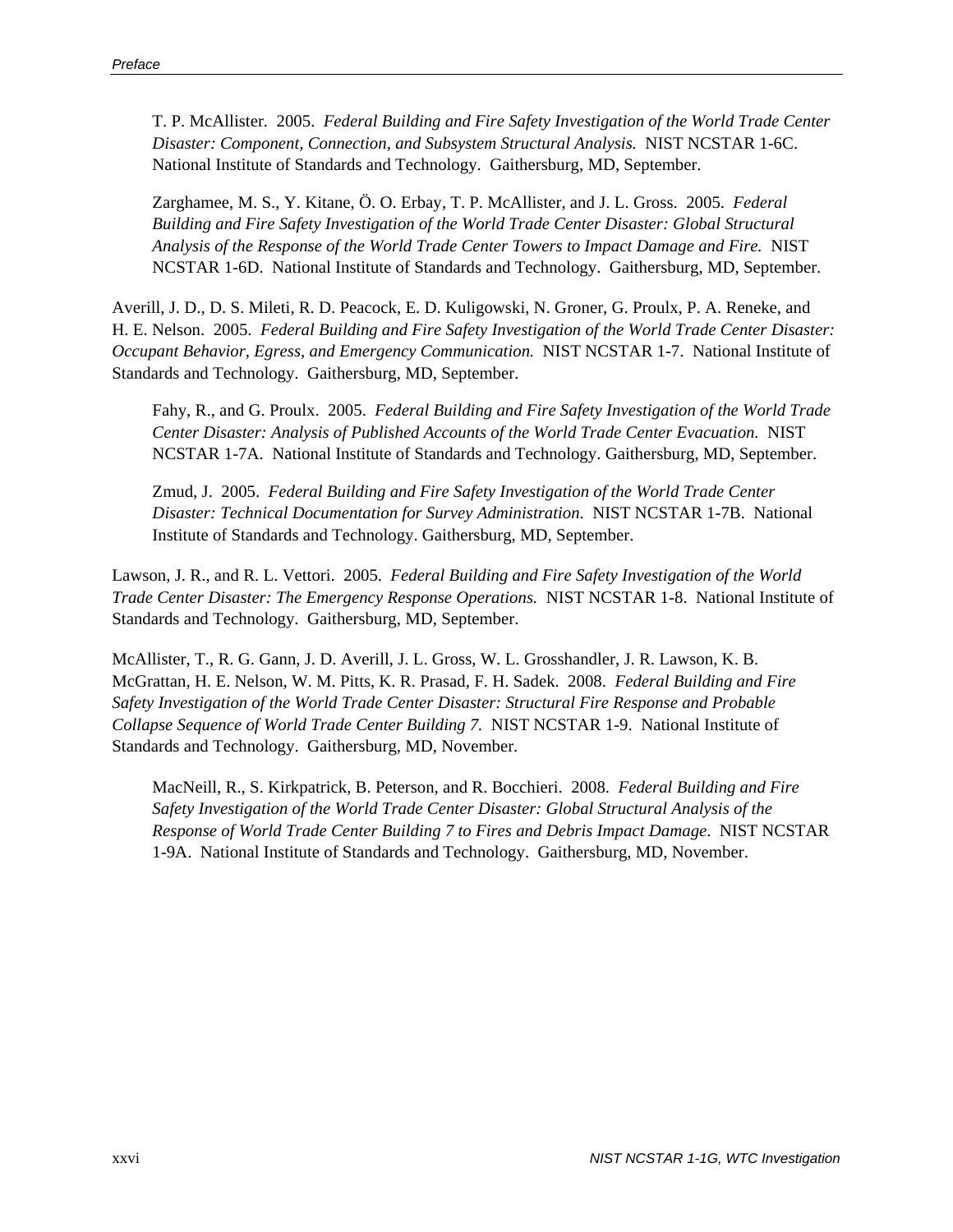### **EXECUTIVE SUMMARY**

As part of the analysis of building and fire codes and practices of the National Institute of Standards and Technology (NIST) World Trade Center (WTC) Investigation, this report supports the effort to document the changes in building code regulations that occurred after construction of WTC 1 and WTC 2.

WTC 1 and WTC 2 were to be designed and constructed in accordance with the Building Code of the City of New York (BCNYC) as enacted by Local Law No. 76 for the year 1968, effective December 6, 1968 (referred to as the "new code").

This report is not intended to give a complete history of the BCNYC. The purpose of this report is to provide an evolution of the life safety provisions of the BCNYC since the design of WTC 1 and WTC 2, including retroactive provisions for existing high-rise office towers. The evolution of the New York City code begins with a brief overview of the BCNYC prior to 1968 (referred to as the "old code") and reviews the various local laws that have amended fire protection and life safety provisions of the code from 1968 until the collapse of the WTC towers on September 11, 2001.

The BCNYC that became effective on January 1, 1938, had remained in effect and was edited and amended by local laws until 1968. Local Law 76 for the year 1968 repealed the 1938 BCNYC; however, buildings in existence prior to 1968 are still permitted to be altered in accordance with the 1938 BCNYC, provided the general safety and public welfare are not thereby endangered, in the opinion of the Authority Having Jurisdiction.

The BCNYC is a part of the Administrative Code of the City of New York. From 1968 until 1985, the BCNYC was part of Title 'C' of Chapter 26 of the Administrative Code. In 1985, the Administrative Code was reorganized and renumbered. The General Provisions of the Department of Buildings are currently organized under Chapter 1 of Title 26 – Housing and Buildings. The BCNYC is currently Chapter 1 of Title 27 – Construction and Maintenance. Due to the reorganization of the Administrative Code, BCNYC section numbers before 1985 are preceded with "C26-" and section numbers after 1985 are preceded by "27-."

To amend the Administrative Code of the City of New York, including the BCNYC, a bill (proposed legislation) must be introduced in the City Council. When the bill is approved by the City Council and signed by the Mayor, then it becomes a Local Law.

Through the years, serious incidents such as fires, and in most cases, fires that have resulted in the loss of innocent lives, have caused the need to change certain code requirements. In most cases, a Local Law added or modified requirements for new construction or major alterations. In other cases, the Local Law included retroactive provisions that were applicable to buildings existing on the effective date of such Local Law.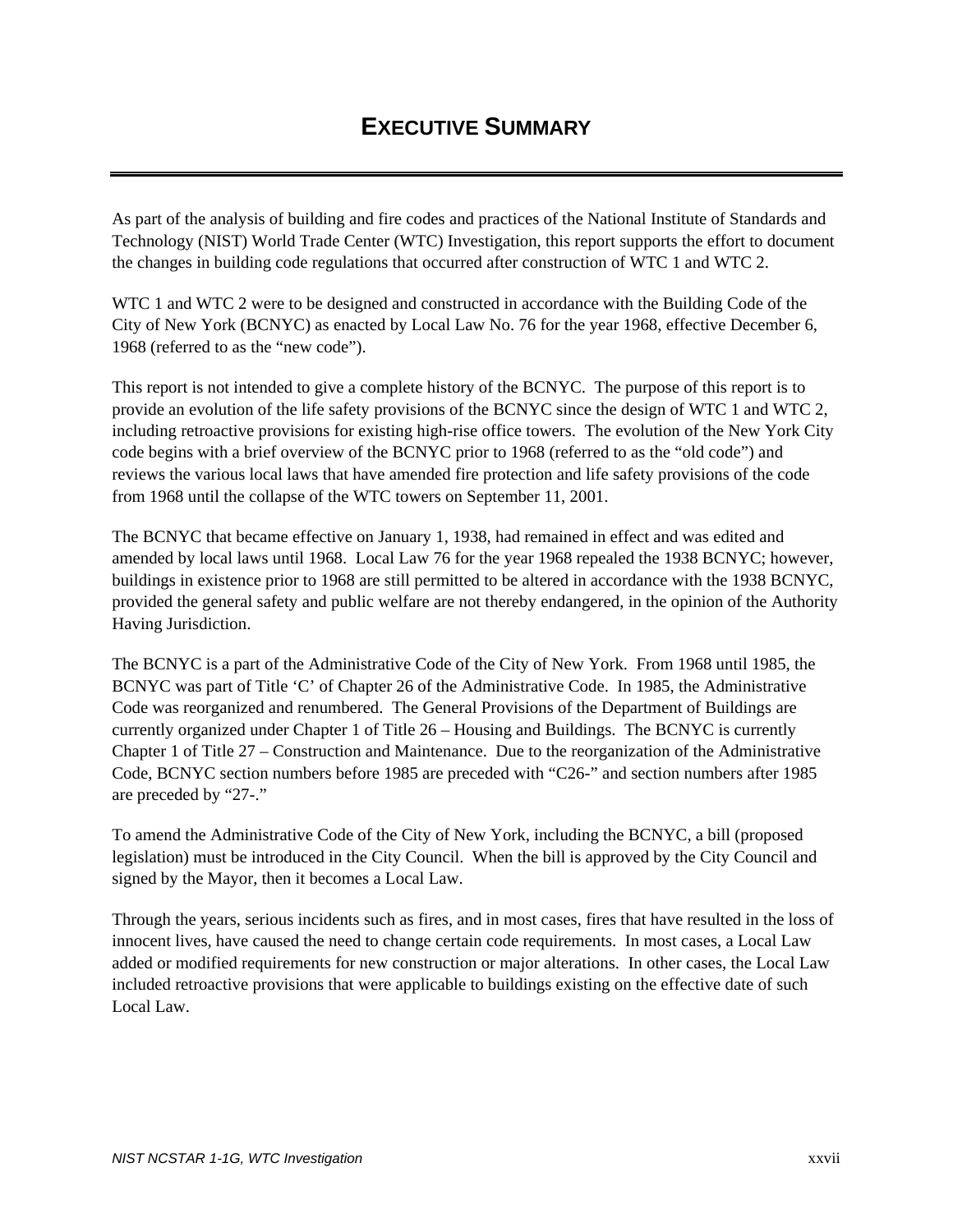The applicable Local Laws that have amended the fire protection and life safety provisions of the BCNYC include, but are not limited to:

- 1. 1970 Local Law No. 54, Local Laws of the City of New York for the Year 1970 (effective date immediately), November 17, 1970
- 2. 1973 Local Law No. 5, Fire Safety Requirements and Controls (effective date immediately except as noted), January 18, 1973
- 3. 1975 Local Law No. 26, Local Laws of the City of New York for the Year 1975 (effective date immediately), June 2, 1975
- 4. 1976 Local Law No. 55, Local Laws of the City of New York for the Year 1976 (effective date immediately), November 1, 1976
- 5. 1978 Local Law No. 33, Local Laws of the City of New York for the Year 1978 (effective date immediately), October 6, 1978
- 6. 1978 Local Law No. 41, Local Laws of the City of New York for the Year 1978 (effective 30 days after enactment), December 13, 1978
- 7. 1979 Local Law No. 84, Fire Safety Pressurization Requirements in Certain Office Buildings (effective date immediately), December 13, 1979
- 8. 1979 Local Law No. 86, Dates for Compliance with the Local Laws Enacted for Fire Safety Requirements and Controls in Certain Buildings (effective date immediately), December 13, 1979
- 9. 1984 Local Law No. 16, Local Laws of the City of New York for the Year 1984 (effective date immediately except as noted), March 27, 1984
- 10. 1987 Local Law No. 16, Local Laws of the City of New York for the Year 1987 (effective date immediately), April 20, 1987

Since 1968, the BCNYC Reference Standards have been updated by various New York City procedures and authorities including Local Laws passed by the City Council, Building Code Rules approved by the New York City Board of Standards and Appeals until 1991, and by the authority of the Building Commissioner, after 1991. Included in this report is a summary of the applicable fire protection and life safety reference standards and the effective dates. Most Reference Standards are nationally recognized standards (ASTM International, National Fire Protection Association, etc.) that New York City references (often with New York City modifications). Other Reference Standards are developed by the New York City Department of Buildings (e.g., Standpipe Construction, Fire Alarm Systems).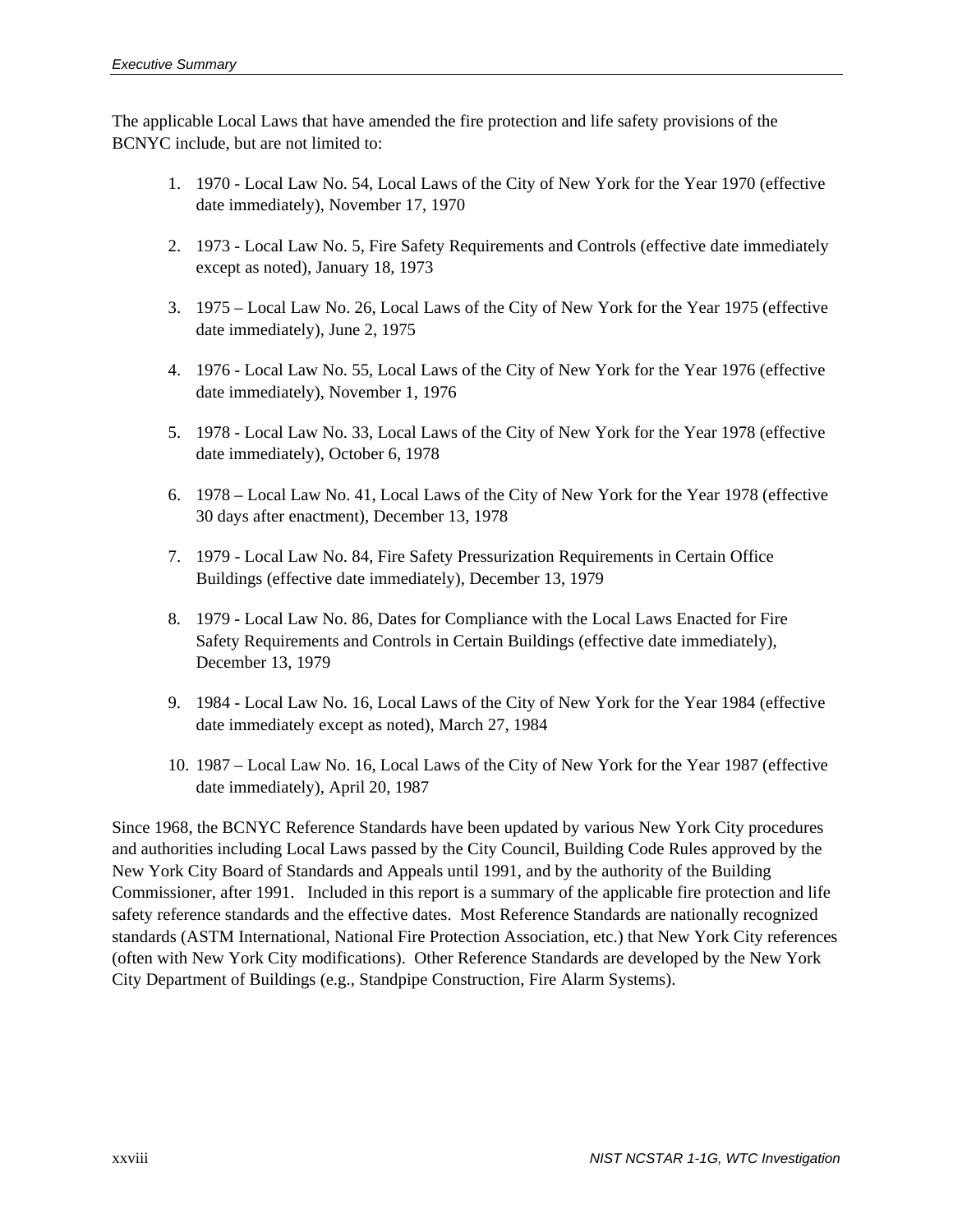### **Chapter 1 INTRODUCTION**

The purpose of this report is to provide an evolution of the life safety provisions of the Building Code of the City of New York (BCNYC) since the design of World Trade Center (WTC) 1 and WTC 2, including retroactive provisions for existing high-rise office towers.

WTC 1 and WTC 2 were to be designed and constructed in accordance with the BCNYC as enacted by Local Law No. 76 for the year 1968, effective December 6, 1968 (referred to as the "new code").

The BCNYC is a part of the Administrative Code of the City of New York. The latest major overhaul of the BCNYC occurred in 1968. Since then, several Local Laws have been approved by the City Council and the Mayor of the City of New York to amend the BCNYC. Most Local Laws amend certain provisions of the BCNYC and pertain to new construction or new installations of equipment. However, some Local Laws have retroactive provisions that apply to existing buildings or structures.

The first Local Law that is signed by the Mayor for a particular year is Local Law No. 1 for that year. It is important to associate a Local Law number with the year it was passed. For example, Local Law No. 5 for the year 1973 is not the same as Local Law No. 5 for 1972 or Local Law No. 5 for 1974, etc.

This report is intended to summarize the Local Laws that have had an impact on fire protection and life safety related requirements and that may provide an understanding about the requirements that were applicable in the design, construction, and alterations of WTC 1, 2, and 7.

The most notable of the Local Laws that have amended the fire protection and life safety provisions of the BCNYC are Local Law No. 5 for the year 1973 and Local Law No. 16 for the year 1984. Local Law No. 5 and Local Law No. 16 contain several retroactive fire protection and life-safety-related requirements for existing buildings, including automatic sprinkler systems, compartmentation, stair pressurization, fire alarm and communication systems, emergency power systems and smoke control provisions.

Chapter 2 includes a list of the Local Laws containing fire protection and life safety provisions. Table 2–1 provides the effective dates of various Local Laws amending the BCNYC. The Local Laws containing fire protection and life safety provisions are presented in Chapter 4 in chronological order beginning with Local Law No. 54 for the year 1970.

In addition to the BCNYC, several amendments have been made to the Reference Standards of the Code. As the Code was updated and new technologies and industry standards became available, it was necessary to update the Reference Standards. Most Reference Standards are nationally recognized standards such as those published by the American National Standards Institute, ASTM International and the National Fire Protection Association. Other Reference Standards are promulgated by the New York City Department of Buildings, such as the reference standards for standpipe systems and the Reference Standards for fire alarm systems.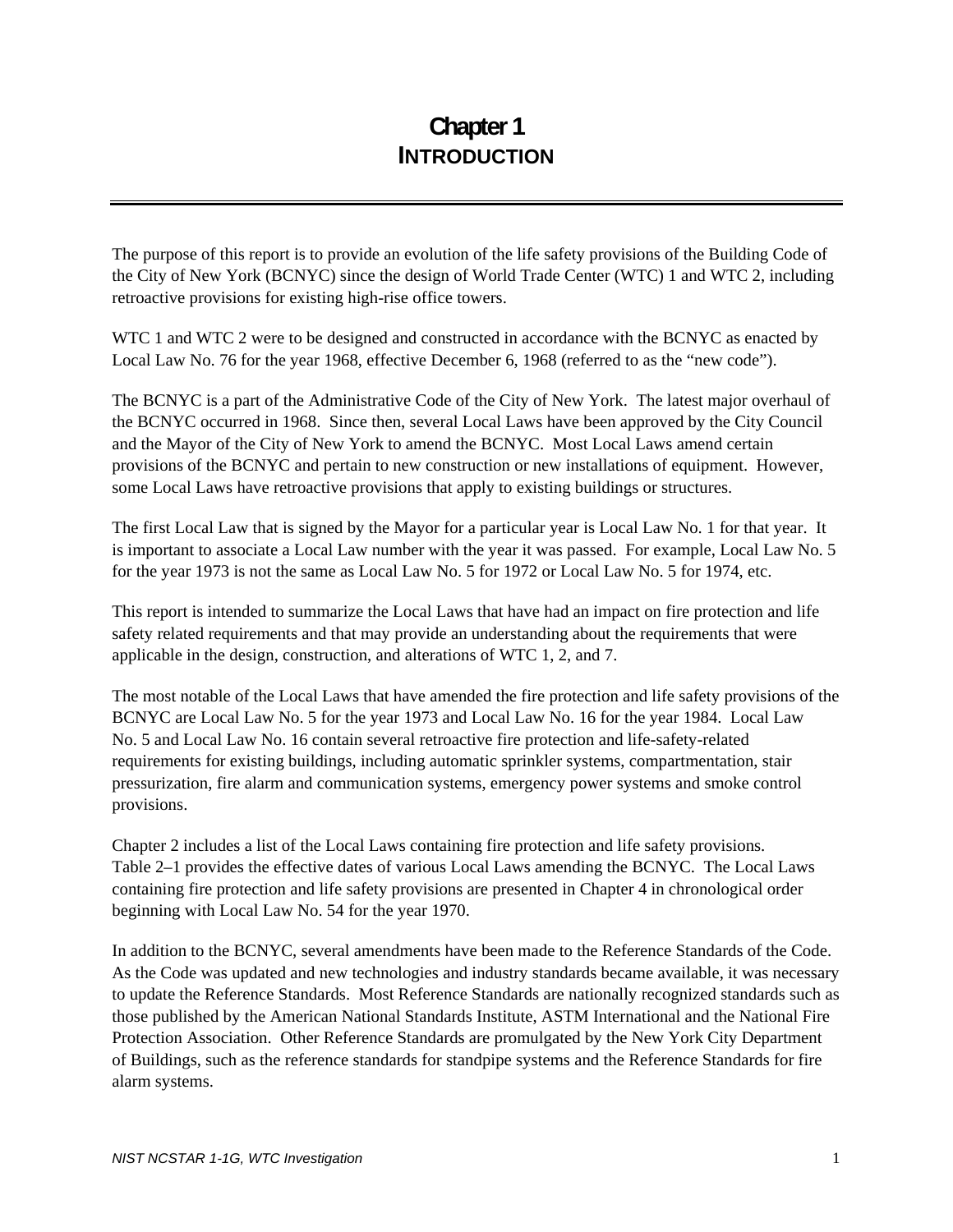This page intentionally left blank.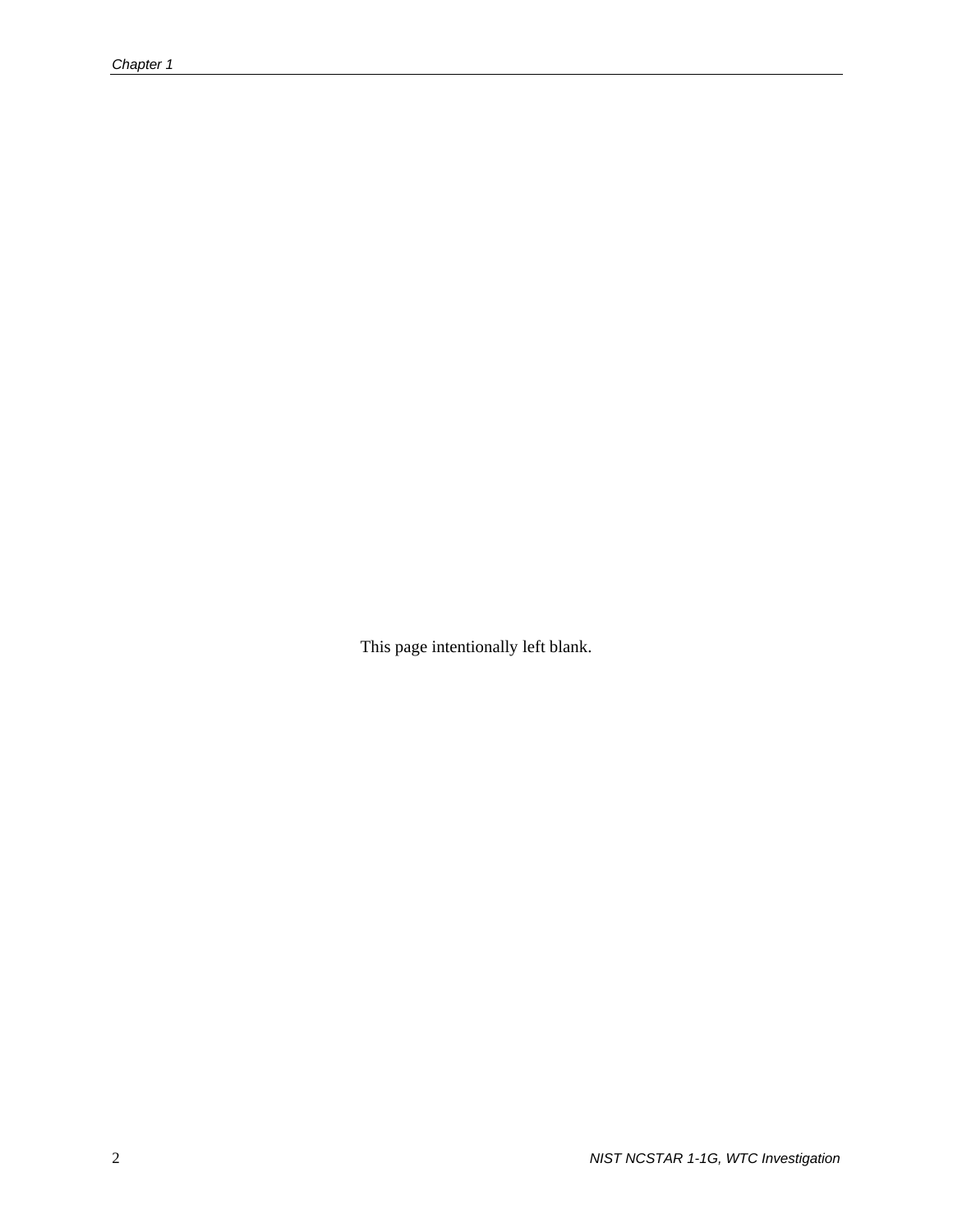## **Chapter 2 GENERAL**

#### **2.1 LOCAL LAWS CONTAINING FIRE PROTECTION/LIFE SAFETY PROVISIONS**

- 1. 1970 Local Law No. 54, Local Laws of the City of New York for the Year 1970 (effective date immediately), November 17, 1970
- 2. 1973 Local Law No. 5, Fire Safety Requirements and Controls (effective date immediately except as noted), January 18, 1973
- 3. 1975 Local Law No. 26, Local Laws of the City of New York for the Year 1975 (effective date immediately), June 2, 1975
- 4. 1976 Local Law No. 55, Local Laws of the City of New York for the Year 1976 (effective date immediately), November 1, 1976
- 5. 1978 Local Law No. 33, Local Laws of the City of New York for the Year 1978 (effective date immediately), October 6, 1978
- 6. 1978 Local Law No. 41, Local Laws of the City of New York for the Year 1978 (effective 30 days after enactment), December 13, 1978
- 7. 1979 Local Law No. 84, Fire Safety Pressurization Requirements in Certain Office Buildings (effective date immediately), December 13, 1979
- 8. 1979 Local Law No. 86, Dates for Compliance with the Local Laws Enacted for Fire Safety Requirements and Controls in Certain Buildings (effective date immediately), December 13, 1979
- 9. 1984 Local Law No. 16, Local Laws of the City of New York for the Year 1984 (effective date immediately except as noted), March 27, 1984
- 10. 1987 Local Law No. 16, Local Laws of the City of New York for the Year 1987 (effective date immediately), April 20, 1987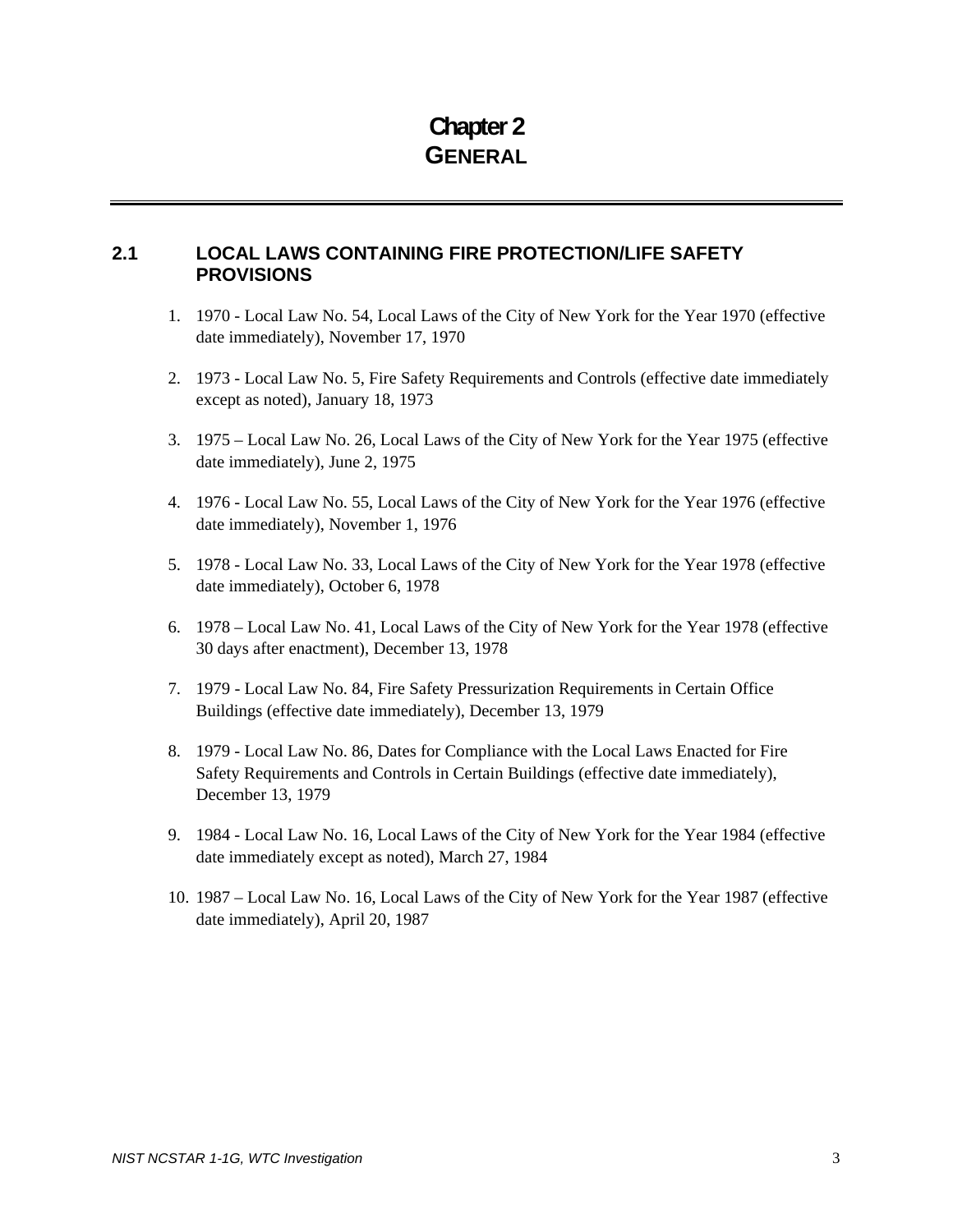### **2.2 EFFECTIVE DATES OF LOCAL LAWS AMENDING THE BUILDING CODE**

| Year | <b>Local Law</b> | <b>Effective Date</b> | <b>Comments</b>                                                                                 |
|------|------------------|-----------------------|-------------------------------------------------------------------------------------------------|
| 1969 | 61               | December 4, 1969      |                                                                                                 |
| 1969 | 65               | December 22, 1969     |                                                                                                 |
| 1969 | 73               | December 20, 1969     |                                                                                                 |
| 1970 | 54               | November 17, 1970     | Fire protection/life safety<br>amendments                                                       |
| 1971 | 75               | December 22, 1971     |                                                                                                 |
| 1972 | 39               | June 1, 1972          |                                                                                                 |
| 1972 | 76               | November 6, 1972      |                                                                                                 |
| 1973 | 5                | January 18, 1973      | Fire protection/life safety<br>amendments with retroactive<br>requirements for office buildings |
| 1973 | 50               | September 21, 1973    |                                                                                                 |
| 1973 | 58               | October 15, 1973      |                                                                                                 |
| 1973 | 80               | December 28, 1973     |                                                                                                 |
| 1973 | 85               | December 28, 1973     |                                                                                                 |
| 1974 | 7                | May 16, 1974          |                                                                                                 |
| 1975 | 13               | March 31, 1975        |                                                                                                 |
| 1975 | 26               | June 2, 1975          |                                                                                                 |
| 1976 | 55               | November 1, 1976      |                                                                                                 |
| 1976 | 63               | December 10, 1976     |                                                                                                 |
| 1977 | 67               | September 30, 1977    |                                                                                                 |
| 1977 | 69               | September 30, 1977    |                                                                                                 |
| 1978 | 41               | January 1979          |                                                                                                 |
| 1979 | 79               | December 4, 1979      |                                                                                                 |
| 1979 | 84               | December 14, 1979     |                                                                                                 |
| 1979 | 86               | December 14, 1979     |                                                                                                 |
| 1981 | 21               | March 19, 1981        |                                                                                                 |
| 1982 | 12               | March 5, 1982         |                                                                                                 |
| 1982 | 30               | June 15, 1982         |                                                                                                 |
| 1983 | 58               | November 16, 1983     |                                                                                                 |
| 1984 | 16               | March 27, 1984        | Fire protection/life safety<br>amendments with retroactive<br>requirements                      |
| 1984 | 45               | July 12, 1984         |                                                                                                 |
| 1986 | 80               | December 22, 1986     |                                                                                                 |
| 1986 | 82               | December 30, 1986     |                                                                                                 |
| 1987 | 9                | March 5, 1987         |                                                                                                 |
| 1987 | 13               | March 23, 1987        |                                                                                                 |

#### **Table 2–1. Effective dates of Local Laws.**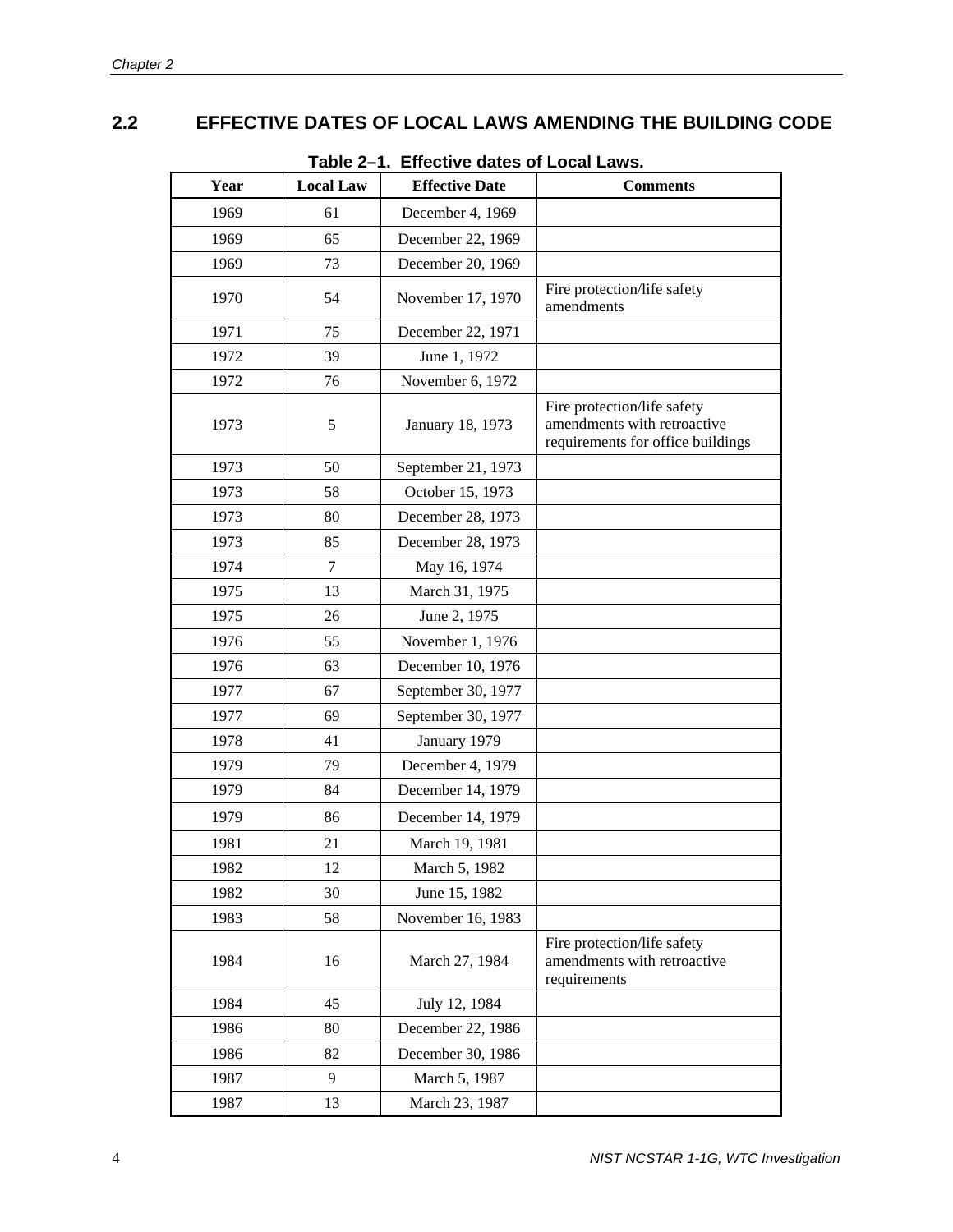| Year | <b>Local Law</b> | <b>Effective Date</b> | <b>Comments</b>           |
|------|------------------|-----------------------|---------------------------|
| 1987 | 16               | April 20, 1987        | Amended Local Law 16/1984 |
| 1987 | 29               | June 30, 1987         |                           |
| 1987 | 40               | July 6, 1987          |                           |
| 1987 | 58               | August 5, 1987        |                           |
| 1987 | 61               | November 3, 1987      |                           |
| 1988 | 11               | March 9, 1988         |                           |
| 1988 | 33               | May 27, 1988          |                           |
| 1988 | 34               | February 2, 1988      |                           |
| 1988 | 46               | July 11, 1988         |                           |
| 1988 | 49               | July 11, 1988         |                           |
| 1988 | 50               | July 11, 1988         |                           |
| 1988 | 58               | January 1, 1989       |                           |
| 1988 | 65               | November 4, 1988      |                           |
| 1988 | 73               | December 8, 1988      |                           |
| 1988 | 77               | June 8, 1988          |                           |
| 1989 | 14               | April 13, 1989        |                           |
| 1989 | 29               | November 16, 1989     |                           |
| 1989 | 38               | June 28, 1989         |                           |
| 1989 | 55               | January 25, 1990      |                           |
| 1989 | 80               | November 8, 1989      |                           |
| 1989 | 81               | February 6, 1990      |                           |
| 1989 | 90               | December 6, 1989      |                           |
| 1989 | 100              | December 27, 1989     |                           |
| 1989 | 103              | December 27, 1989     |                           |
| 1990 | 23               | July 7, 1990          |                           |
| 1990 | 38               | August 11, 1990       |                           |
| 1990 | 65               | November 14, 1990     |                           |
| 1991 | 33               | August 23, 1991       |                           |
| 1991 | 48               | July 1, 1991          |                           |
| 1991 | 49               | July 1, 1991          |                           |
| 1991 | 54               | July 1, 1991          |                           |
| 1991 | 55               | July 17, 1991         |                           |
| 1991 | 62               | January 1, 1992       |                           |
| 1991 | 72               | October 21, 1991      |                           |
| 1991 | 99               | February 21, 1992     |                           |
| 1992 | 18               | March 9, 1992         |                           |
| 1993 | 6                | March 22, 1993        |                           |
| 1993 | 12               | January 22, 1994      |                           |
| 1993 | 13               | January 22, 1994      |                           |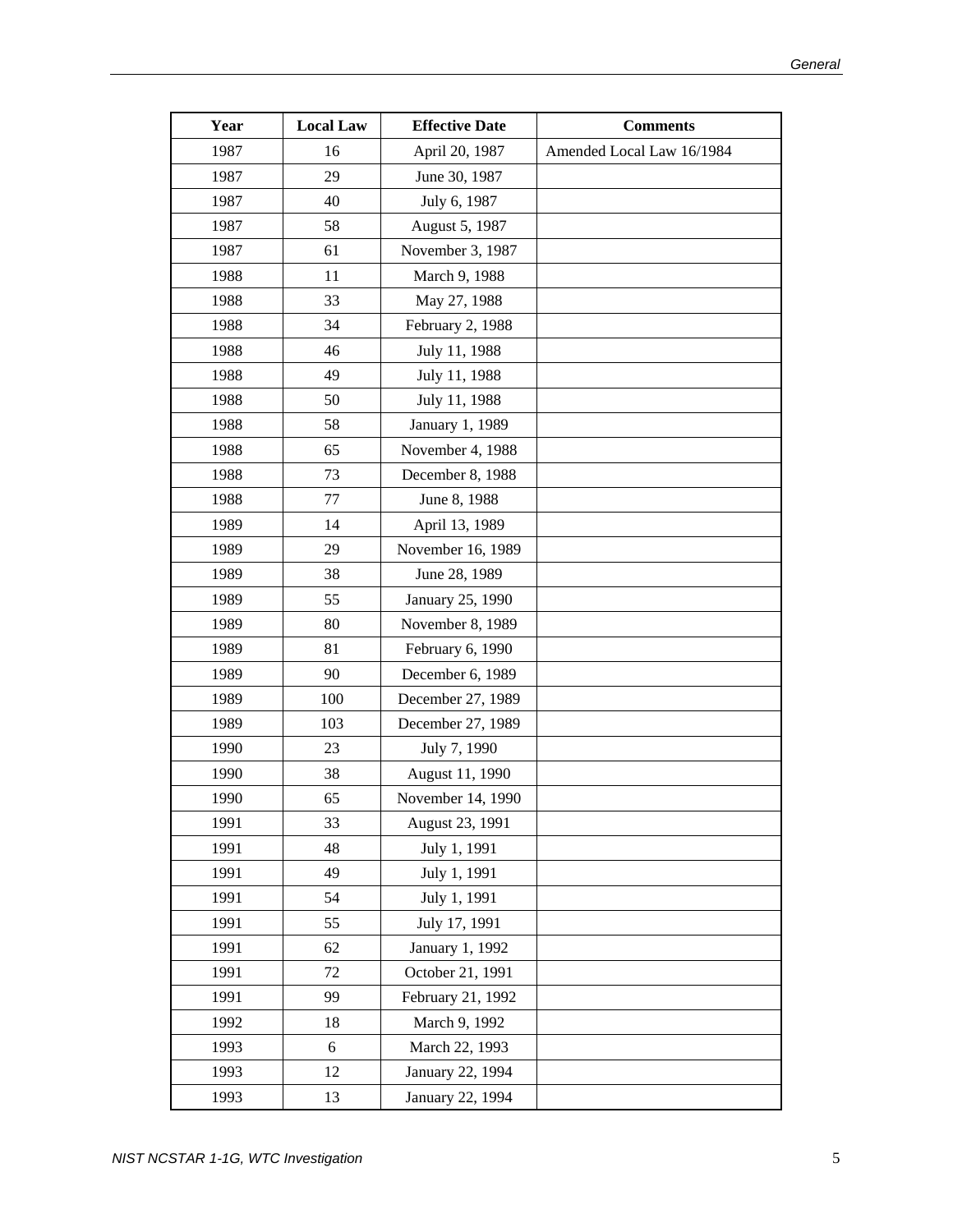| Year | <b>Local Law</b> | <b>Effective Date</b> | <b>Comments</b>                                 |
|------|------------------|-----------------------|-------------------------------------------------|
| 1993 | 14               | February 9, 1993      |                                                 |
| 1993 | 15               | February 9, 1993      |                                                 |
| 1993 | 39               | May 28, 1993          |                                                 |
| 1993 | 53               | June 30, 1993         |                                                 |
| 1993 | 56               | June 30, 1993         |                                                 |
| 1999 | 10               | March 24, 1999        | Residential sprinklers and fire<br>safety plans |
| 2002 | 26               | August 15, 2002       | Mercantile sprinklers                           |

**Source:** Building Code of the City of New York.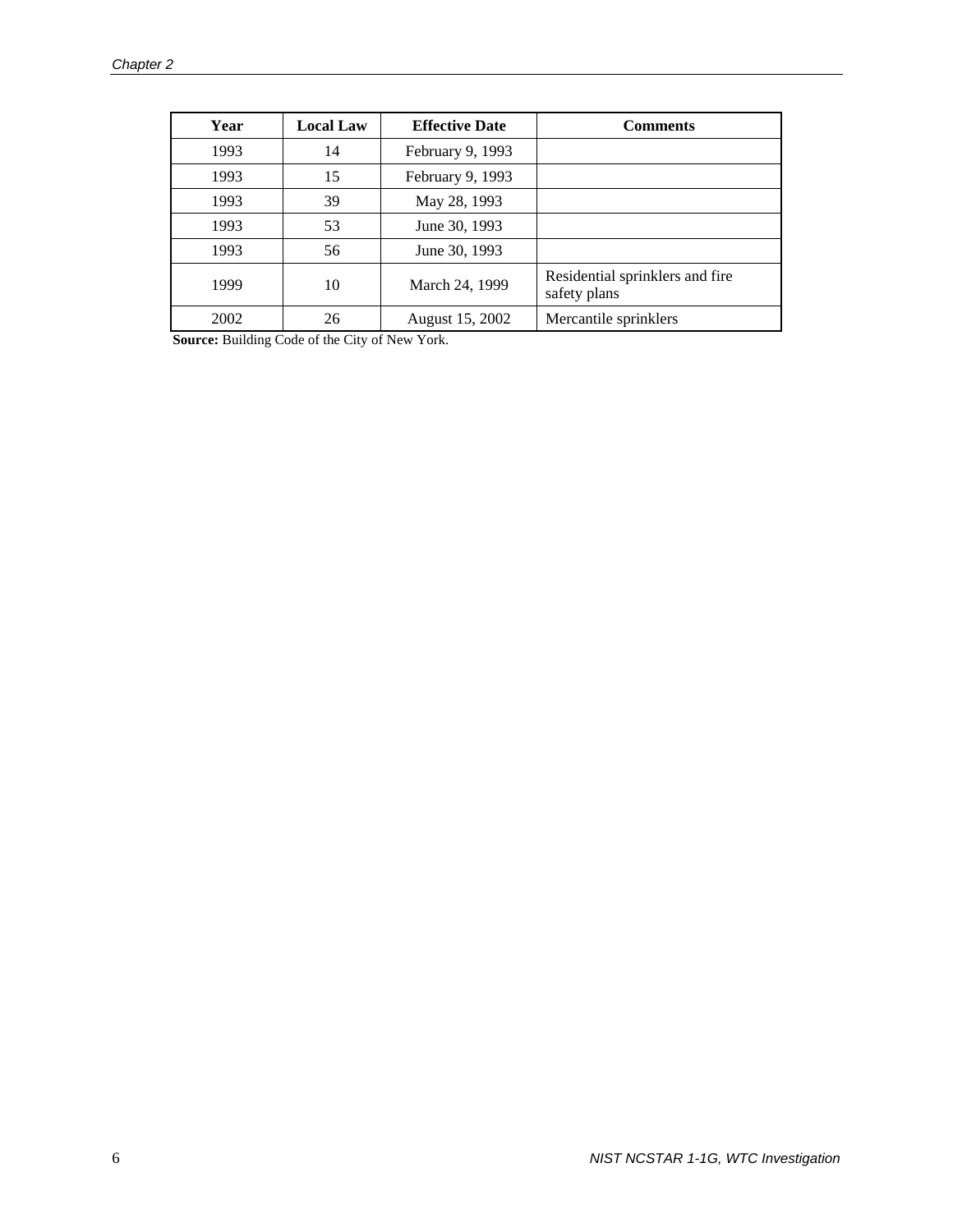### **Chapter 3 HISTORY OF THE NEW YORK CITY BUILDING CODE**

Building regulations in New York City date back to 1625 when the Dutch West India Company established rules for the types and locations of houses that could be built by the colonists of New Amsterdam. Extensive laws governing construction and fire prevention were in place by 1674.

This chapter is not intended to give a complete history of the Building Code of the City of New York (BCNYC). The specific task of this report is to provide an understanding of the evolution of the BCNYC since the design of World Trade Center (WTC) 1 and WTC 2, which is understood to be circa 1968. Since the current BCNYC permits buildings in existence prior to December 6, 1968, to be altered in compliance with the applicable laws in existence prior to 1968, this chapter also includes a brief overview of the 1938 Building Code, often referred to as the "old code."

### **3.1 1938 BUILDING CODE (OLD CODE)**

The BCNYC in existence prior to 1938 was repealed and replaced with a code that became effective on January 1, 1938. For 30 years, this version of the BCNYC was enforced throughout the five boroughs of New York City. It was edited and amended by Local Laws on December 6, 1968, when Local Law No. 76 for the year 1968 repealed the 1938 Code. Buildings in existence prior to 1968 are permitted to be altered in accordance with the 1938 BCNYC, provided the general safety and public welfare are not thereby endangered in the opinion of the Authorities Having Jurisdiction.

### **3.2 1968 BUILDING CODE (THEN CURRENT CODE)**

On November 6, 1968, Local Law No. 76 of the City of New York was approved by the Mayor. Local Law No. 76 was "A Local Law to amend the New York City charter and the administrative code of the city of New York, in relation to revising the city's code and providing for powers and duties of the department of buildings and certain other city departments with respect to buildings and matters related thereto."

Titles A, B, and C of Chapter 26 of the Administrative Code of the City of New York (the 1938 BCNYC) were repealed and reenacted under sec. 1 of Local Law No. 76. Part II of Title C is known and may be cited as the "building code of the city of New York" (Sec. C26-100.1).

The Local Law became effective 30 days after it was enacted. Therefore, the effective date of Local Law No. 76 for the year 1968, including the Building Code, is December 6, 1968.

Among other requirements, occupancy and construction classifications changed from the 1938 BCNYC to the 1968 BCNYC. For example, an office building constructed in accordance with the 1938 BCNYC is classified as a commercial occupancy, whereas the same building in the 1968 BCNYC is classified as Occupancy Group E – Business. Under the 1938 BCNYC, a tall office building must be constructed in the construction classification of fireproof  $(4 h)$ . The same building constructed under the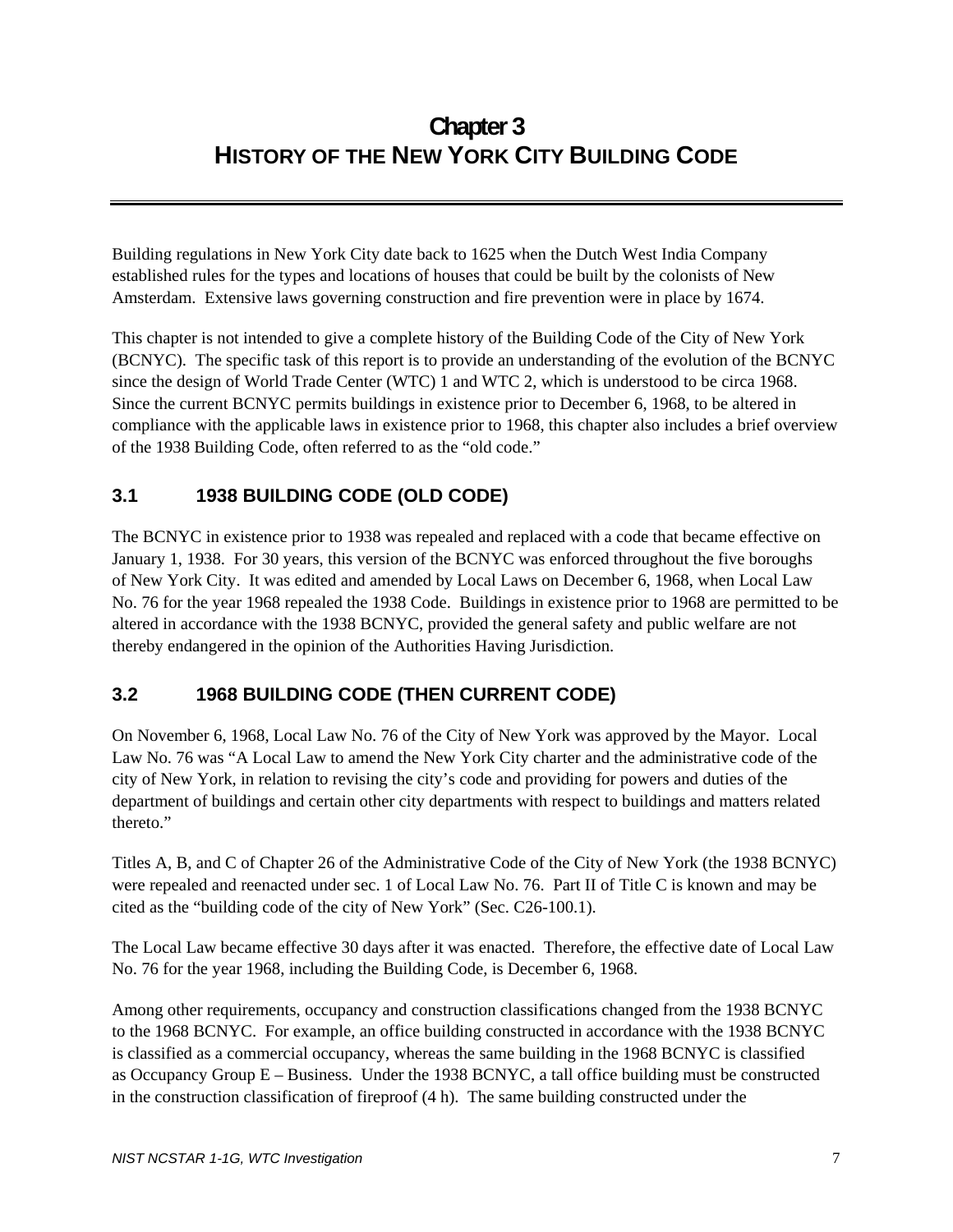1968 BCNYC may be constructed in construction type IA (4 h) or IB (3 h). In 1973, Local Law No. 5 (1973) added another possible classification, IC (2 h), which required the installation of automatic sprinklers.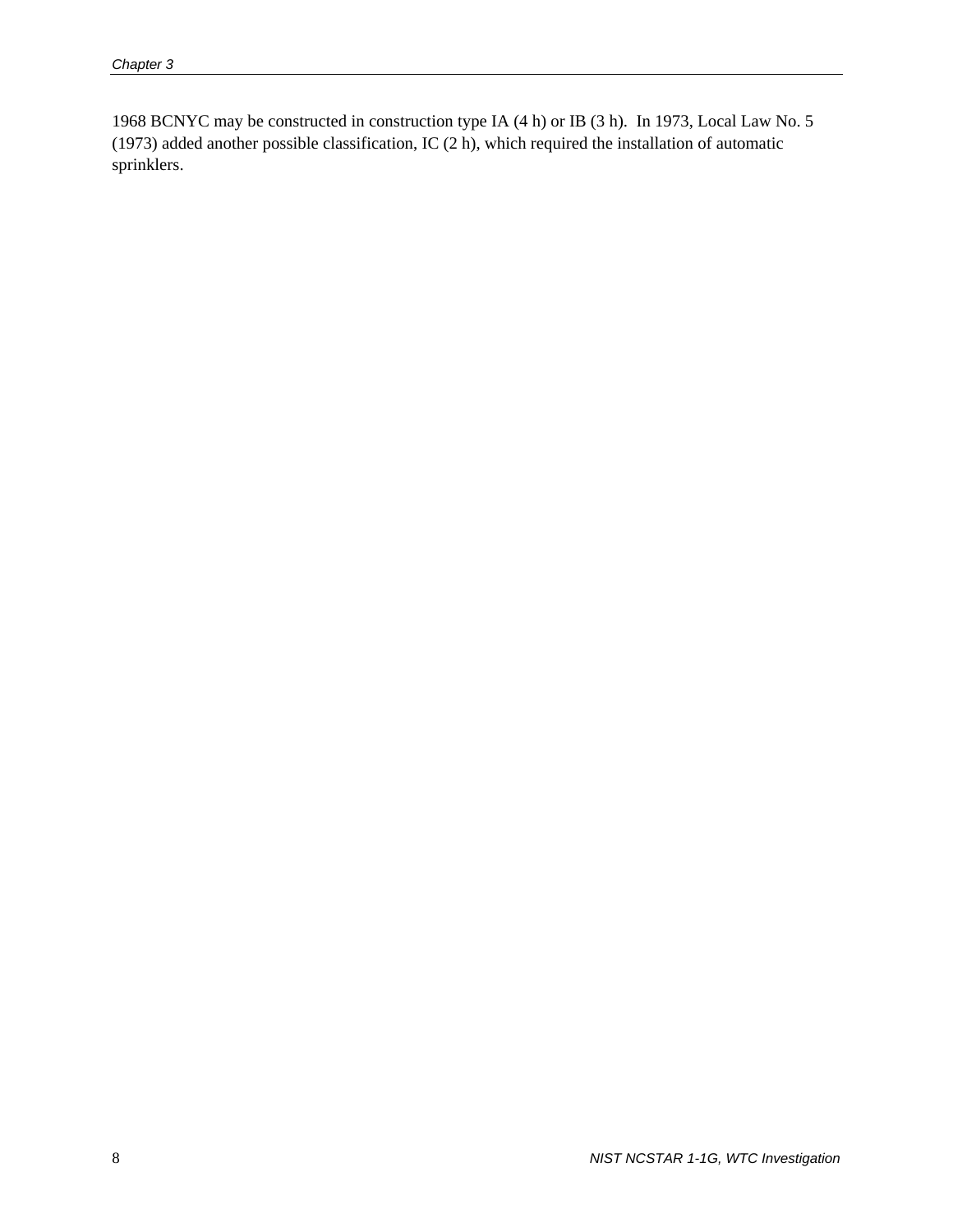### **Chapter 4 EVOLUTION OF BUILDING CODE SINCE 1968**

Through the years, serious incidents such as fires, and in most cases, fires that have resulted in the loss of innocent lives, have caused the need to change certain code requirements. In most cases, a Local Law added requirements for new construction or major alterations. In other cases, the Local Law included retroactive provisions that were applicable to buildings existing on the effective date of such Local Law.

This chapter identifies the Local Laws that have included substantial modifications to the fire protection and/or life safety provisions of Building Code of the City of New York (BCNYC). Highlights of each of the Local Laws are provided.

#### **4.1 1970 – LOCAL LAW NO. 54, POWERS AND DUTIES OF THE DEPARTMENT OF BUILDINGS**

Local Law No. 54 for the year 1970 (LL 54/1970) was approved "to amend the administrative code of the city of New York, in relation to further clarifying and correcting provisions relating to the powers and duties of the department of buildings."

Although the title of LL 54/1970 refers to powers and duties of the department of buildings, LL 54/1970 amended several sections of the Building Code, including the following fire protection/life safety provisions:

- $C26-504.6$  Shafts (LL 54, sec. 4)
- $C26-600.3$  Inadequate exits for existing structures (LL 54, sec. 5)
- C26-604.3(h)(3) Street floor lobbies as exit passageways (LL 54, sec. 6)
- C26-604.4(j)(1)(b) Locking of doors opening into interior enclosed stairs (LL 54, sec. 7)
- $C26-604.8(b)$  Width of interior enclosed stairs (LL 54, sec. 8)
- $C26-604.8(i)(2) Access\; status (LL 54, \; sec. 9)$
- Table  $6-1$  Exit and Access Requirements (LL 54, sec. 10)
- $C26-1800.8$  Elevator in readiness (LL 54, sec. 16)
- $C26-1804.1$  Elevator operators (LL 54, sec. 17)

The new and amended requirements in LL 54/1970 were applicable to new construction and alterations after the effective date, but were not retroactive for existing buildings.

LL 54/1970 was approved by the Mayor on November 17, 1970, and became effective immediately.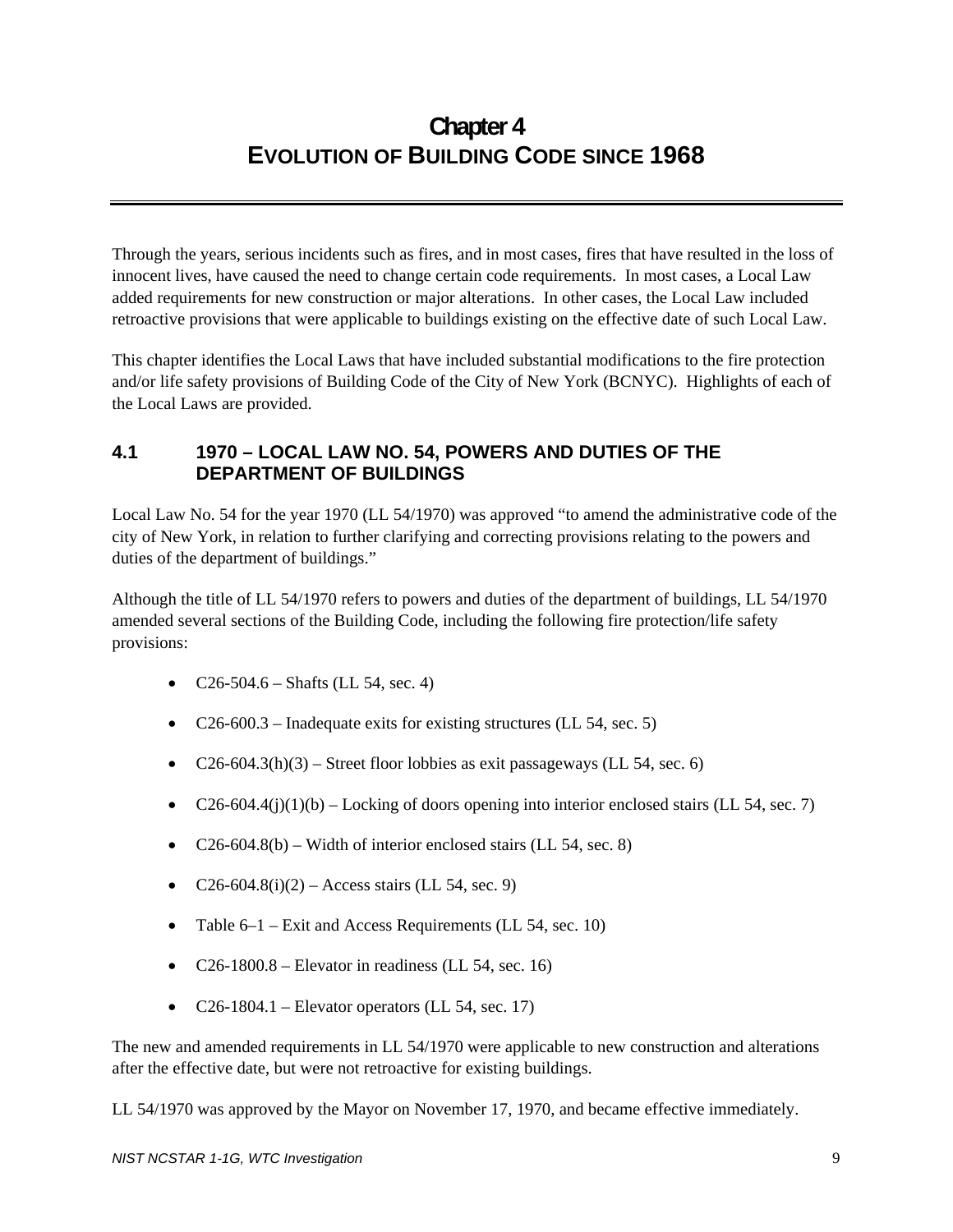#### **4.2 1973 – LOCAL LAW NO. 5, FIRE SAFETY REQUIREMENTS IN CERTAIN OFFICE BUILDINGS**

After five fatalities that occurred in two high-rise buildings in New York City in 1970, a Mayor's Advisory Committee on Fire Safety in High-Rise Buildings was commissioned to "undertake an extraordinary effort to further improve the safety of our major working environment, the high-rise tower." The Report of Mayor's Advisory Committee on Fire Safety in High-Rise Buildings was released in November 1971.

As a result of the report, Local Law No. 5 for the year 1973 (LL 5/1973) was approved by Mayor John V. Lindsay on January 18, 1973, and was to take effect immediately. LL 5/1973 was described as a "Local Law to amend the administrative code of the city of New York, in relation to fire safety requirements and controls in certain office buildings."

LL 5/1973 consists of 44 sections and at that time it was "the most comprehensive set of fire safety improvements ever proposed in any jurisdiction."

Enacted in 1973 and further amended by Local Law No. 26/1975 (LL 26/1975), LL 5/1973 was the subject of a lengthy period of litigation and appeals. The Court of Appeals rendered a final decision on December 26, 1978, upholding Local Law No. 5 in its entirety.

Sections of the Fire Prevention Code and Building Code were amended by LL 5/1973. This local law provided requirements for new buildings in occupancy group E as well as retroactive provisions in existing office buildings.

The major highlights of LL 5/1973 are summarized in the following sections.

### **4.2.1 Fire Safety in Office Buildings**

A new sec. C19-161.2 was added to the New York City Fire Prevention Code to provide for fire safety in office buildings. This new section requires new occupancy group E buildings and existing office buildings with an occupant load of more than 100 persons above or below the street level or more than 500 persons in the entire building to provide a fire safety plan for fire drill and evacuation procedures. As part of the Fire Safety Plan, Fire Safety Directors, Deputy Fire Safety Directors, Building Evacuation Supervisors, and Fire Brigades must be provided. In addition, stair and elevator signs must be posted and maintained in accordance with the requirements of the BCNYC (LL 5, sec. 1).

#### **4.2.2 Compartmentation**

Section C26-504.1(c) was added to require unsprinklered floor areas, more than 40 ft above curb level, in new buildings in occupancy group E and existing office buildings 100 ft or more in height "having airconditioning and/or mechanical ventilation systems that serve more than the floor on which the equipment is located," to be subdivided by 1 h fire separations into spaces or compartments not to exceed 7,500 ft<sup>2</sup>. Floor areas may be increased up to  $15,000$  ft<sup>2</sup> if protected by 2 h fire-resistive construction and smoke detectors. Regardless of the floor area, compartmentation is not required when complete sprinkler protection is provided (LL 5, sec. 6).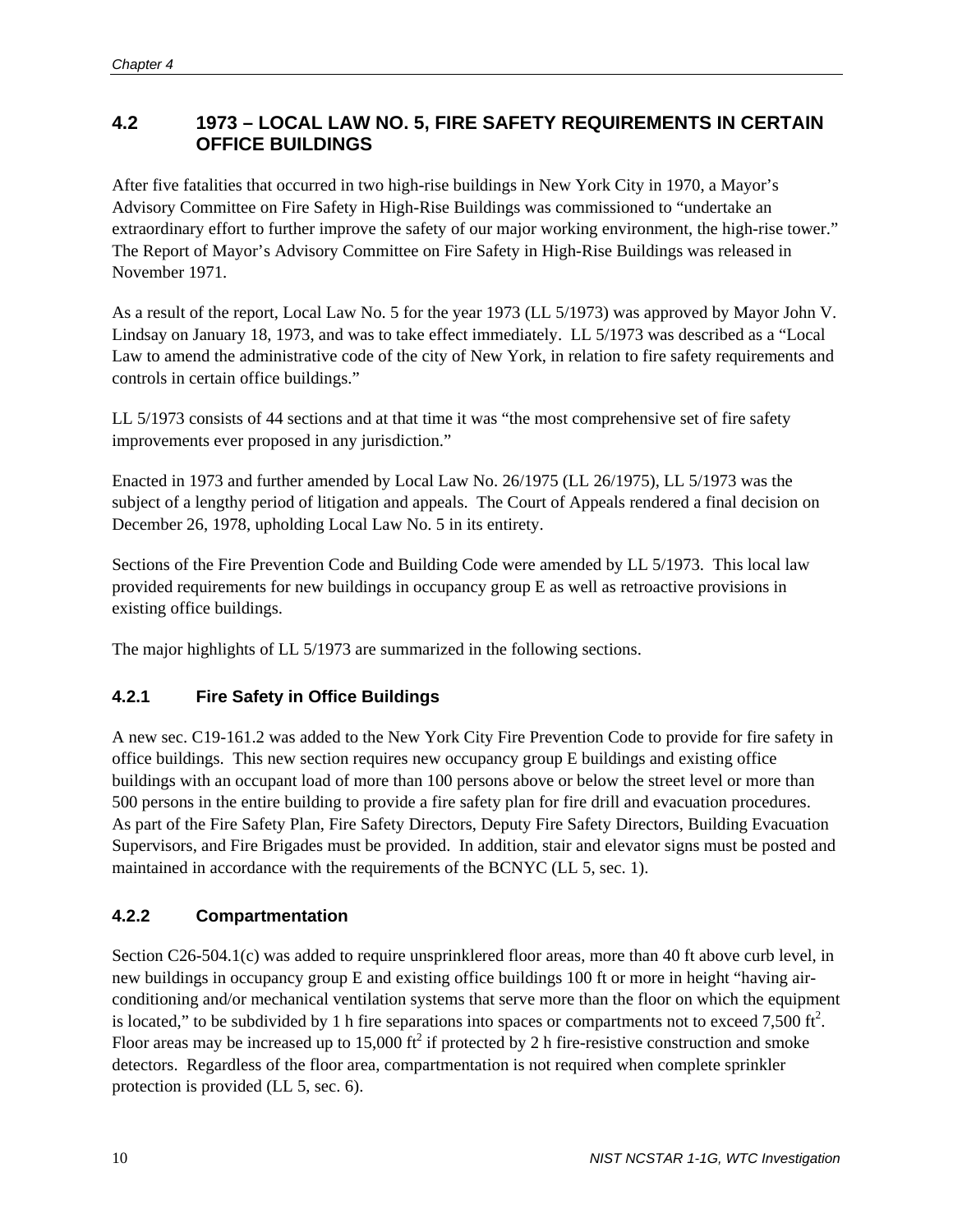#### **4.2.3 Smoke and Heat Venting**

Section C26-504-15 was added to require new buildings in occupancy group E, 100 ft or more in height, having air-conditioning and/or mechanical ventilation systems that serve more than the floor on which the equipment is located, to be provided with at least one smoke shaft by means of which smoke and heat shall be mechanically vented to the outdoors as provided in Reference Standard (RS) 5-17.

Existing office buildings, 100 ft or more in height, having air-conditioning and/or mechanical ventilation systems that serve more than the floor on which the equipment is located, have an option of providing the smoke shaft in accordance with RS 5-17 or in lieu of the smoke shafts, may provide a system of pressurization in all interior enclosed stairs other than a fire tower stair for emergency use only.

Buildings that are sprinklered throughout are exempt from the smoke shaft and stair pressurization requirements (LL 5, sec. 7).

#### **4.2.4 Means of Egress**

Several sections of Article 6 of the BCNYC were amended to provide for signs in new and existing office buildings regarding the use of elevators and stairs. Additional provisions permit all stair doors to be locked from the stair side in buildings less than 100 ft in height. In buildings over 100 ft in height, the stair doors on every fourth floor are required to be openable to provide for re-entry from the stair. However, all the doors may be locked if they are provided with safety features such as fail-safe system in the event of loss of power and interface with the fire alarm system and the phase I elevator recall system.

Section C26-600.1 was amended to clarify the scope of the regulation with respect to new, altered, changed in occupancy, existing, and special use buildings (LL 5, sec. 8).

Section C26-604.4 was amended to permit locking of certain doors from the stair side in buildings in occupancy group E (LL 5, sec. 9).

Section C26-607.1 was amended to address retroactive provisions of LL 5/1973 for signs and exit lighting (LL 5, sec. 10).

Sub-Article 608 (secs. C26-608.1 through C26-608.7) was added regarding Stair and Elevator Signs in Office Buildings (LL 5, sec. 11).

#### **4.2.5 Sprinklers**

Subdivision (i) of sec. C26-1703.1 was added and Table 17-2 was amended to require sprinklers in showroom spaces exceeding 7,500 ft<sup>2</sup> in area and located more than 40 ft above curb level in new buildings in occupancy group E and existing office buildings, 100 ft or more in height having airconditioning and/or mechanical ventilation systems that serve more than the floor on which the equipment is located (LL 5, sec. 16).

Subdivision (d) was added to sec. C26-1702.14 and subdivision (g) was added to sec. C26-1703.9 to allow standpipe systems to be used to supply water to sprinklers in buildings classified in occupancy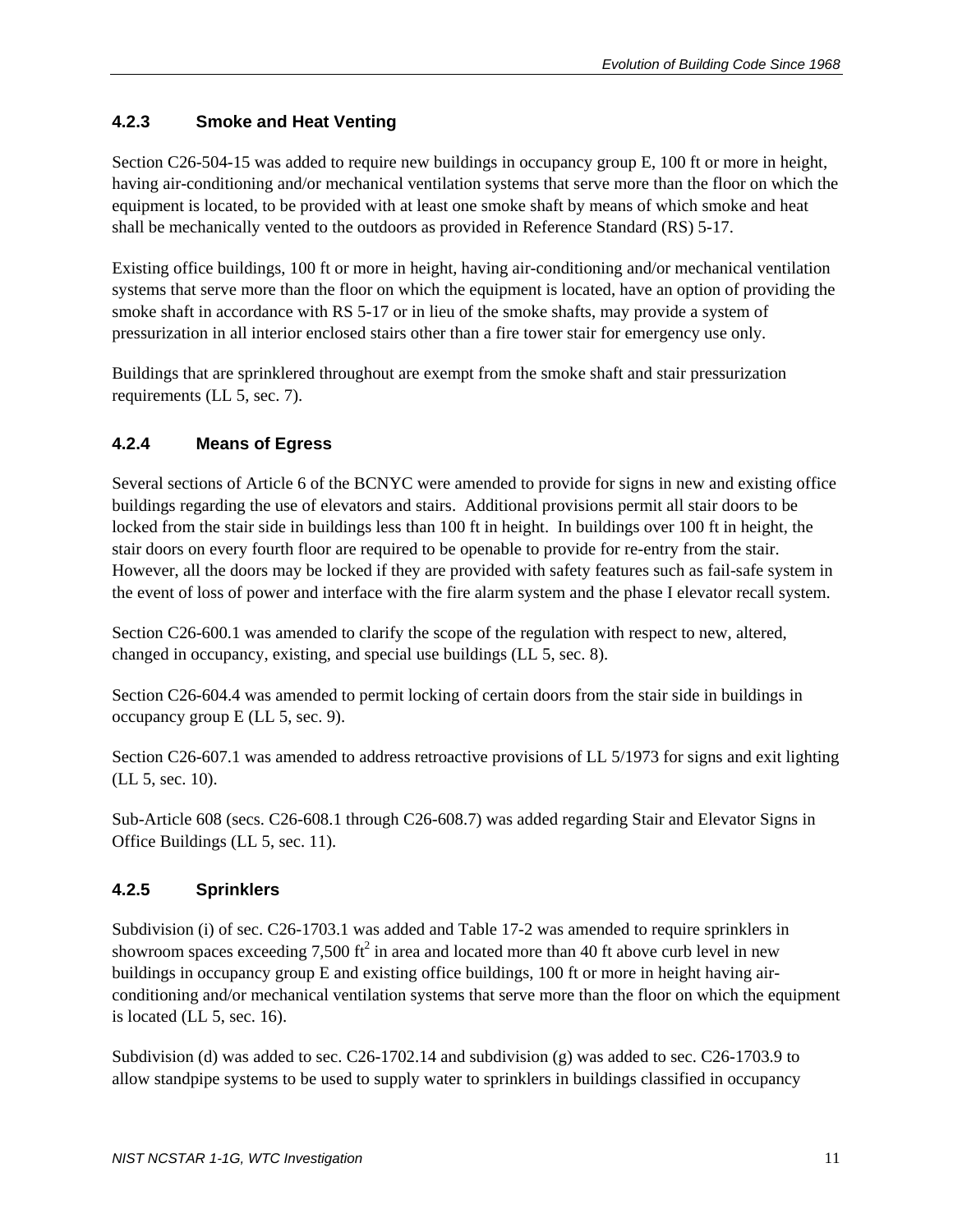group E, 100 ft or more in height, and in existing office buildings, 100 ft or more in height, in accordance with the applicable provisions of RS 17-1 and RS 17-2 (LL 5, sec. 14, 20).

#### **4.2.6 Interior Fire Alarm Signal and Voice Communication Systems**

Prior to 1973, a fire alarm system was not required for a building in occupancy group E (new code) or commercial office buildings (old code). Only a standpipe fireline telephone and signaling system was required in buildings over 300 ft in height for fire department use in operating the standpipe system.

A new paragraph (9) was added to sec. C26-1704.1(a) to require a fire alarm system in buildings classified in occupancy group E, 100 ft or more in height (LL 5, sec. 21).

Two new subdivisions (g) and (h) were added to sec.  $C26-1704.4$  to provide requirements for class E and modified class E fire alarm signal systems, respectively (LL 5, sec. 23).

Two new subdivisions (f) and (g) were added to sec. C26-1704.5 for the requirements of fire alarm systems in new buildings in occupancy group E and existing office buildings 100 ft or more in height (LL 5, sec. 25).

Subdivision (h) was added to sec. C26-1704.5 for the requirements of two-way voice communication and fire alarm signal system for buildings in occupancy group E and existing office buildings, less than 100 ft in height, occupied for an occupant load of more than 100 persons above or below the street level or more than a total of 500 persons in the entire building (LL 5, sec. 25).

A new sec. C26-1704.8 was added regarding the requirements for communication systems and fire command station in buildings classified in occupancy group E 100 ft or more in height, and existing office buildings 100 ft or more in height (LL 5, sec. 30).

#### **4.2.7 Elevators**

Section C26-1800.8 was amended regarding an elevator in readiness in every building in occupancy group E, 100 ft or more in height and in existing office buildings 100 ft or more in height (LL 5, sec. 31).

#### **4.2.8 Reference Standards**

In addition to amending existing building code requirements or enacting new code requirements, LL 5/1973 also modified existing Reference Standards and added new Reference Standards as follows:

- RS 5-17, Standards for the Installation of Smoke Shafts (added LL 5, sec. 32).
- RS 5-18, Standards for the Pressurization of Stairs (added LL 5, sec. 33).
- RS 13-1, Standards for the Installation of Air Conditioning and Ventilating Systems, National Fire Protection Association (NFPA) No. 90-A, 1967, as modified, was amended to add a new sec. 1006 regarding manual controls and smoke detection requirements in buildings in occupancy group E, 100 ft or more in height, where a system serves more than the floor on which the equipment is located (amended LL 5, sec. 34).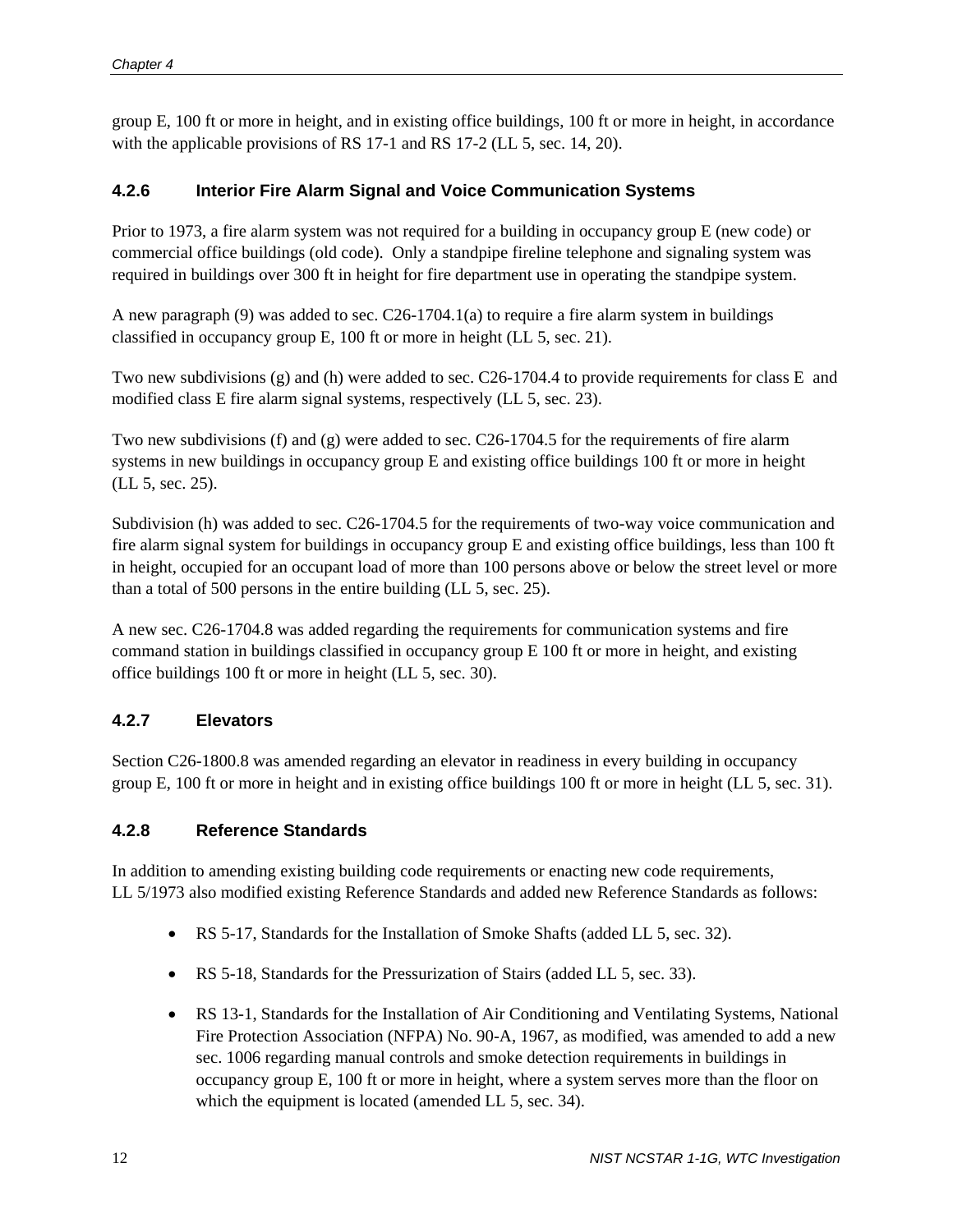- RS 16, Plumbing and Gas Piping (amended LL 5, sec. 35).
- RS 17-1, Standpipe System Construction (amended LL 5, sec. 36, 37).
- RS 17-2, Standard for the Installation of Sprinkler Systems, NFPA No. 13 1966, as modified (amended LL 5, sec. 38).
- RS 17-3A, Standards for the Installation of Class E Fire Alarm Signal Systems (new LL 5, sec. 39).
- RS 17-3B, Standards for the Installation of Modified Class E Fire Alarm Signal Systems (new LL 5, sec. 40).
- RS 18-1, USA Standard Safety Code for Elevators, Dumbwaiters, Escalators and Moving Walks, including Supplement A17-1a –1967, as modified (amended LL 5, sec. 41, 42).

#### **4.3 1975 – LOCAL LAW NO. 26, FIRE SAFETY IN OFFICE BUILDINGS**

LL 26/1975 was approved "to amend the administrative code of the city of New York, in relation to fire safety requirements and controls in certain office buildings."

LL 26/1975 revised the smoke and heat venting compliance dates previously established by LL 5/1973, as follows:

• C26-504.15(c) Smoke and heat venting – revised the completion date for compliance with the smoke and heat venting requirements to be within 4½ years after February 7, 1973. The completion date for existing buildings that were to be sprinklered throughout was established as February 7, 1979 (LL 26, sec. 1).

Note that the compliance dates revised by LL 26/1975 were further modified by Local Law No. 86 for the year 1979 (see Sec. 4.8 of this report).

LL 26/1975 was approved by the Mayor on June 2, 1975, and was effective immediately.

#### **4.4 1976 – LOCAL LAW NO. 55, INSPECTION OF SPRAYED-ON FIRE PROTECTION OF STRUCTURAL MEMBERS**

Local Law No. 55 for the year 1976 (LL 55/1976) was approved "to amend the administrative code of the city of New York, in relation to the fire protection of structural members."

A new subdivision (f) was added to sec. C26-502.2 mandating that the installation of all required sprayedon fire protection of structural members except those encased in concrete shall be subject to the controlled inspection requirements of C26-106.3 (LL 55, sec. 1).

LL 55/1976 was approved by the Mayor on November 1, 1976, and was effective immediately for new installations, but was not retroactive for installations that were filed with the Department of Buildings prior to November 1, 1976.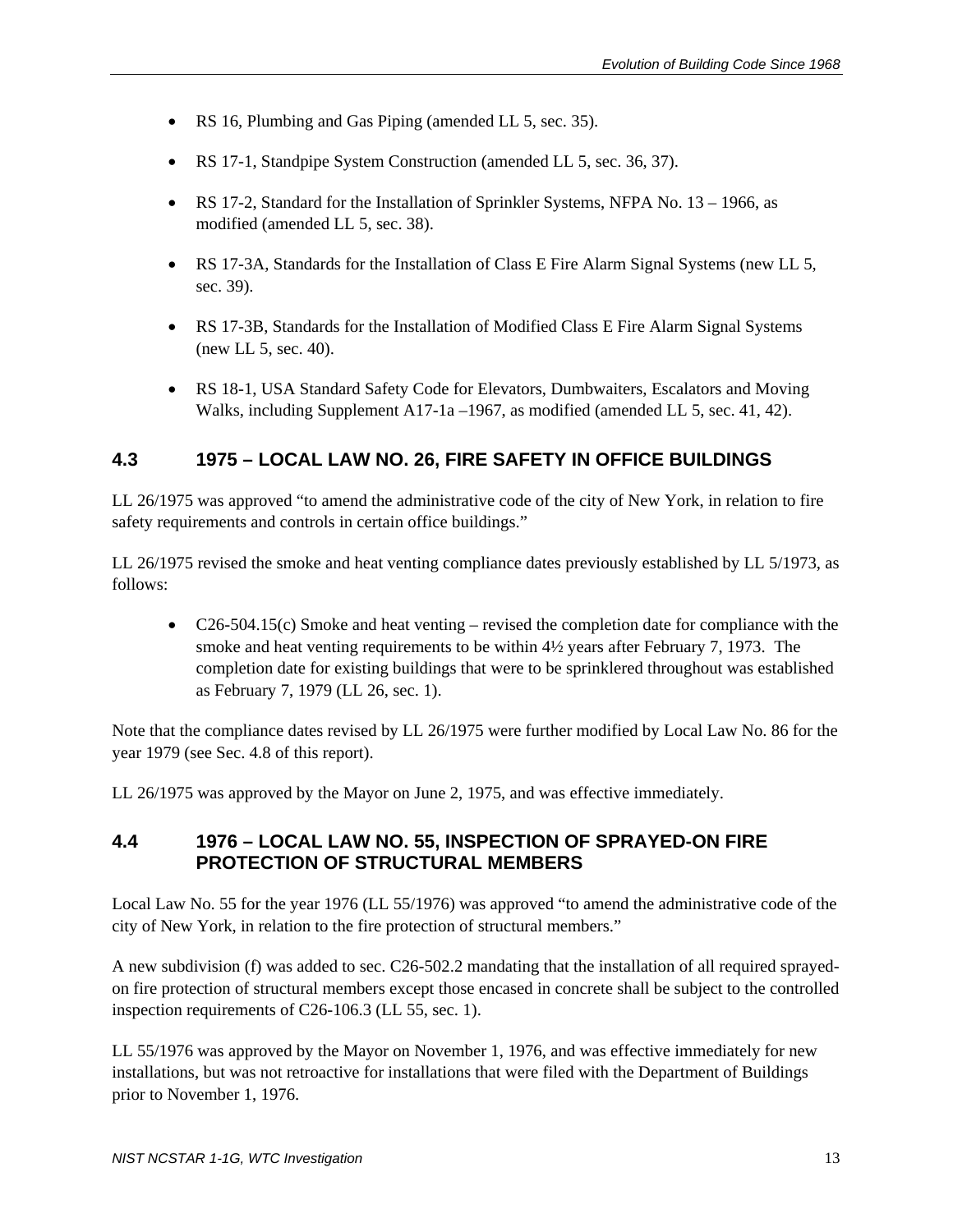### **4.5 1978 – LOCAL LAW NO. 33, FIRE WARDENS IN OFFICE BUILDINGS**

Local Law No. 33 for the year 1978 (LL 33/1978) was approved "to amend the administrative code of the city of New York, in relation to tenant's employees as fire wardens in certain office buildings."

LL 33/1978 consists of two sections that amend a provision added to the Fire Prevention Code by LL 5/1973. The two sections pertain to fire safety plans and the designation and training of fire wardens and deputy fire wardens by the fire safety directors.

Section 1 adds a new paragraph 6 to sec. C19-161.2(a) requiring the tenant or tenants on each floor to provide responsible and dependable employees for designation and training by the fire safety director as fire wardens and deputy fire wardens to carry out their responsibilities as contained in the fire safety plan.

Section 2 amends  $C19-161.2(a)(2)(a)$  requiring the fire safety director to designate and train the fire wardens and deputy fire wardens provided by the tenants on each floor.

LL 33/1978 was signed by the Mayor on October 6, 1978, and was effective immediately. Since the LL 5/73 requirements for fire safety plans and fire safety directors were applicable to existing office buildings, the additional requirement for fire wardens and deputy fire wardens were also applicable to existing office buildings.

#### **4.6 1978 – LOCAL LAW NO. 41, FIRE PROTECTION FOR PLACES OF ASSEMBLY**

After the tragic fire in the Blue Angel nightclub in midtown Manhattan in December 18, 1975, Local Law No. 41 for the year 1978 (LL 41/1978) was approved "to amend the administrative code of the city of New York, in relation to fire protection for places of assembly."

A place of assembly is defined in the BCNYC as "an enclosed room or space in which seventy-five or more persons gather for religious, recreational, educational, political or social purposes, or for the consumption of food or drink, or for similar group activities…" At the World Trade Center (WTC) complex, several cafeterias throughout the buildings and restaurants such as the Windows on the World on the 107th floor of WTC 1 are classified as occupancy group F-4 places of assembly.

Sections of the Fire Prevention Code and Building Code were amended by LL 41/1978 to require emergency lighting, sprinklers, and fire alarm signal systems in certain areas of places of assembly. LL 41/1978 included requirements for new places of assembly as well as retroactive provisions for existing places of assembly. The following code requirements are applicable for all new places of assembly and include retroactive provisions for such existing places of assembly:

• C26-801.18, Emergency lighting – All new and existing assembly spaces are required to be provided with emergency lighting facilities sufficient to provide at least 5 foot candles of illumination at the floor level. Such lighting shall be on circuits that are separate from the general lighting and power circuits, either taken off ahead of the main switch or connected to a separate emergency power source, and be arranged to operate automatically in the event of failure of the normal lighting system. Compliance in existing buildings was to be completed within a one year time period (amended LL 41, sec. 11).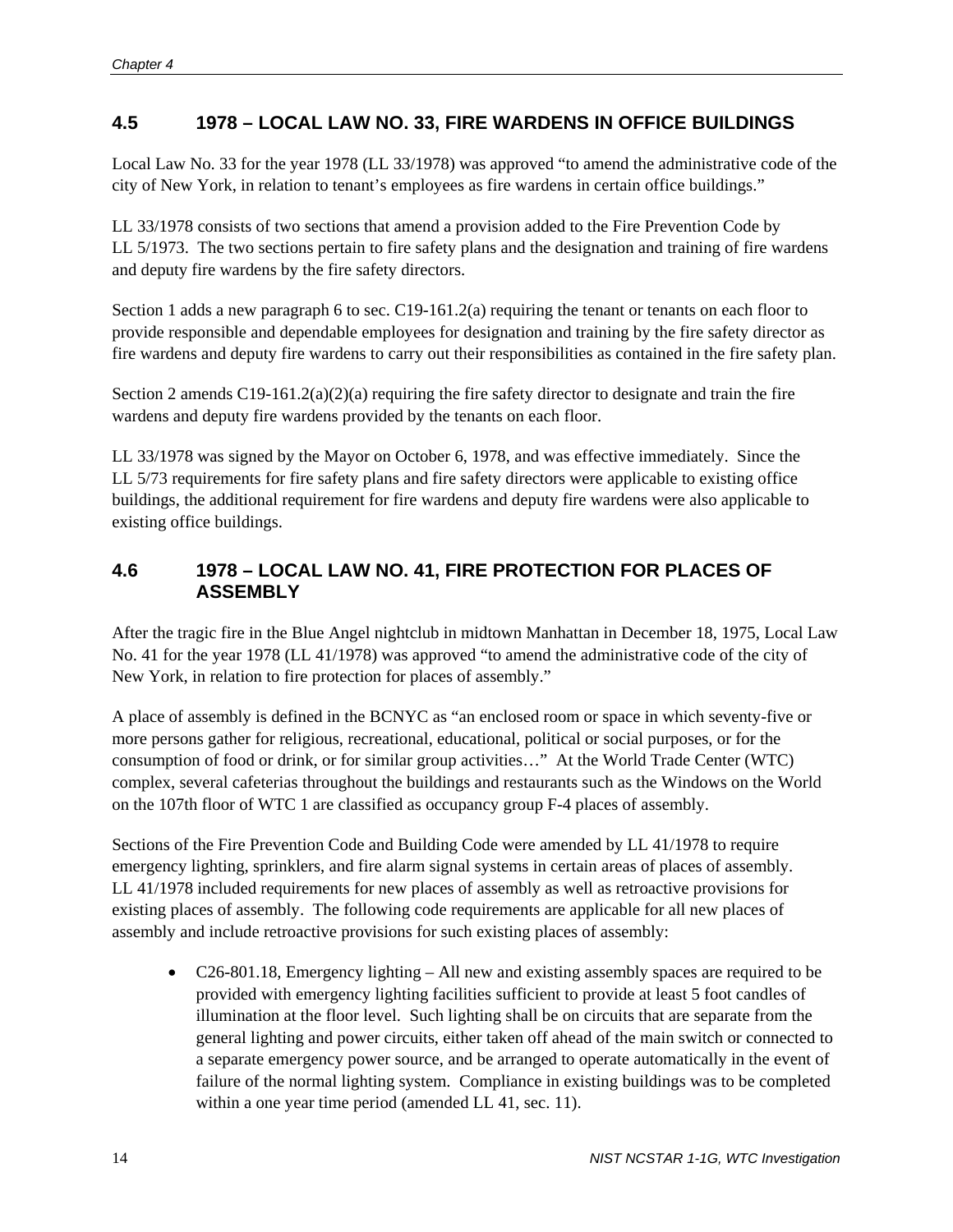- C26-802.0(b)(7)(g) Automatic sprinklers for stage areas in new and existing occupancy group F-1a places of assembly within 1 year of the effective date (added LL 41, sec. 12).
- $C26-802.3(b)(2)$  Automatic sprinklers and fire alarm protection for stages, dressing rooms and property rooms in new and existing occupancy group F-1b places of assembly providing live entertainment within 1 year of effective date (added LL 41, sec. 13).
- C26-804.1(a)(3) and C26-804.1(b) Automatic sprinklers and fire alarm protection in new and existing occupancy group F-4 places of assembly used as a cabaret<sup>1</sup> within 1 year of effective date (added LL 41, secs. 14 and 15).
- $C26-1703.1(j)$  Automatic sprinkler systems in dressing rooms and property rooms used in conjunction with all new and existing places of assembly providing entertainment (amended LL 41, sec. 19).
- $C26-1703.1(s)$  Automatic sprinkler systems in new and existing
	- − (1) occupancy group F-4 places of assembly used as cabarets.
	- − (2) stages within F-1a, F-1b, F-3 or F-4 occupancies providing live entertainment (added LL 41, sec. 20).
- $C26-1704.1(a)(10)$  Interior fire alarm and signal systems in new and existing
	- − (a) Stages, dressing rooms and property rooms used in conjunction with all places of assembly used as cabarets.
	- − (b) Places of assembly used as a cabaret (added LL 41, sec. 21).

LL 41/1978 was approved by the Mayor on December 13, 1978, and took effect 30 days after its enactment into law (January 12, 1979).

#### **4.7 1979 – LOCAL LAW NO. 84, FIRE SAFETY PRESSURIZATION IN OFFICE BUILDINGS**

Local Law No. 84 for the year 1979 (LL 84/1979) was approved "to amend the administrative code of the city of New York, in relation to fire safety pressurization requirements in certain office buildings."

To accommodate the requirement for stair pressurization as added by LL 5/1973, the opening paragraph for shafts (C26-504.6) and the requirement for openings in stair enclosures (C26-604.8(j)) was editorially revised (LL 86, secs. 1 and 2).

l

<sup>&</sup>lt;sup>1</sup> Cabaret – The term cabaret shall mean any room, place, or space in which any musical entertainment, singing, dancing or other similar amusement is permitted in connection with an eating and drinking establishment.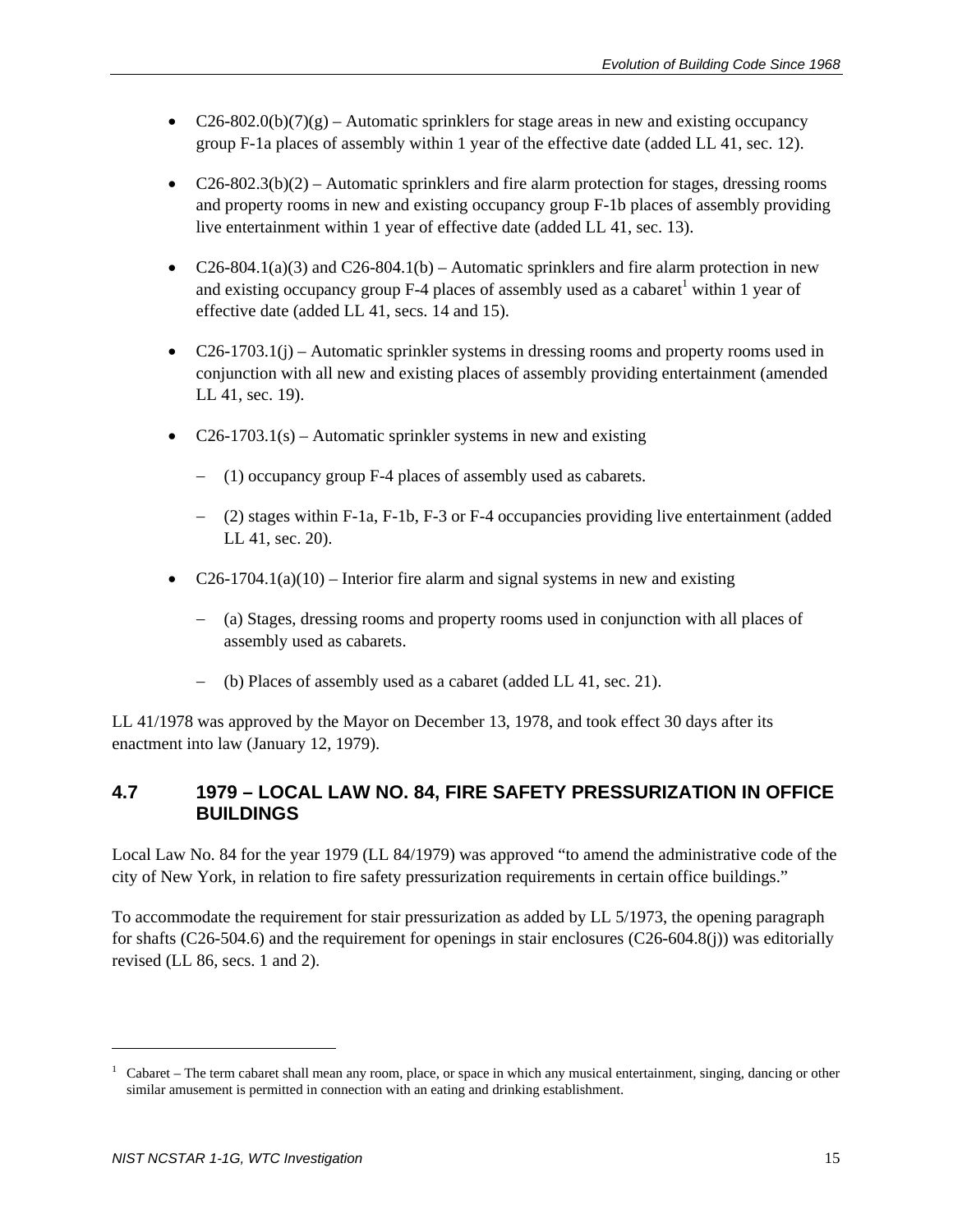Section 3 of LL 84/1979 amends RS 5-18, Standards for the Installation of Pressurization of Stairs.

LL 84/1979 was approved by the Mayor on December 13, 1979, and became effective immediately.

#### **4.8 1979 – LOCAL LAW NO. 86, REVISED COMPLIANCE DATES FOR LOCAL LAW NO. 5/1973**

Local Law No. 86 for the year 1979 (LL 86/1979) was approved "to amend the administrative code of the city of New York, in relation to the dates for compliance with the local law enacted for fire safety requirements and controls in certain office buildings."

Various provisions of Local Law No. 5 for the year 1973 (i.e., compartmentation, pressurization, interior fire alarm and communication, elevator in readiness) have been amended by LL 86/1979 to provide for new dates for compliance as follows:

- $C26-504.1(c)(6)$  Compartmentation Existing office buildings 100 ft or more in height shall comply as follows (amended LL 86, sec. 1):
	- − At least one-third of the total floor area of the building within 2 years of the effective date of LL 86/1979 (on or before December 13, 1981)
	- − At least two-thirds of the total floor area of the building on or before August 7, 1984
	- Full compliance on or before February 7, 1988
- C26-504.15(c) Smoke and heat venting Existing office buildings 100 ft or more in height that are required to provide smoke vents or stair pressurization shall complete installation within 2 years and 9 months of the effective date of this local law (by September 13, 1982), or
- C26-504.15(c) Sprinklers in lieu of smoke and heat venting Existing buildings that are sprinklered throughout shall be exempt from the compartmentation and the smoke vent or stair pressurization requirements under the following conditions (amended LL 86, sec. 2):
	- At least one-third of the total floor area of the building, including but not limited to the entrance lobby, corridors and elevator landing areas, is sprinklered within 2 years of the effective date of LL 86/1979 (on or before December 13, 1981),
	- At least two-thirds of the total floor area of the building is sprinklered within 3 years (on or before December 13, 1982),
	- The building is sprinklered throughout within 4 years (on or before December 13, 1983).
- C26-1704.5(f)(12) Class E fire alarm signal system Existing office buildings 100 ft or more in height shall install a class E fire alarm signal system within 1 year and 9 months of the effective date of LL 86/1979 (on or before September 13, 1981), (amended LL 86, sec. 3), or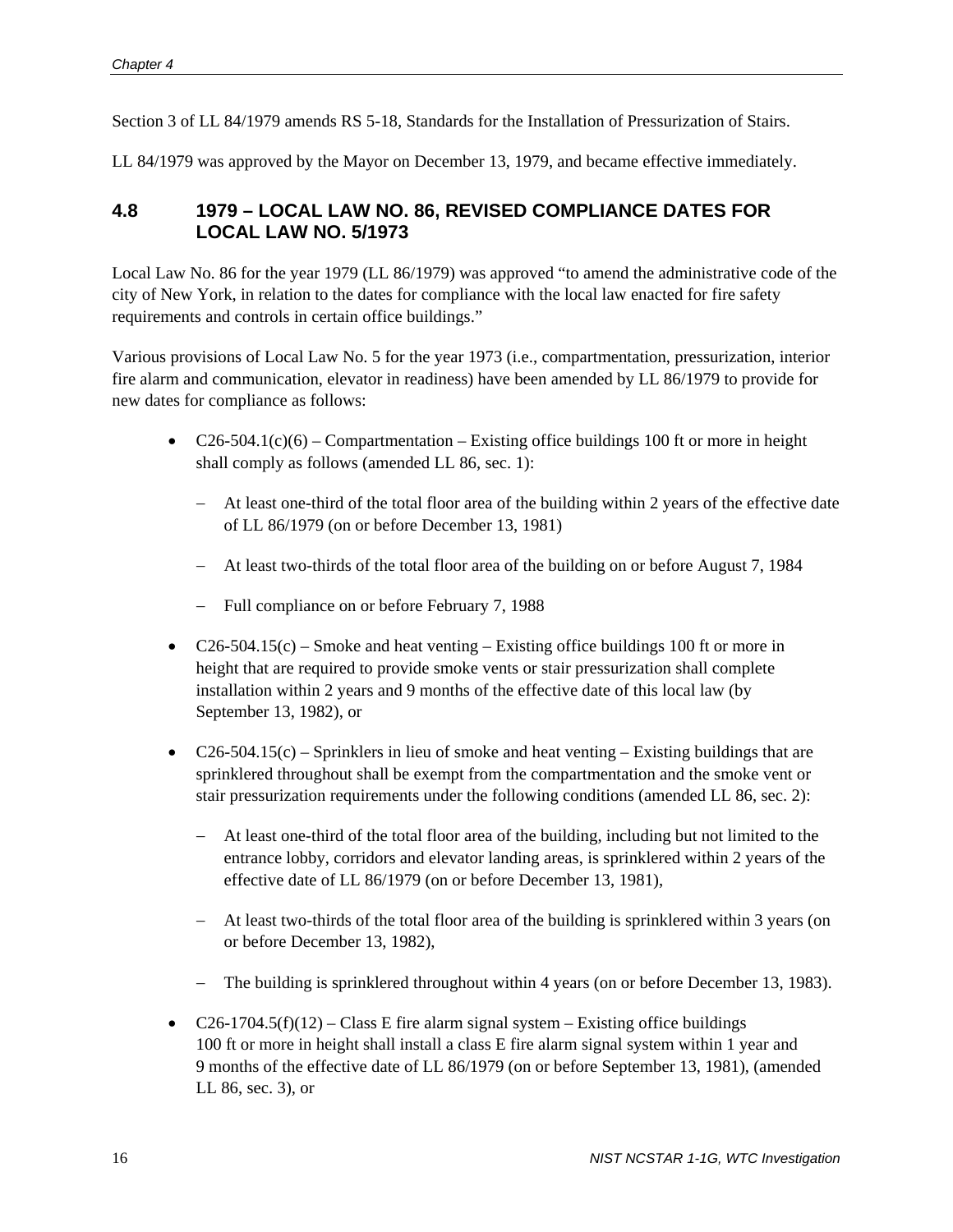- C26-1704.5(g)(10) Modified Class E fire alarm system permitted in lieu of Class E fire alarm system – Existing office buildings 100 ft or more in height shall comply within 1 year and 9 months of the effective date of LL 86/1979 (on or before September 13, 1981), (amended LL 86, sec. 4),
- $C26-1704.8(c)$  Communication system and fire command station Existing office buildings 100 ft or more in height were required to install a one-way and two-way voice communication system and fire command station within 1 year and 9 months of the effective date of LL 86/1979 (on or before September 13, 1981), (amended LL 86, sec. 5),
- C26-1800.8(c) Elevator in readiness Existing office buildings 100 ft or more in height were required to provide elevators for immediate use by the fire department within 1 year and 9 months of the effective date of LL 86/1979 (on or before September 13, 1981), (amended LL 86, sec. 6).

LL 86/1979 was approved by the Mayor on December 13, 1979, and became effective immediately.

### **4.9 1984 – LOCAL LAW NO. 16, FIRE SAFETY REQUIREMENTS IN CERTAIN BUILDINGS**

Local Law No. 16 for the year 1984 (LL 16/1984) was approved "To amend the administrative code of the city of New York, in relation to fire safety requirements in certain buildings and repealing certain provisions thereof relating thereto." Not since Local Law No. 5/1973 was there as extensive a local law amending fire protection and life safety provisions of the BCNYC. LL 16/1984 consists of 40 pages with 100 sections of code amended.

Sections of the Fire Prevention Code and the Building Code were amended by LL 16/1984. This local law provided additional fire protection and life safety requirements for new buildings in most occupancy groups and retroactive provisions for existing buildings in most occupancy groups, but primarily buildings in occupancy group J-1 (hotels).

The major highlights of LL 16/1984 are summarized in the following sections.

### **4.9.1 Fire Safety Requirements**

Section C19-161.3 of the New York City Fire Prevention Code was added requiring all new and existing buildings, when required by the BCNYC, to be provided with sprinklers, exit lighting, exit signs, stair and elevator signs, signs in sleeping rooms, fire alarms, communication systems, and fire command stations (LL 16/1984, sec. 3).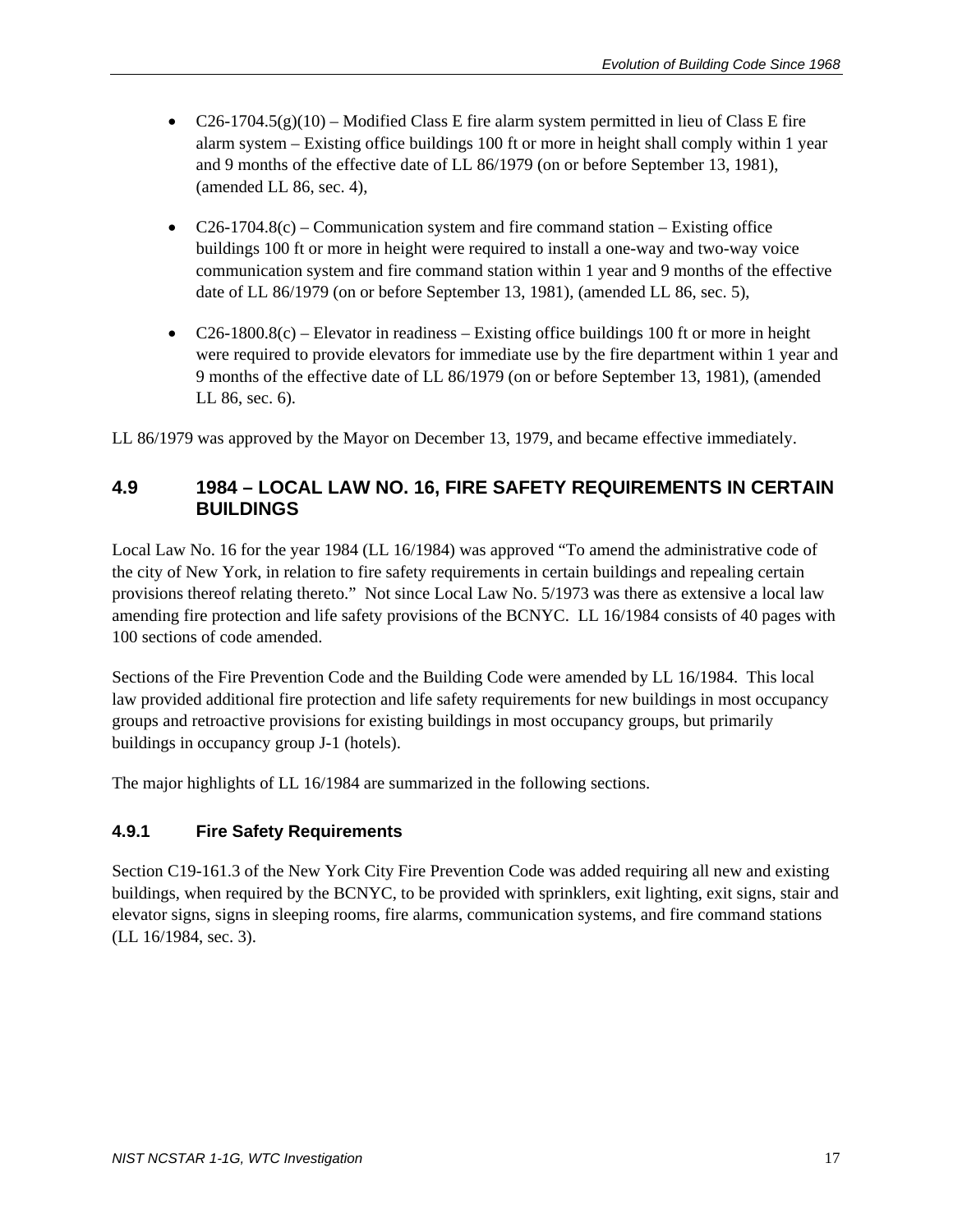#### **4.9.2 Alterations to Existing Buildings**

Section C26-103.0 of the BCNYC was amended regarding alterations of existing buildings. Three new subdivisions were added requiring the following provisions to apply to alterations of existing buildings, regardless of magnitude or cost (LL 16/1984, sec. 8):

- 1. Interior finish work, as provided in sec. C26-504.10
- 2. Finish flooring and floor covering, as provided in C26-504.13
- 3. The installation or replacement of elevators, as provided in article 18

#### **4.9.3 Fire Protection Plan**

A new sub-article 124.0 (secs. C26-124.1 through C26-124.4) was added requiring a fire protection plan2 for certain new buildings, including all high-rise buildings. The requirement for fire protection plans was also applicable retroactively to the construction of buildings in progress and not yet completed on the effective date (March 27, 1984) and to alterations to an existing building or building section if the cost of the alteration exceeded one million dollars or involved a change of use. Section C26-124.2 outlines the scope of items to be included in the fire protection plan (LL 16/1984, sec. 12).

#### **4.9.4 Special Filing Requirements**

A new sub-article 125.0 (sec. C26-125.1) was added requiring the owners of all existing buildings, which are required to comply with certain provisions of LL 16/1984 to file a report with the New York City Department of Buildings on or before April 1, 1987, certifying the installation of the required fire protection systems (LL 16/1984, sec. 12). The provisions include:

- $C26-504.16(a)$  Elevator vestibules
- C26-605.1 and C26-605.2(b) Exit lighting
- $C26-606.2(b) Exist signs$
- $C26-609.3 -$  Signs in sleeping rooms
- C26-1300.9 Ventilation in existing J-1 buildings
- C26-1700.7(b) Sprinklers, fire alarm systems, fire command and communication systems (Note: subdivision (b) was not added until LL 16/1987. Subdivision (a) may have been intended)

1

<sup>&</sup>lt;sup>2</sup> Fire Protection Plan – A report containing a narrative description of the life and fire safety systems and evacuation system for a structure.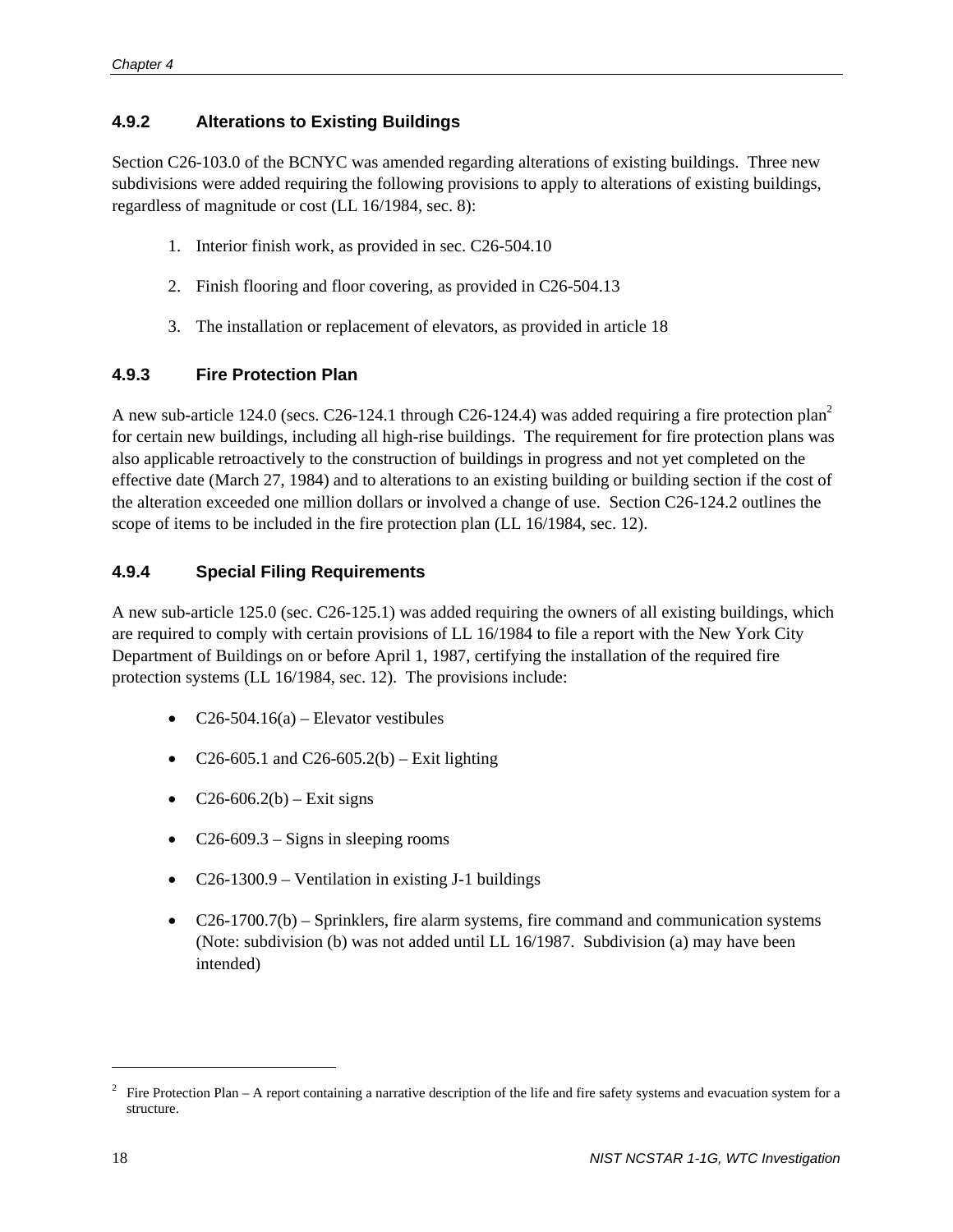- $C26-1800.8(c)(2)$  Elevators in readiness
- C26-1801.4 Locks on elevator hoistway doors
- C26-1801.5 Firemen's service operation for elevators

#### **4.9.5 Definitions**

LL 16/1984 added several new definitions to sub-article 201.0 of the BCNYC, including the definition of atrium, elevator vestibule, existing building, existing high-rise building, fire protection plan, fire safety plan, high rise, low rise, mall, public areas and smoke barrier (LL 16/1984, secs. 13 through 21).

Of particular importance was the addition of the term *high rise buildings* defined as a structure 75 ft or more in height. All new buildings after the effective date of LL 16/1984 (March 27, 1984) that are 75 ft or more in height are classified as high-rise buildings.

The term *existing high rise building* was also added and defined to include only high-rise structures: (1) which on April 1, 1984, is complete or under construction, or (2) for which an application for approval of plans has been filed with the department prior to October 1, 1984, and construction commenced prior to April 1, 1986.

WTC 1 and WTC 2 were considered existing high-rise buildings for the purposes of complying with LL 16/1984 and must comply with the provisions for existing high-rise buildings.

WTC 7 was not complete on April 4, 1984; however, it may be considered an existing high-rise building if it complied with condition number 2.

#### **4.9.6 Height and Area Limitations**

Tables 4–1 and 4–2 of the Building Code were amended to reflect modifications to height and area limitations for unsprinklered and sprinklered buildings and spaces, respectively (LL 16/1984, sec. 23).

#### **4.9.7 Compartmentation**

Section C26-504.1(c), as added by LL 5/1973, was amended to omit the requirement for compartmentation in new buildings in occupancy group E, 100 ft or more in height, since such buildings will be required to be sprinklered by requirements added by sec. 64 of LL 16/1984. Therefore, compartmentation requirements will only be applicable in existing office buildings 100 ft or more in height.

#### **4.9.8 Floor Coverings**

Section 26-504.13 was amended by adding a new subdivision (d) for requirements for floor coverings in new construction and alterations of existing buildings (LL 16/1984, sec. 32).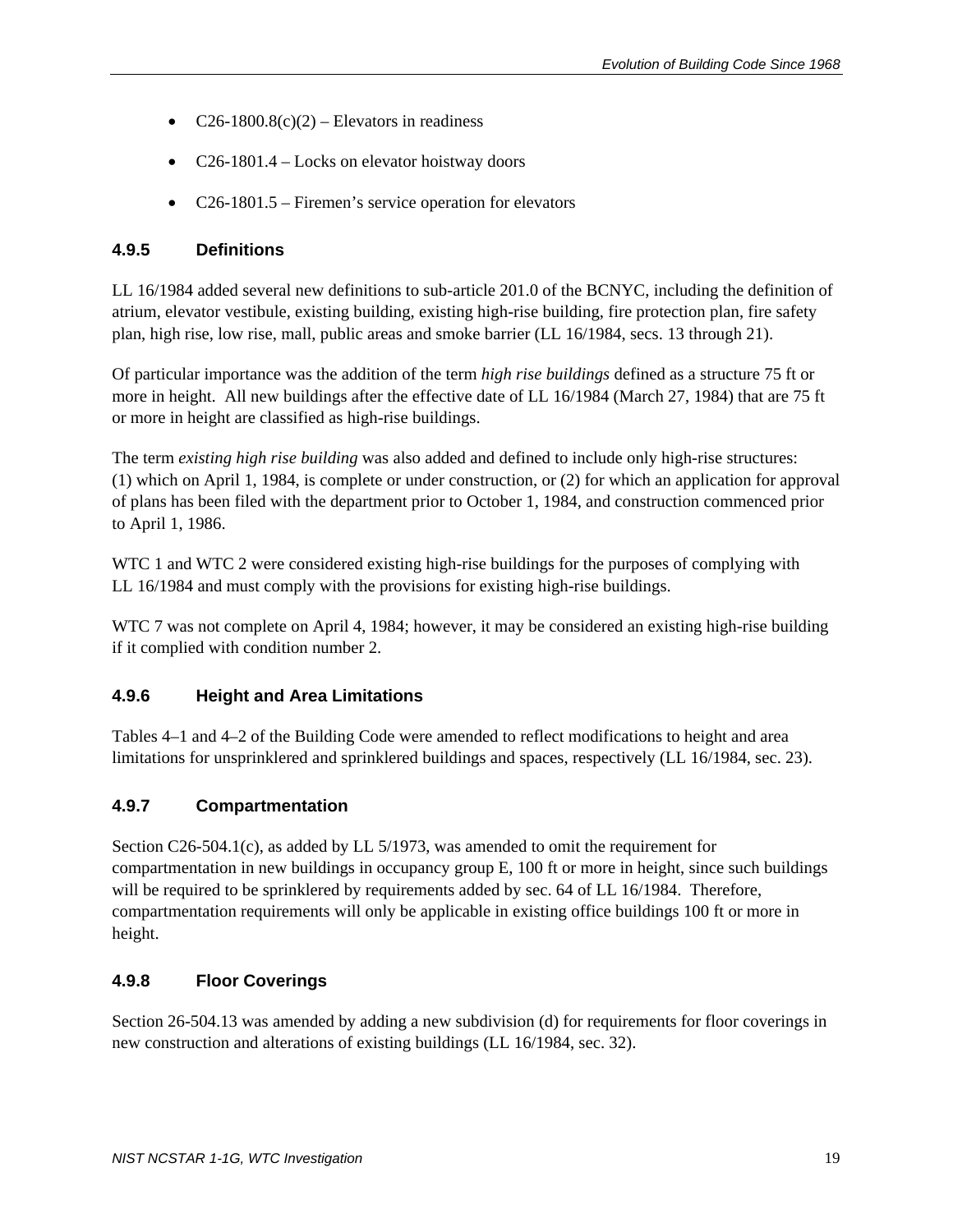#### **4.9.9 Smoke Protection for Elevators and Escalators**

Section 26-504.16(a) was added requiring elevator vestibules for all passenger elevators in existing buildings classified in occupancy group J-1 (hotels), at every floor above the main entrance floor, with exceptions where automatic sprinklers and/or smoke detection systems are provided (LL 16/1984, sec. 33).

Section C26-504.16(b) was added requiring fire protection for escalators in new and existing buildings classified in occupancy group J-1 (LL 16/1984, sec. 33).

#### **4.9.10 Means of Egress**

Several sections regarding means of egress were amended by LL 16/1984. Most new and amended requirements only pertain to new buildings and alterations to existing buildings. Few sections have been amended requiring compliance retroactively in existing buildings.

An example of a requirement that was applicable to new buildings and alterations of existing buildings is sec. C26-602.3, which was amended to require exits from a floor of a building to be placed as remote as practicable. The minimum distance between exit door openings in all buildings, except occupancy groups G and J-2, shall be 30 ft or be one-third the maximum travel distance of the floor, whichever is greater (LL 16/1984, sec. 35).

Retroactive requirements for existing buildings include the following sections:

- $C26-605.1(e)$  amended to require new and existing buildings containing an F-4 (eating and drinking) place of assembly with an occupant load of 300 or more persons to install emergency lighting in each vertical exit serving the floor on which the place of assembly is located so as to provide a continuously lighted passage to the exterior of the building. The lighting is required to be connected to an emergency power source or to storage battery equipment meeting the requirements of the bureau of electrical control. Owners of existing buildings were required to install the emergency lighting on or before April 1, 1987 (LL 16/1984, sec. 44).
- C26-605.2 amended to require all new buildings, existing high-rise buildings in occupancy group C, D or H, and existing buildings in occupancy group E, G or J-1 to connect exit lighting to an emergency power source or storage battery equipment on or before April 1, 1987 (LL 16/1984, sec. 45).
- C26-606.2 amended to require all new buildings, existing high-rise buildings in occupancy group C, D or H, and existing buildings in occupancy group E, G or J-1 to connect exit and/or directional exit signs to an emergency power source or storage battery equipment on or before April 1, 1987 (LL 16/1984, sec. 46).
- C26-608.1 and C26-608.7 amended to require all existing buildings which have at least one elevator to provide stair and elevator signs on or before October 1, 1985 (LL 16/1984, sec. 48 and 49).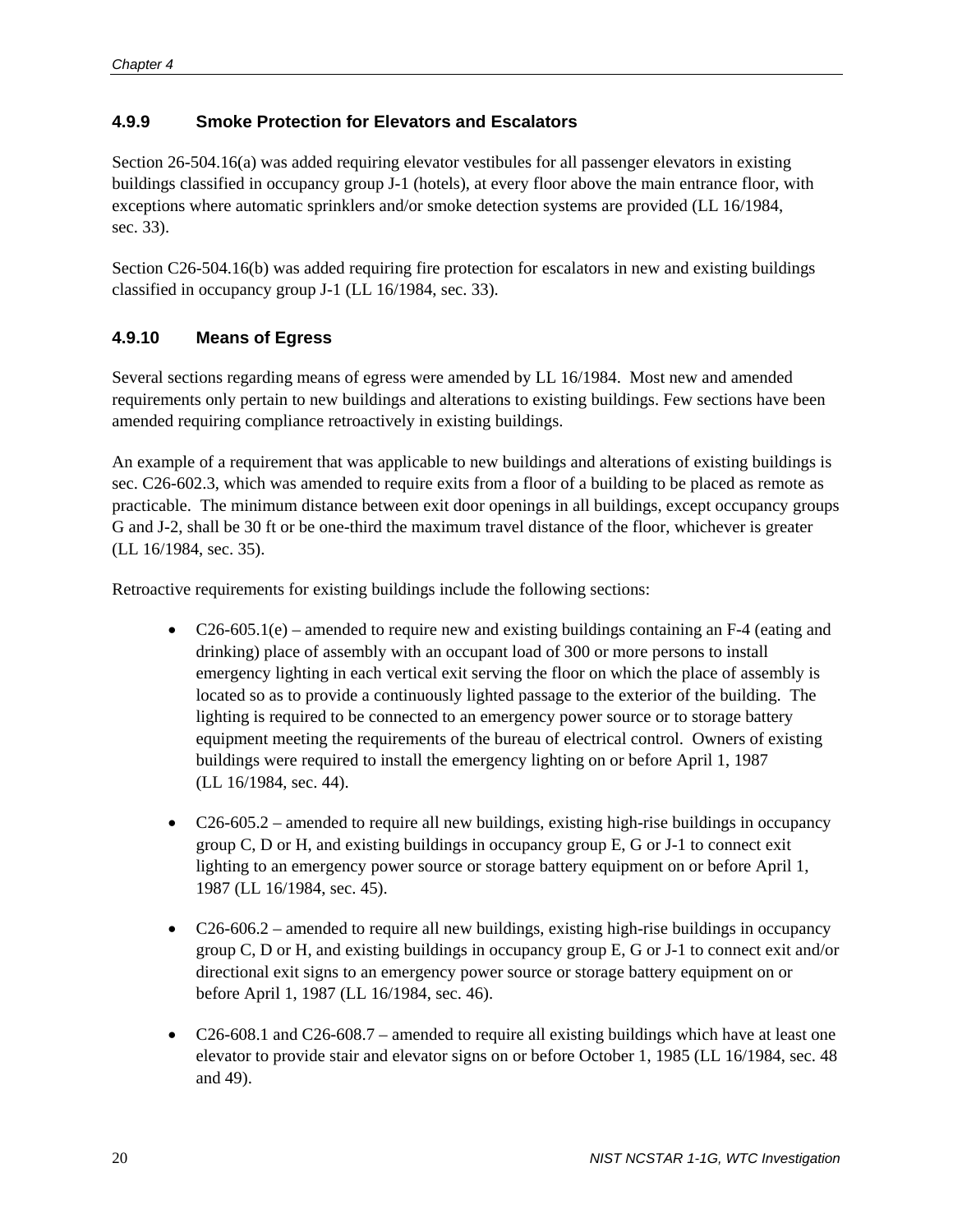• Sub-article 609.0 Signs in Sleeping Rooms (secs. C26-609.1 through C26-609.3) – added to require new and existing buildings in occupancy group J-1 to post and maintain a location sign and diagram on the inside of every door opening onto a public corridor on or before April 1, 1987 (LL 16/1984, sec. 50).

#### **4.9.11 Emergency Power System**

Sub-article 610.0 Emergency Power (secs. C26-610.1 through C26-610.3) was added to require owners of certain buildings, including high-rise buildings and building sections classified in occupancy group C, E, G, and H, to provide an emergency power system. This requirement was applicable to new buildings and certain alterations to existing buildings, but not retroactively applicable to existing buildings (LL 16/1984, sec. 50).

#### **4.9.12 Atriums**

Sub-Article 720.0 (secs. C26-720.1 through C26-720.9) was added to provide requirements for the construction, alteration and use of atriums (LL 16/1984, sec. 52).

#### **4.9.13 Malls**

Sub-Article 721.0 (sec. C26-721.1 through C26-721.7) was added to provide requirements for the construction, alteration and use of malls (LL 16/1984, sec. 52).

### **4.9.14 Smoke Control Requirements**

Section C26-1300.8(a) was added to require owners of new buildings in most occupancy groups, including group E, to have separate ventilation systems supplying different occupancies, corridors, means of egress and other spaces (LL 16/1984, sec. 53).

Section C26-1300.8(b) was added to require buildings in most occupancy groups, including group E, to provide a mechanical system with sufficient capacity to exhaust six air changes per hour or 1 cfm/ft<sup>2</sup>, whichever is greater, from the largest floor in the building. Such system may be either by dedicated fan equipment or the building ventilation system arranged to shut down automatically with manual override capability to exhaust one floor at a time through a roof or an approved location on an exterior wall (LL 16/1984, sec. 53).

Section C26-1300.9, Ventilation in Existing J-1 Buildings, was added to require owners of existing buildings in occupancy group J-1, either 75 ft or more in height or containing 30 or more sleeping rooms, to separate corridor ventilation from sleeping rooms and to provide manual smoke purging for all corridors and other public areas not provided with natural ventilation (LL 16/1984, sec. 53).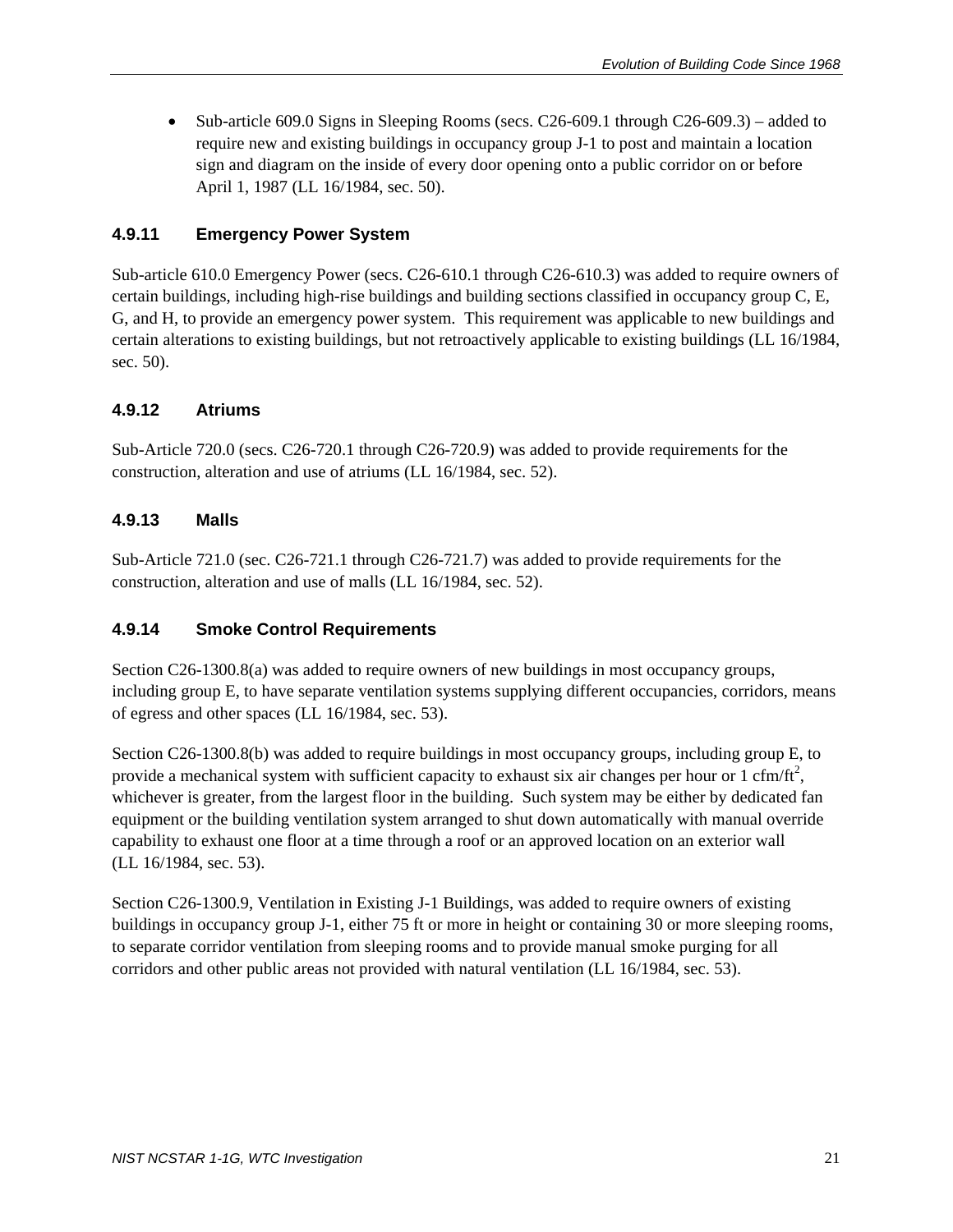#### **4.9.15 Automatic Sprinklers**

Several sections were amended by LL 16/1984 requiring automatic sprinklers in various occupancy groups. New requirements for sprinklers were added for new high-rise buildings and spaces in occupancy groups E, F, G, and J-1 and certain low rise buildings in occupancy groups E and J-1. Sprinklers are also required in certain existing buildings and spaces in occupancy groups C, F, and J-1.

The requirements for buildings in occupancy group E are as follows:

- Section  $C26-1703.1(z)$  was added to require automatic sprinklers in new high-rise buildings classified in occupancy group E and low-rise buildings classified in occupancy group E with a total gross floor area of  $100,000$  ft<sup>2</sup> or more.
- Section C26-1703.9(h) was amended to permit standpipe risers to be used to supply water to sprinklers in high-rise buildings classified in occupancy groups E, G, H, and J and in existing office buildings, 100 ft or more in height.

#### **4.9.16 Fire Alarm and Communication Systems**

Section C26-1704.5 was amended by adding two new subdivisions (i) and (j) requiring fire alarm and communication systems and command stations for new high-rise buildings in occupancy groups C (mercantile), new and existing high-rise buildings in occupancy group J-1 (hotels) and new and existing low rise buildings in occupancy group J-1 with 30 or more sleeping rooms (LL 16/1984, sec. 75).

Section C26-1704.6(a)(2) was amended to require all fire alarm manual stations installed or relocated after April 1, 1984, to be installed so that the handle is approximately 4 ft from the floor (LL 16/1984, sec. 76).

Section C26-1704.8 as added by LL 5/1973 was amended to modify the requirement for communication systems and fire command stations in buildings in occupancy group E. Local Law 5/1973 initially required such systems in new and existing buildings in occupancy group E (offices), 100 ft or more in height. Local Law 16/1984 amended this section to require communication systems and fire command stations in new buildings in occupancy group E, 75 ft or more in height, or if less than 75 ft in height, buildings with a total gross area of 200,000  $\text{ft}^2$  or more. The requirement for existing office buildings remained as 100 ft or more in height (LL 16/1984, sec. 77).

Section C26-1705.2 as added by LL 62/1981 was amended by adding a new subdivision (b) requiring approved and operational smoke detecting devices to be installed in mechanical rooms, electrical switch gear rooms and electric and telephone closets over 75 ft<sup>2</sup> in gross floor area in all buildings in all occupancy groups (LL 16/1984, sec. 78).

#### **4.9.17 Elevators**

Section C26-1800.8, as amended by LL 5/1973 and LL 86/1979, was amended to reduce the height of new buildings required to comply with the requirements of elevator in readiness from 100 ft to 75 ft, consistent with the new definition of high-rise buildings. This section was also amended to expand on the types of buildings required to comply with this section to include: high-rise buildings classified in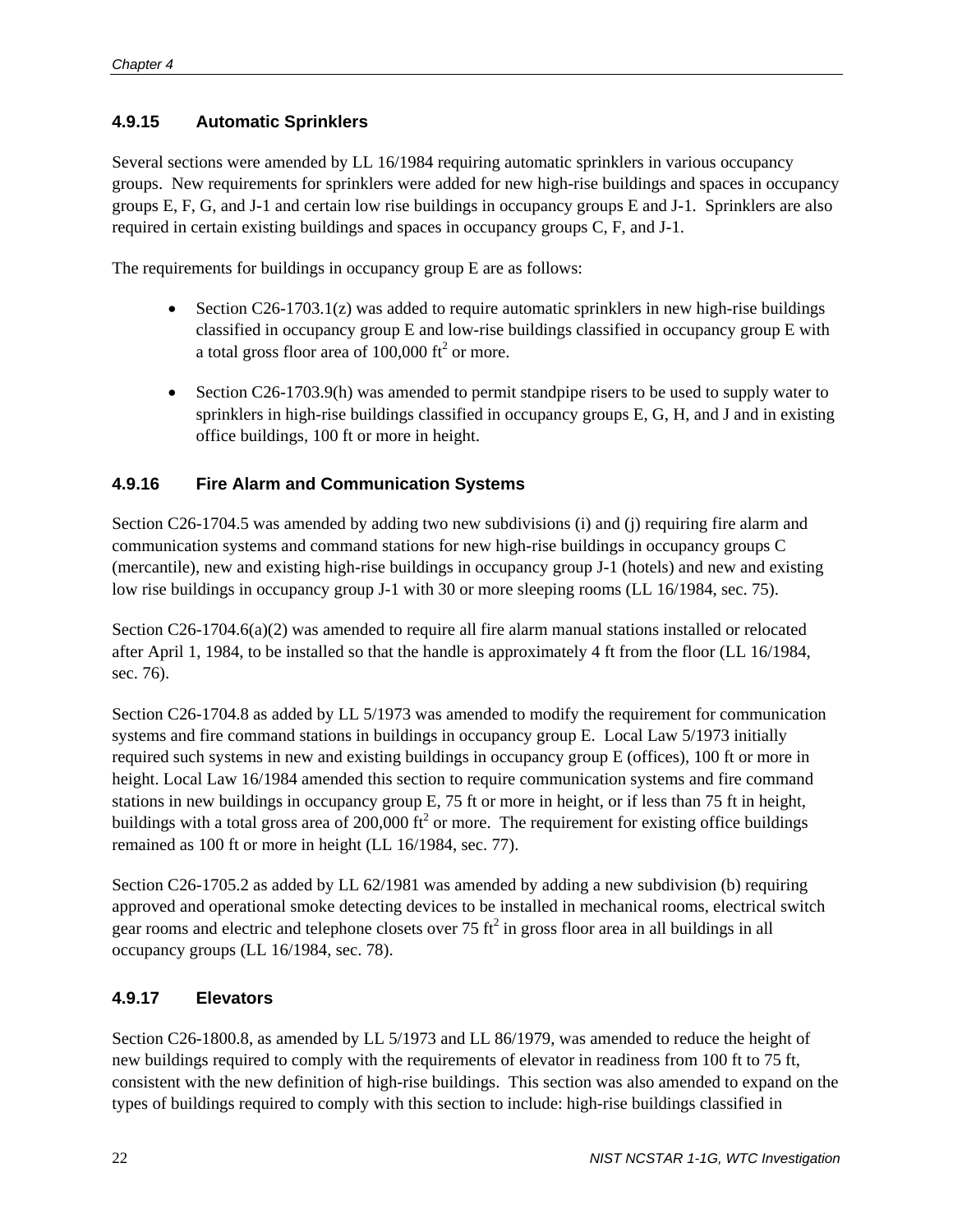occupancy groups A, B, C, D, E, F, G, and H, buildings classified in occupancy group E with a gross area of 200,000 ft<sup>2</sup> or more, buildings classified in occupancy groups J-1 and J-2, existing high-rise buildings classified in occupancy groups C, F, G, and H, existing buildings classified in occupancy group J-1 and existing office buildings 100 ft or more in height (LL 16/1984, sec. 79).

Section C26-1801.4 was added requiring owners of existing high-rise buildings to remove any switch, lock or other device on any elevator car or elevator hoistway door that prevents the opening of such doors by anyone not having a key. Existing high-rise buildings were required to comply with this section on or before April 1, 1987 (LL 16/1984, sec. 80).

Section C26-1801.5 was added to require firemen service operation (as defined in ASME A17.1) in existing elevators in high-rise buildings in occupancy group C and all buildings classified in occupancy group F, G, H, or J-1 on or before April 1, 1987 (LL 16/1984, sec. 80).

#### **4.9.18 Reference Standards**

In addition to amending existing building code requirements or enacting new code requirements, LL 16/1984 also modified existing Reference Standards and added new Reference Standards as follows:

- RS 5-19, Standard Method of Fire Tests of Through-Penetration Fire Stops, ASTM International (ASTM) E 814 – 1981 (added LL 16/1984, sec. 85).
- RS 5-20, Standard for the Flammability of Carpets (added LL 16/1984, sec. 85).
	- − Methane Pill Test, DOC FF1-1970
	- − Standard Test Method for Critical Radiant Flux of Floor Covering Systems Using a Radiant Heat Source, ASTM E 648-1978
	- − Standard Test Method for Specific Optical Density of Smoke Generated by Solid Materials, ASTM E 662-1979
- RS 13-1, Standard for the Installation of Air Conditioning and Ventilating Systems, NFPA 90A – 1981, as modified (repealed and re-enacted by LL 16/1984, sec. 87).
- RS 17-3, Standards for the Installation of Fire, Sprinkler, Standpipe, Smoke Detection...and other Alarm and Extinguishing Systems (amended LL 16/1984, secs. 88 through 92).
- RS 17-3A, Standards for the Installation of Class E Fire Alarm Signal Systems (amended LL 16/1984, secs. 93 through 96).
- RS 17-3C, Standard for the Installation of Fire Alarm Signal Systems and Communication Systems for High-Rise Buildings in Occupancy Group C – Mercantile, and J-1 – Residential (Transient), and Buildings in Occupancy Group J-1 – Residential Containing 30 or More Sleeping Rooms (added LL 16/1984, sec. 97).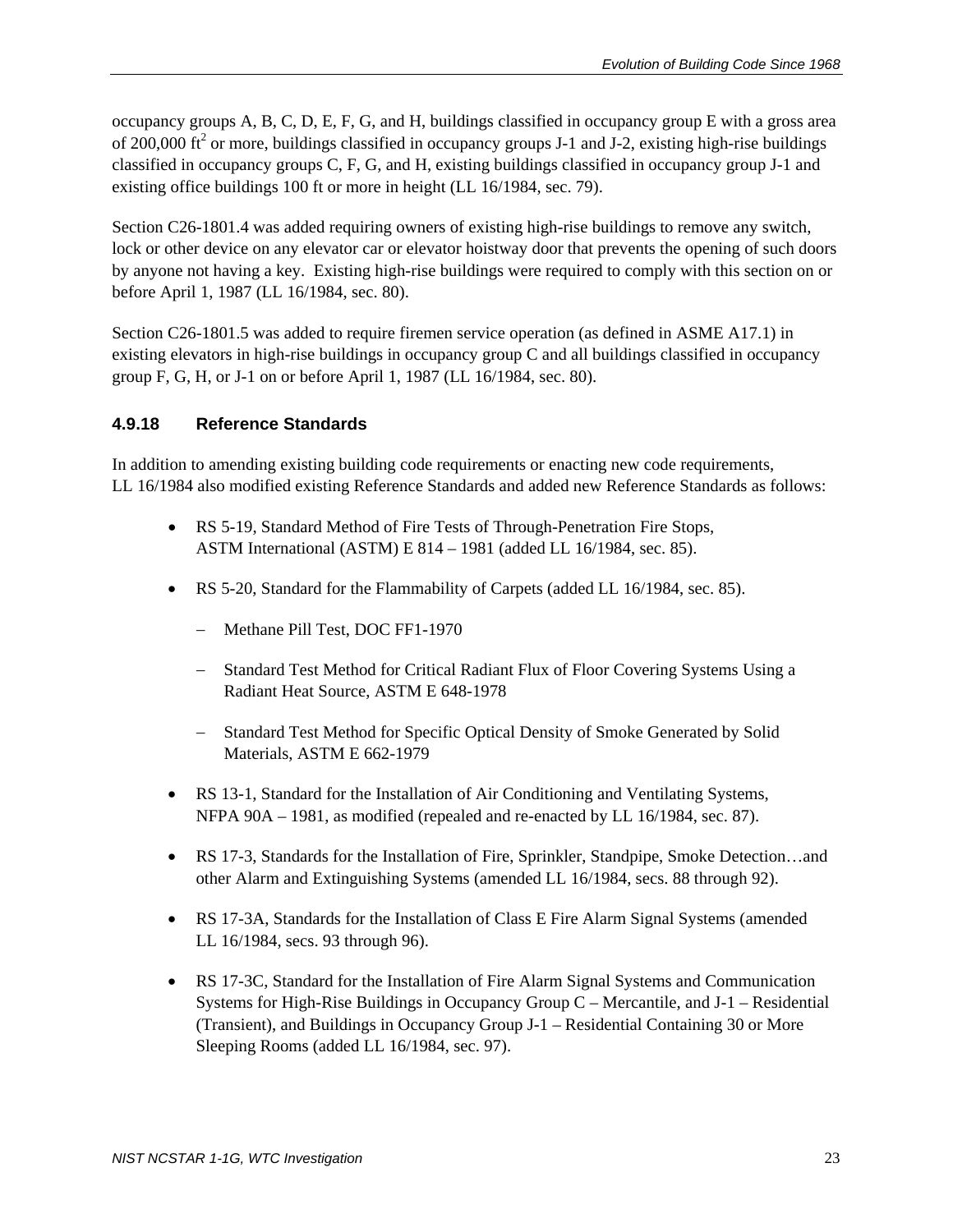- RS 17-3D, Standard for the Installation of Fire Alarm Signal Systems and Communication Systems for Existing Buildings in Either Group J-1 – Residential (Transient) 75 ft or More in Height or with 30 or More Sleeping Rooms (added LL 16/1984, sec. 97).
- RS 18-1, Rule 211.3a (1)(b) (repealed and re-enacted LL 16/1984, sec. 98).

LL 16/1984 was approved by the Mayor on March 27, 1984, and took effect immediately, except as otherwise specifically provided. Note that some of the provisions of LL 16/1984 were further amended by Local Law No. 16 for the year 1987 (LL 16/1987).

#### **4.10 1985 – LAWS OF NEW YORK STATE, RENUMBERING OF NEW YORK CITY ADMINISTRATIVE CODE**

The New York City Administrative Code was renumbered and changed by chapter 907 of the New York State Laws of 1985 and chapter 839 of the New York State Laws of 1986, effective September 1, 1986. The renumbering of the Administrative Code included the Building Code and the Fire Prevention Code of the City of New York.

The Building Code was originally part of Title 'C' of Chapter 26 (C26-) of the Administrative Code. After 1985, the General Provisions of the Department of Buildings were organized under Chapter 1 of Title 26 – Housing and Buildings and the Building Code is Chapter 1 of Title 27 – Construction and Maintenance. The format of the Department of Buildings provisions and the Building Code under the renumbered Administrative Code is as follows:

- Title 26 Housing and Buildings
	- − Chapter 1 Department of Buildings
	- − Subchapter 1 General Provisions
	- Subchapter  $2 -$  Licenses
	- − Subchapter 3 Building Construction
- Title 27 Construction and Maintenance
	- − Chapter 1 Building Code
	- Subchapters 1 through 19
	- − Appendix Building Code Reference Standards

Subsequent publications of the BCNYC include the new section number with the former Building Code sections enclosed by parentheses. Conversion or Distribution Tables are also provided in the BCNYC for convenience of converting from former code sections to new code sections and vice-versa.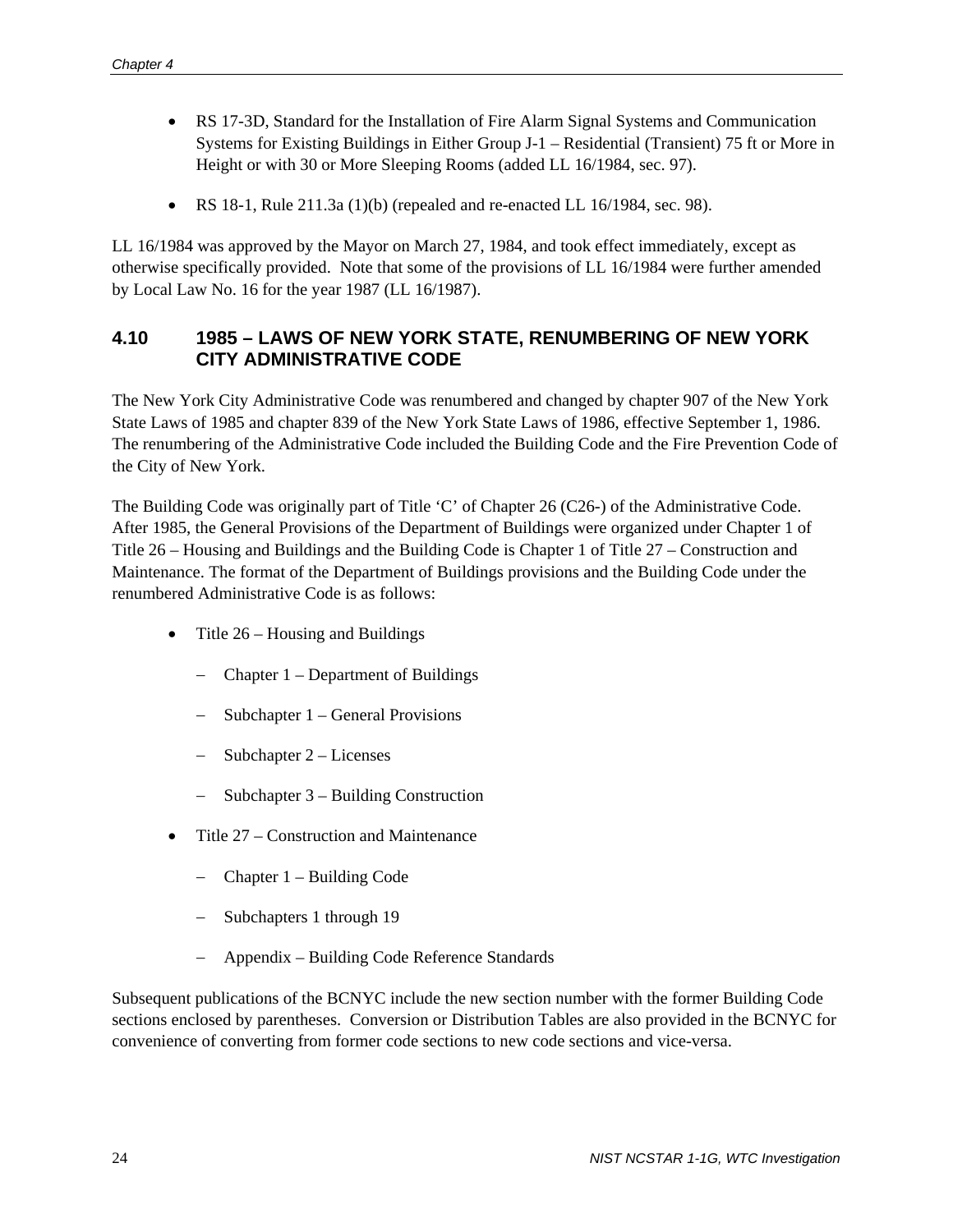The Fire Prevention Code was originally part of Chapter 19 (C19-) of the Administrative Code. After 1985, the Fire Prevention Code was organized under Chapter 4 of Title 27 of the Administrative Code as follows:

- Title 27 Construction and Maintenance
	- − Chapter 4 Fire Prevention Code
	- − Subchapters 1 through 29

#### **4.11 1987 – LOCAL LAW NO. 16, FIRE ALARM SYSTEMS AND REFERENCE STANDARDS**

Local Law No. 16 for the year 1987 (LL 16/1987) was approved "To amend the administrative code of the city of New York, in relation to fire alarm systems and to repeal reference standards RS 17-3C and RS 17-3D of the appendix thereto." LL 16/1987 made several modifications to the fire alarm and signal system requirements that were added to the BCNYC by LL 5/1973 and LL 16/1984.

The following is a summary of the sections amended or added by LL 16/1987:

- 27-929 (formerly C26-1700.7) Retroactive Requirements amended by adding a new subdivision (b) to revise the dates for compliance with the retroactive provisions of LL 16/1984 for the installation of a fire alarm and signal system in occupancy group J-1 (hotels). The date for completed installation was extended from April 1, 1987 to December 31, 1987 (LL 16/1987, sec. 1).
- 27-971(g) (formerly C26-1704.4(g)) Class E system and 27-971(h) (formerly C26-1704.4(h)) Modified Class E system – amended to include the provision of sec.  $27-973(a)(2)$  requiring fire alarm stations installed or relocated after April 1, 1984, to be installed so that the handle is approximately 4 ft from the floor (LL 16/1987, sec. 2).
- 27-971 (formerly C26-1704) was amended by adding four new subdivisions i, j, k, and l as follows (LL 16/1987, sec. 3):
	- − (i) Class C fire alarm and communication system for new mercantile (retail) buildings in occupancy group C, 75 ft or more in height.
	- − (j) Class J fire alarm and communication system for new buildings in occupancy group J-1 (hotels), 75 ft or more in height or containing 30 or more sleeping rooms.
	- − (k) Modified class J fire alarm and communication system for existing buildings in occupancy group J-1 (hotels) 75 ft or more in height.
	- − (l) Modified class J-1 fire alarm and communication system for existing buildings in occupancy group J-1 (hotels) less than 75 ft in height or containing 30 or more sleeping rooms.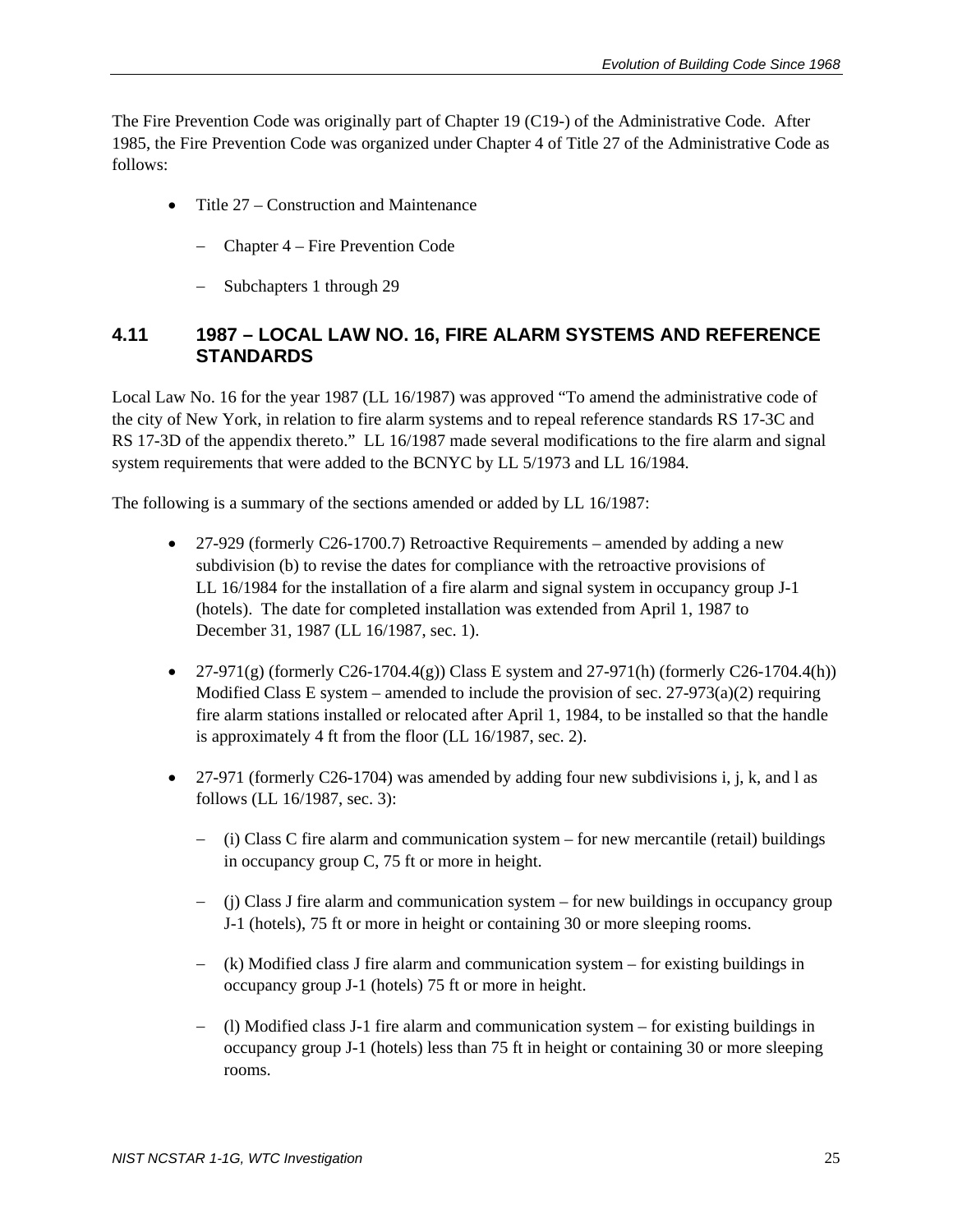- 27-972(i) (formerly C26-1704.5(i) as added by LL 16/1984) was amended to separate the requirements for high-rise buildings classified in occupancy group C from the requirements for buildings classified in occupancy group J-1 by proving two separate paragraphs (1) and (2) respectively and provide the following modifications (LL 16/1987, sec. 4):
	- Paragraph (1) the Reference Standard for Class C fire alarm systems was changed to RS 17-3A (from RS 17-3C).
	- Paragraph (2) the Reference Standard for Class J-1 fire alarm systems was changed to RS 17-3A (from RS 17-3C). Also, new alternative methods for two-way voice communication systems in lieu of fire warden stations were added.
- 27-972(j) (formerly C26-1704.5(i) as added by LL 16/1984) for existing buildings classified in occupancy group J-1, was amended to include two new paragraphs as follows (LL 16/1987, sec. 4):
	- Paragraph (1) for existing buildings in occupancy group J-1, 75 ft or more in height provides an exception for "residential hotels" as defined in the Building Department Rules of the City of New York. The Reference Standard for modified Class J fire alarm systems was changed to RS 17-3B (from RS 17-3D). Also, two new alternative methods for two-way voice communication systems in lieu of fire warden stations were added.
	- − Paragraph (2) was added to provide a new fire alarm system classification, a modified Class J-1 fire alarm and communication system, for existing buildings in occupancy group J-1, less than 75 ft in height and containing thirty or more sleeping rooms. The requirements for a fire command station, public address system and central station monitoring of the fire alarm system are also provided.
- 27-972(k) (formerly C26-1704.5(k)) was added requiring buildings classified in occupancy group C (mercantile), 75 ft or more in height to be provided with a Class C fire alarm and communications system, including the applicable criteria (LL 16/1987, sec. 5).
- 27-972(1) (formerly C26-1704.5(1)) was added requiring buildings in occupancy group J-1 (hotels), 75 ft or more in height or containing 30 or more sleeping rooms, to be provided with a Class J fire alarm and communication system, including the applicable criteria (LL 16/1987, sec. 5).
- 27-972(m) (formerly C26-1704.5(m)) was added requiring existing buildings in occupancy group J-1 (hotels), 75 ft or more in height or containing 30 or more sleeping rooms, to be provided with a modified Class J fire alarm and communication system, including the applicable criteria (LL 16/1987, sec. 5).
- RS 17-3A (as added by LL 5/1973) the title was amended to read "Standards for the Installation of Class E, Class C and Class J Fire Alarm Signal Systems" (LL 16/1987, sec. 6).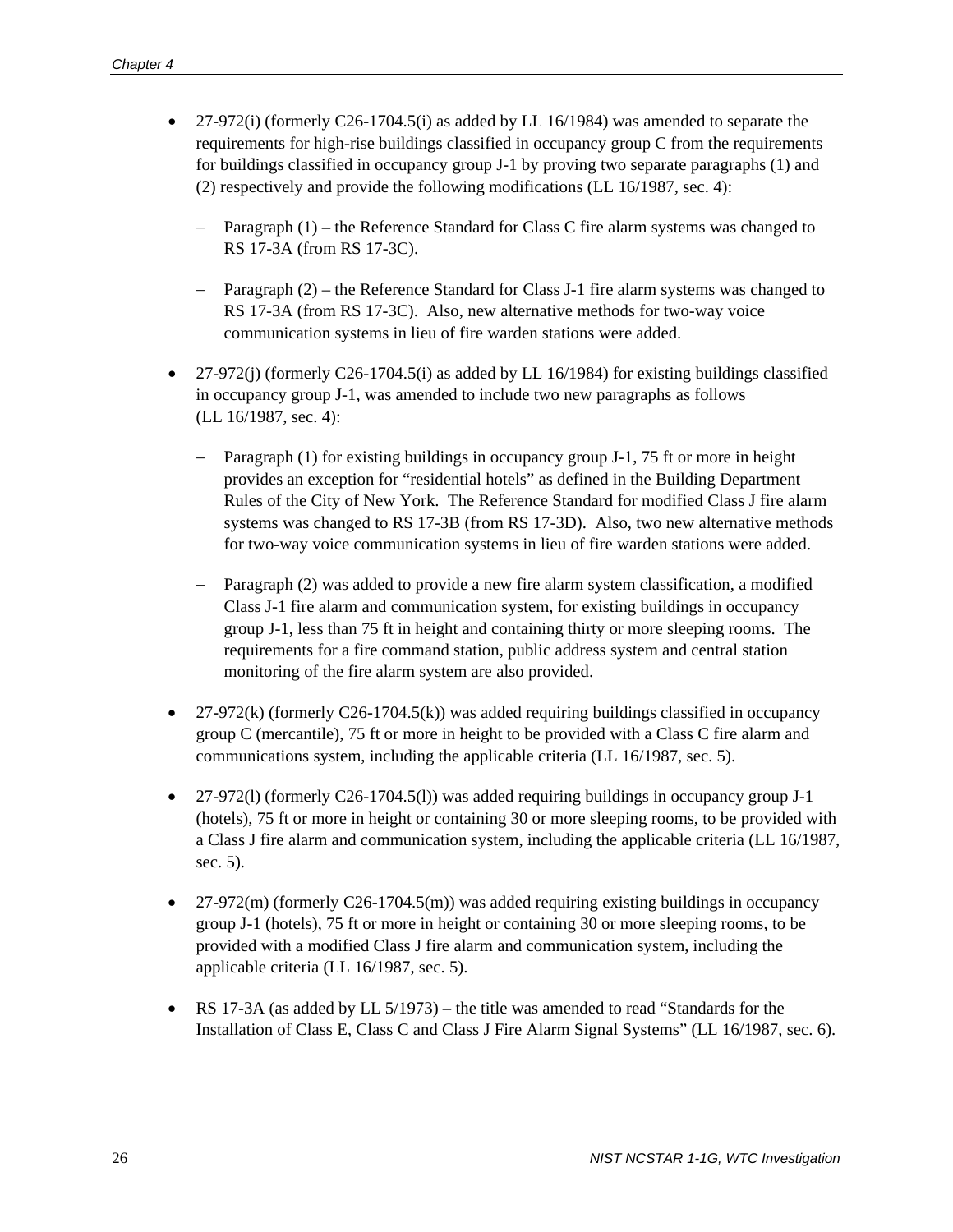- RS 17-3B (as added by LL 5/1973) the title was amended to read "Standards for the Installation of Modified Class E, and Modified Class J Fire Alarm Signal Systems" (LL 16/1987, sec. 7).
- RS 17-3C (as added by LL 16/1984) was repealed. The installation standards for fire alarm signal systems and communication systems in high-rise buildings in occupancy group  $C$  – Mercantile, and J-1 – Residential (transient), and buildings in occupancy group J-1 – Residential containing 30 or more sleeping rooms is now RS 17-3A (LL 16/1987, sec. 8).
- RS 17-3D (as added by LL 16/1984) was repealed. The installation standard for the installation of fire alarm signal systems and communication systems for existing buildings in either occupancy group J-1 – Residential (transient) 75 ft or more in height or with 30 or more sleeping rooms is now RS 17-3B (LL 16/1987, sec. 8).

LL 16/1987 was approved by the Mayor on April 20, 1987, and was effective immediately.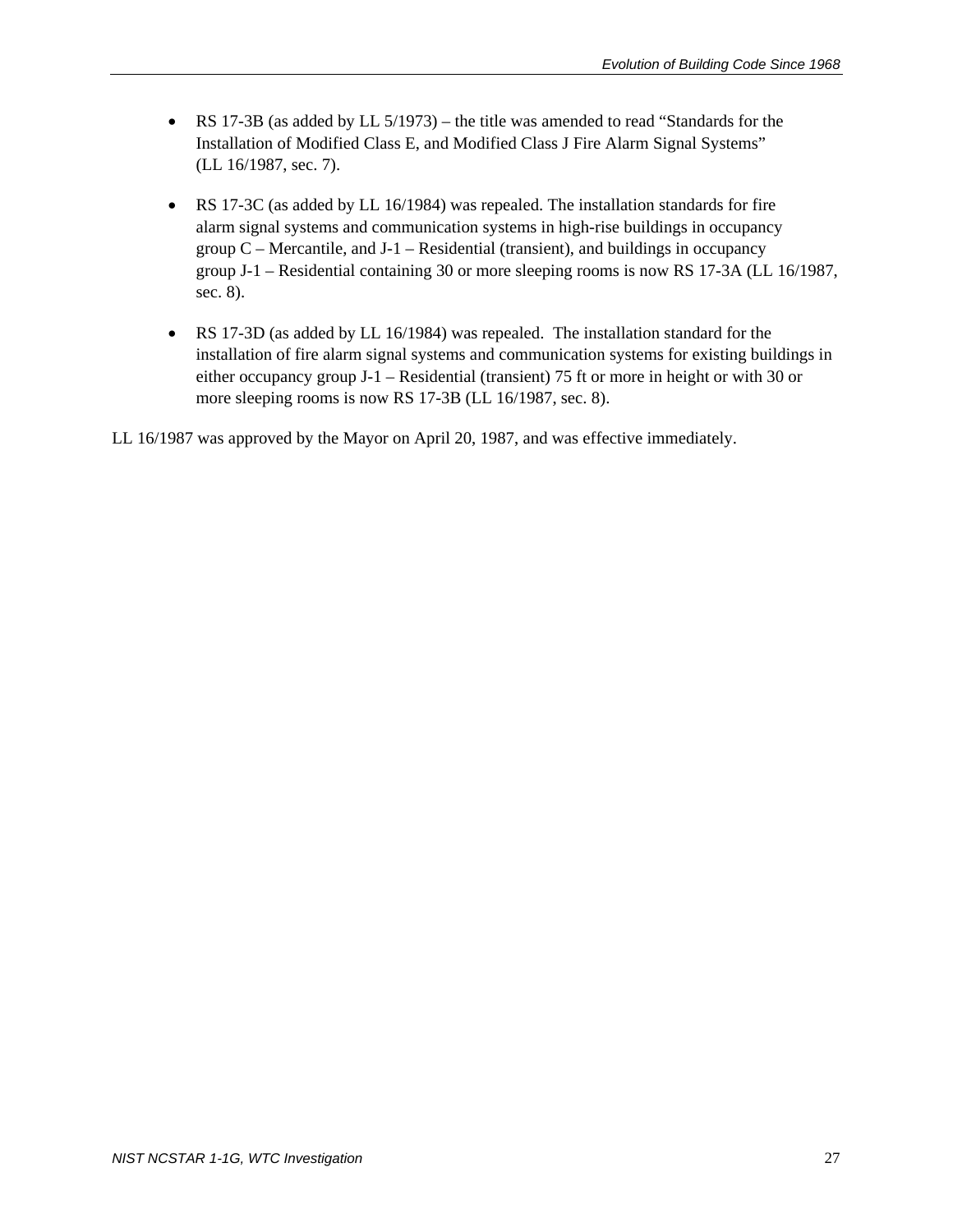This page intentionally left blank.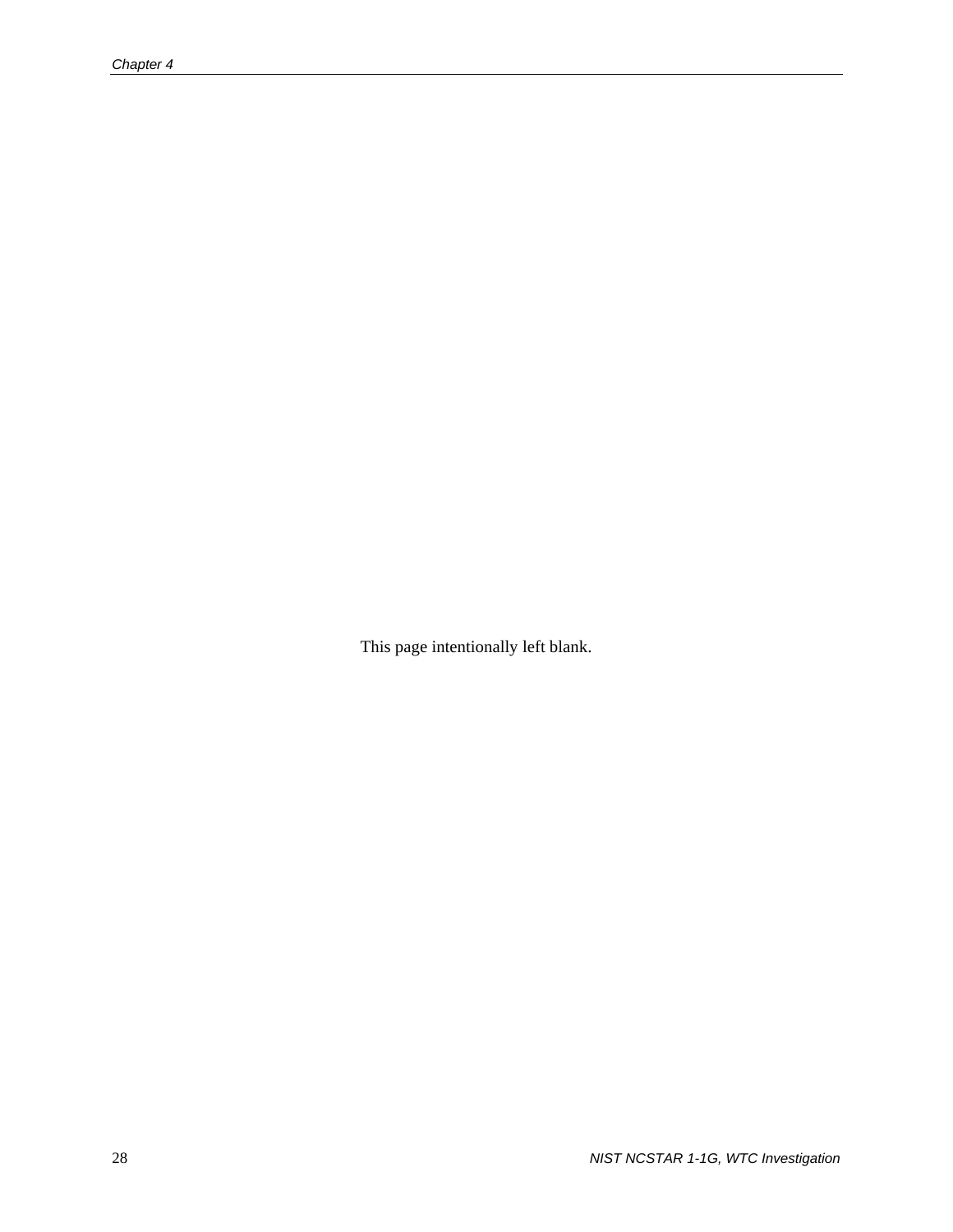### **Chapter 5 BUILDING CODE REFERENCE STANDARDS**

Since 1968, the Reference Standards (RS) of the Building Code of the City of New York have been updated by Local Laws passed by the City Council, Building Code Rules approved by the New York City Board of Standards and Appeals (BSA) until 1991, and by the authority of the Building Commissioner, after 1991. A New York City Reference Standard may adopt a standard developed and published by an outside standards developer (such as the National Fire Protection Association [NFPA]) in whole or in part, and may choose to modify parts to meet local conditions or practices. When such modifications are adopted, the New York City Reference Standard differs from the published standard. The following is a summary of the applicable fire protection or life safety reference standards and effective dates.

### **5.1 RS 5-2, ASTM E 119**

RS 5-2, Standard Methods of Fire Tests of Building Construction Materials, ASTM International (ASTM) E 119 - 1961

- Added by Local Law No. 76/1968 (LL 76/1968), effective December 6, 1968
- Amended by BSA 217-72-BCR, effective April 25, 1972
- Amended by BSA 1343-88-BCR, effective December 20, 1988

### **5.2 RS 5-5, ASTM E 84**

RS 5-5, Standard Method of Test for Surface Burning Characteristics of Building Materials, ASTM E 84 - 1961

- Added by LL 76/1968, effective December 6, 1968
- Amended by BSA 218-72-BCR, effective April 25, 1972
- Amended by BSA 308-81-BCR, effective June 16, 1981
- Amended by BSA 1343-88-BCR, effective December 20, 1988

#### **5.3 RS 5-8, NFPA 80**

RS 5-8, Installation of Fire Doors and Windows, NFPA 80 – 1967

- Added by LL 76/1968, effective December 6, 1968
- Amended BSA 71-79-BCR, effective February 20, 1979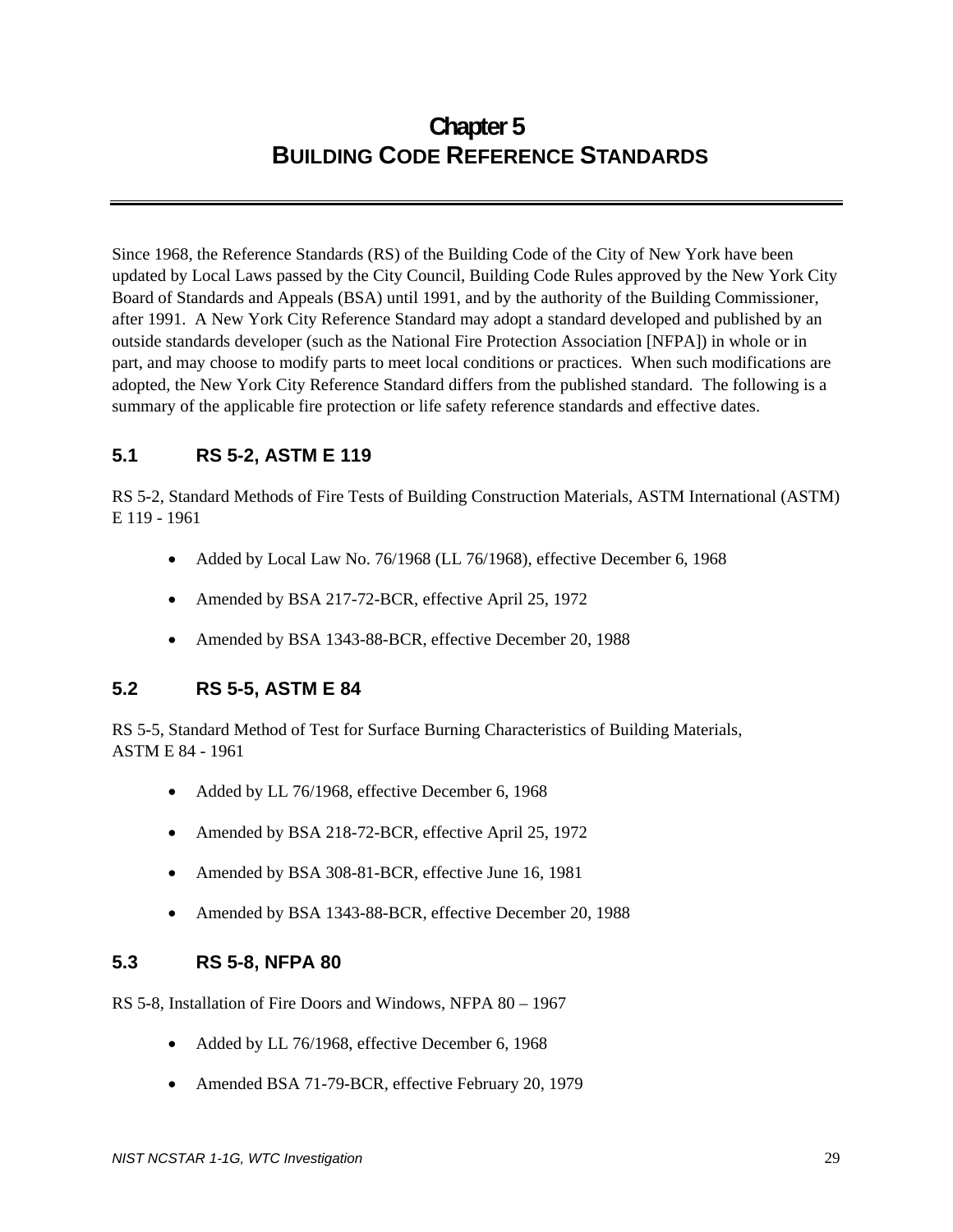- Amended by BSA 308-81-BCR, effective June 16, 1981
- Amended by BSA 1343-88-BCR, effective December 20, 1988

#### **5.4 RS 13-1, NFPA 90A**

RS 13-1, Standard for the Installation of Air Conditioning and Ventilating Systems, NFPA 90A – 1967, as modified

- Added by LL 76/1968, effective December 6, 1968
- Amended by LL 16/1984, effective March 27, 1984
- Amended by BSA 17-87-BCR, effective February 10, 1987
- Repealed and added by Building Department, effective May 4, 2002

### **5.5 RS 17-1, STANDPIPE CONSTRUCTION**

RS 17-1, Standpipe Construction

- Added by LL 76/1968, effective December 6, 1968
- Amended by BSA 177-72-BCR, effective April 18, 1972
- Amended by LL 5/1973, effective January 18, 1973
- Amended by BSA 1014-0-BCR, effective November 25, 1980
- Amended by BSA 384-82-BCR
- Amended by BSA 310-90-BCR, effective January 22, 1991
- Amended by Building Department, effective July 24, 1996

### **5.6 RS 17-2, NFPA 13**

RS 17-2, Standard for the Installation of Sprinkler Systems NFPA 13 - 1966, as modified

- Added by LL 76/1968, effective December 6, 1968
- Amended by BSA 633-83-BCR, effective September 13, 1983
- Amended by BSA 310-90-BCR, effective January 22, 1991
- Amended by Building Department, effective April 3, 2003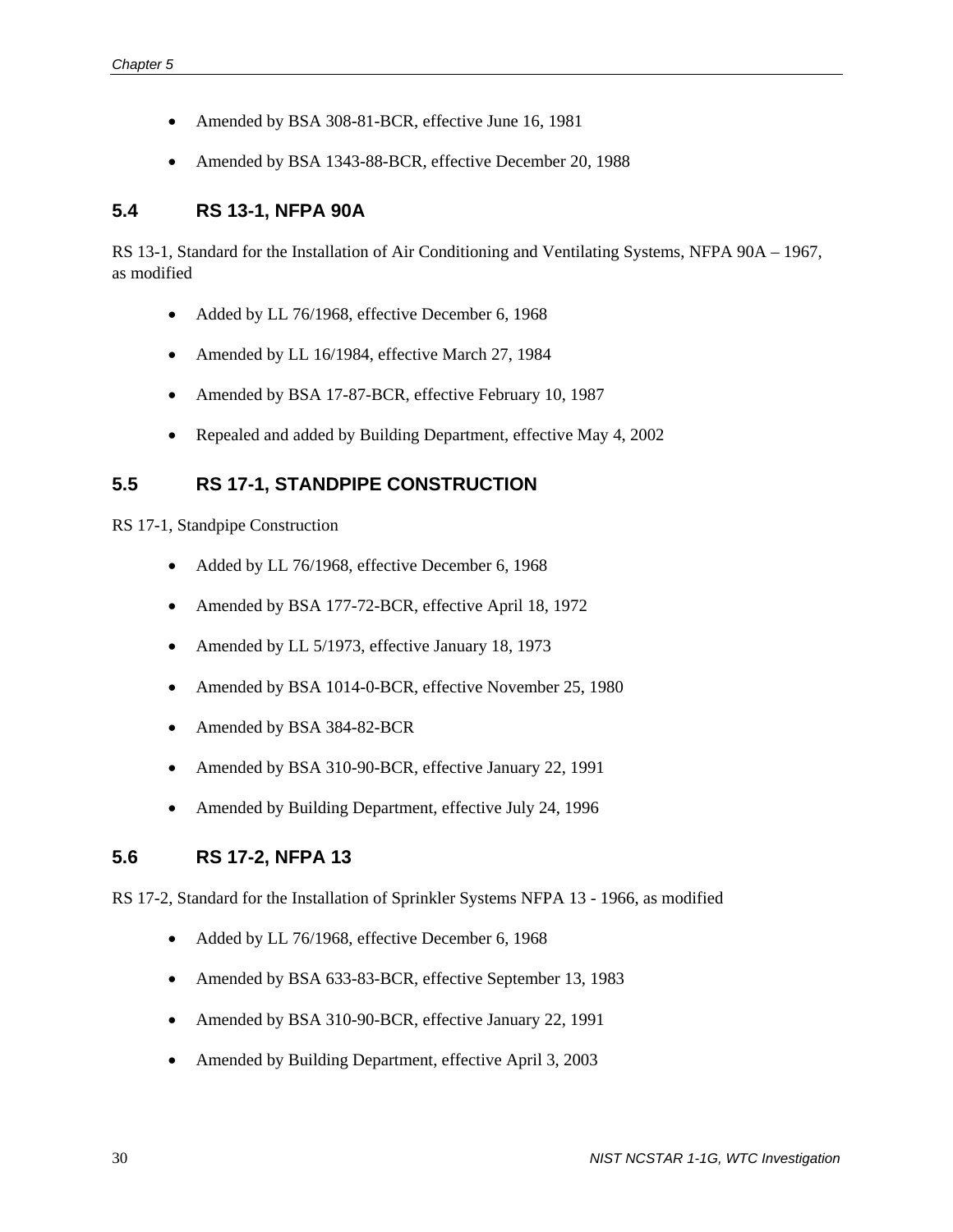### **5.7 RS 17-3, FIRE ALARM AND EXTINGUISHING SYSTEMS**

RS 17-3, Standards for the Installation of Fire, Sprinkler, Standpipe, Smoke Detection…and other Alarm and Extinguishing Systems

- Added by LL 76/1968, effective December 6, 1968
- Amended by BSA 149-75-BCR, effective May 6, 1975
- Amended by BSA 515-75-BCR, effective December 2, 1975
- Amended by LL 16/1984, effective March 27, 1984
- Amended by Building Department, effective April 3, 2003

#### **5.8 RS 17-3A, CLASS E FIRE ALARM SYSTEMS**

RS 17-3A, Standards for the Installation of Class E, Class C, and Class J Fire Alarm Signal Systems

- Added by LL 5/1973, effective January 18, 1973
- Amended by LL 16/1984, effective March 27, 1984
- Amended by Building Department, effective April 3, 2003

### **5.9 RS 17-3B, MODIFIED CLASS E FIRE ALARM SYSTEMS**

RS 17-3B, Standards for the Installation of Modified Class E, and Modified Class J, Fire Alarm Signal Systems

- Added by LL 5/1973
- Amended by BSA 49-74-BCR, effective March 12, 1974
- Amended by LL 16/1984, effective March 27, 1984
- Amended by LL 16/1987, effective April 20, 1987
- Amended by Building Department, effective April 3, 2003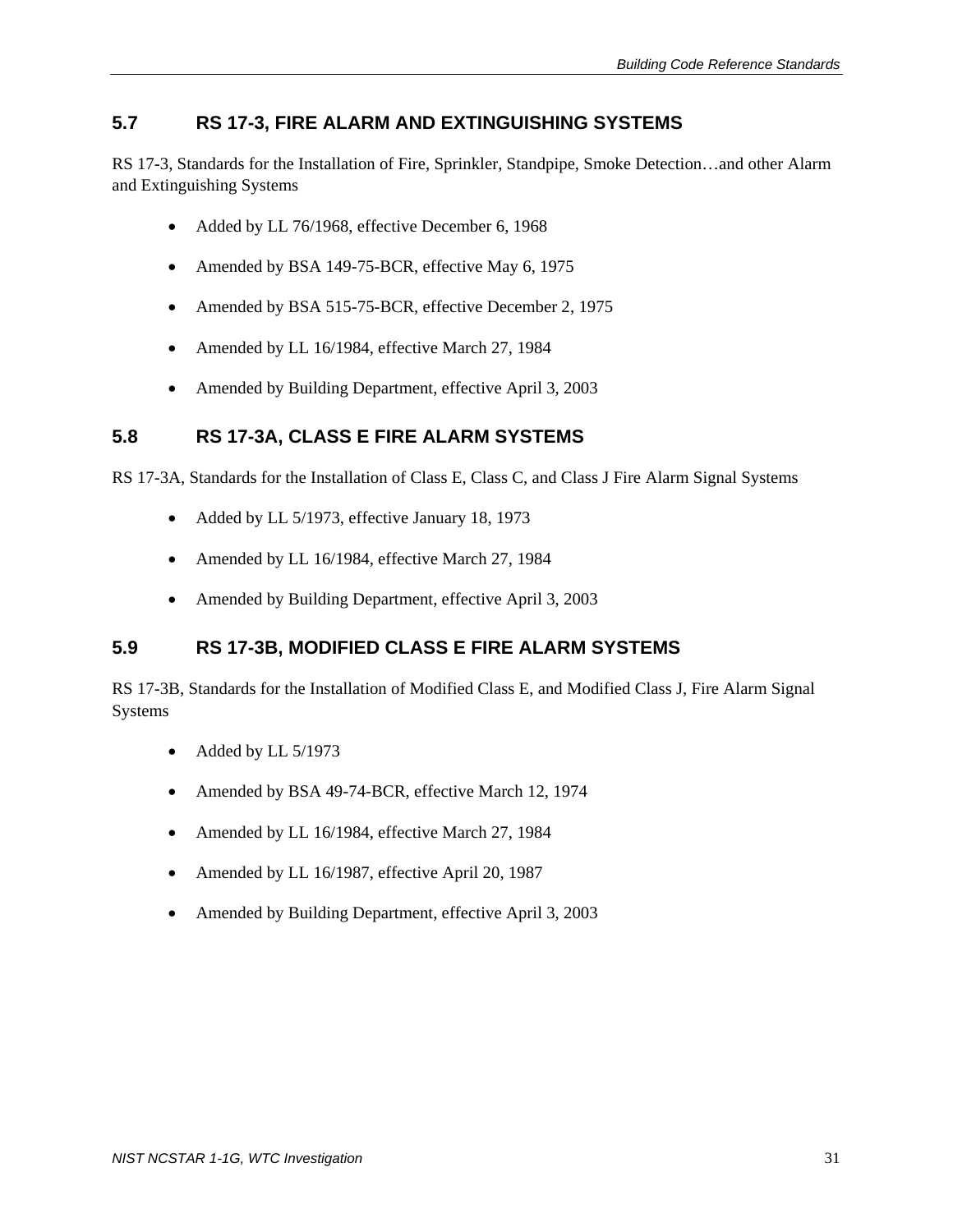### **5.10 RS 17-5, NFPA 72**

RS 17-5, Proprietary and Auxiliary Protective Signaling Systems, NFPA 72 – 1967

- Added by LL 76/1968, effective December 6, 1968
- Amended by BSA 310-90-BCR, effective January 22, 1991
- Repealed and added by Building Department, effective January 9, 2002

#### **5.11 RS 18-1, AMERICAN NATIONAL STANDARDS INSTITUTE A17.1**

RS 18-1, USA Standard Safety Code for Elevators, Dumbwaiters, Escalators, and Moving Walks, USASI 17.1 – 1965, including Supplement A17.1a-1967, as modified

- Added by LL 76/1968, effective December 6, 1968
- Amended by BSA 385-82-BCR, effective August 10, 1982
- Amended by LL 16/1984, effective March 27, 1984
- Amended by BSA 678-85-BCR, effective October 1, 1985
- Amended by BSA 11-91-BCR, effective March 12, 1991
- Amended by Building Department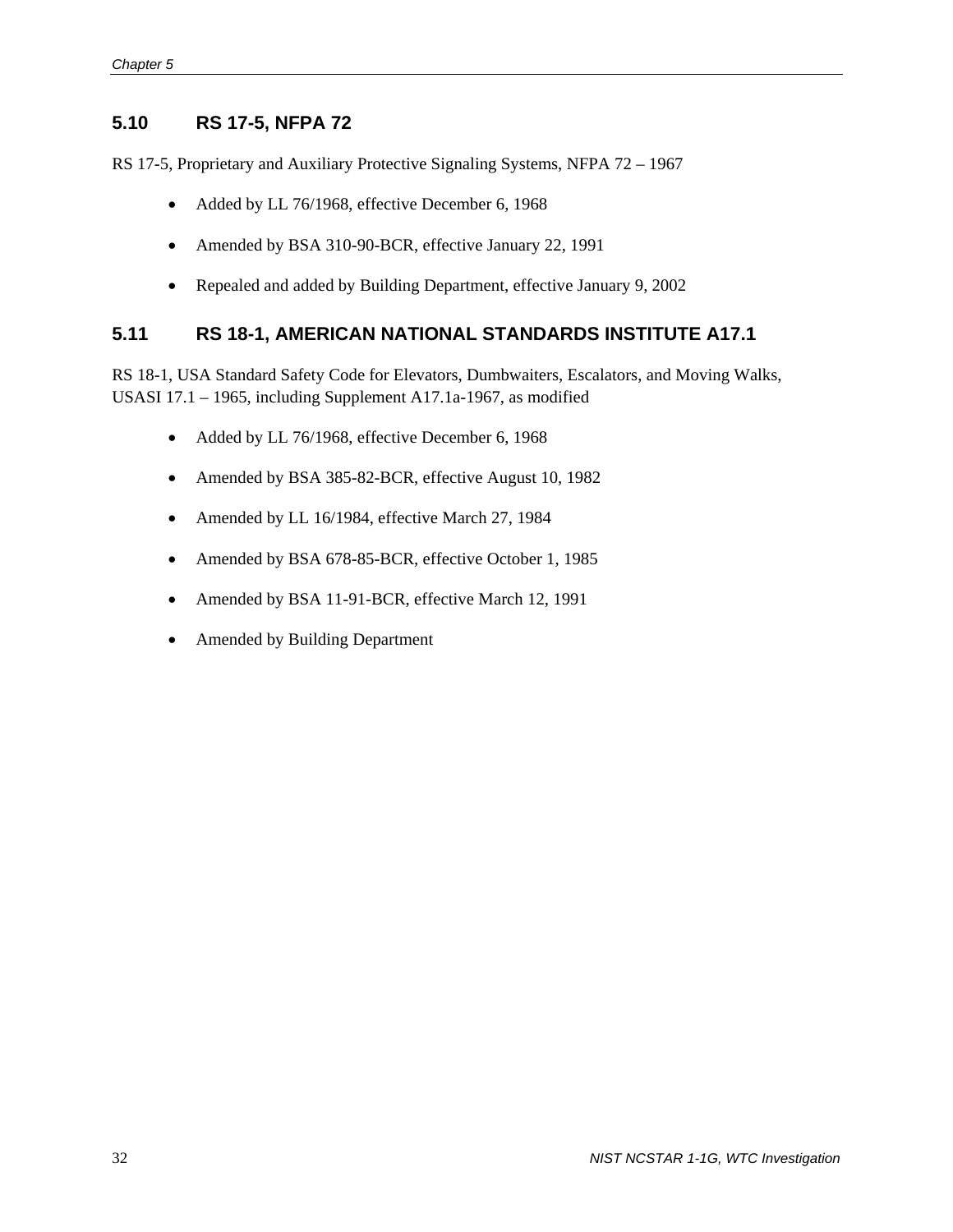## **Chapter 6 REFERENCES**

City Publishing Center Department of General Services. 1968. *The City of New York Building Code.*  New York, NY, December 6.